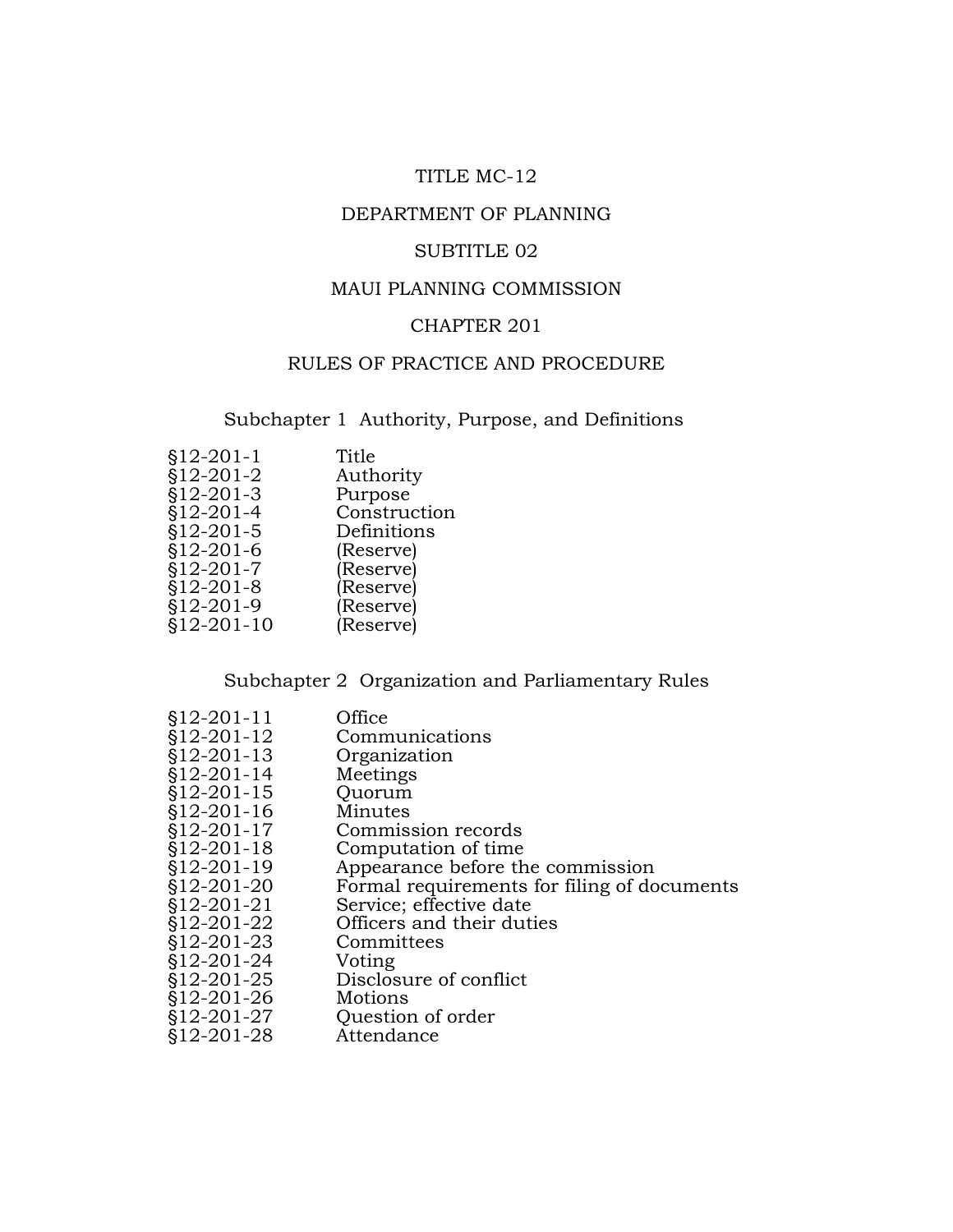| order; effective date                           |  |
|-------------------------------------------------|--|
| $$12-201-30$<br>Restrictive covenants           |  |
| \$12-201-31<br>Transmittal of recommendations   |  |
| $$12-201-32$<br>Appeals                         |  |
| $$12-201-33$<br>Removal from proceeding         |  |
| Maximum time period for decision<br>\$12-201-34 |  |
| $$12-201-35$<br>(Reserve)                       |  |
| $$12-201-36$<br>(Reserve)                       |  |
| $$12-201-37$<br>(Reserve)                       |  |
| $$12-201-38$<br>(Reserve)                       |  |

# Subchapter 3 Petition to Intervene

| \$12-201-39  | Petition to intervene              |
|--------------|------------------------------------|
| $$12-201-40$ | Petition filing                    |
| $$12-201-41$ | Intervenors                        |
| §12-201-42   | Multiple intervenors               |
| $$12-201-43$ | Contents of petition to intervene  |
| §12-201-44   | Opposition to intervention         |
| §12-201-45   | Hearing on petition to intervene   |
| §12-201-46   | Appeal from denial of intervention |
| $$12-201-47$ | (Reserve)                          |
| $$12-201-48$ | (Reserve)                          |
| §12-201-49   | (Reserve)                          |
| $$12-201-50$ | (Reserve)                          |
| $$12-201-51$ | (Reserve)                          |
|              |                                    |

Subchapter 4 Procedures Where Intervention Is Granted

| Purpose                  |
|--------------------------|
| Pre-hearing procedures   |
| Hearing officer's powers |
| Notice of hearing        |
| Transcripts              |
| Limiting testimony       |
| Order of procedure       |
| Co-counsel               |
| Cross-examination        |
| Subpoenas                |
| Fees and mileage         |
| Oath                     |
| Consolidation            |
| Substitution of parties  |
|                          |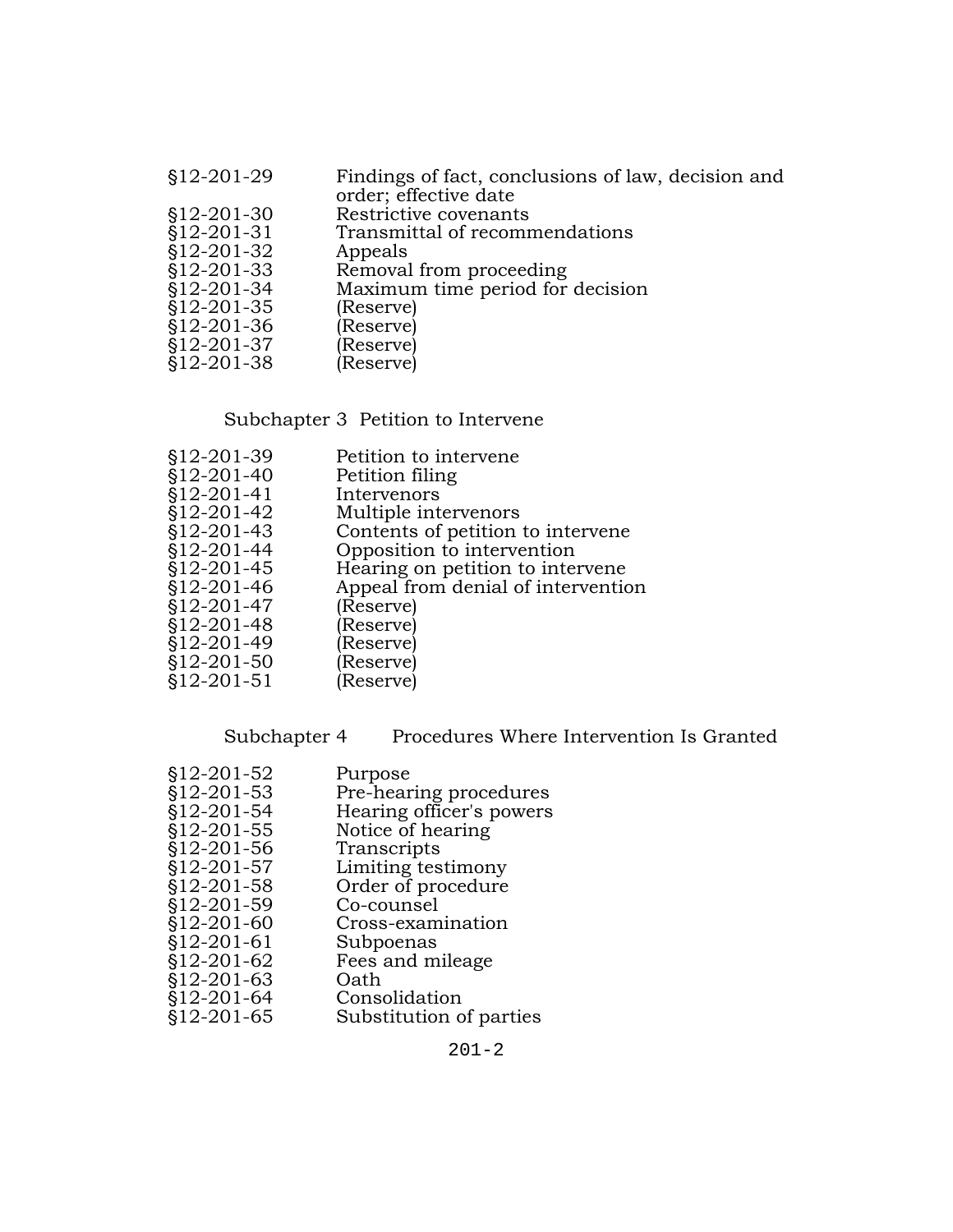| Mediation, informal settlements, and arbitration |
|--------------------------------------------------|
|                                                  |
|                                                  |
|                                                  |
|                                                  |
|                                                  |
|                                                  |
|                                                  |
|                                                  |

| Subchapter 5 | Post Hearing Procedures Where Intervention |
|--------------|--------------------------------------------|
|              | Is Granted                                 |

| \$12-201-76  | Briefs                                            |
|--------------|---------------------------------------------------|
| §12-201-77   | Recommendations of hearing officer                |
| §12-201-78   | Exceptions to hearing officer's report<br>and     |
|              | recommendations                                   |
| \$12-201-79  | Memorandum in support of hearing officer's report |
|              | and recommendations                               |
| $$12-201-80$ | Oral argument                                     |
| $$12-201-81$ | Commission action                                 |
| §12-201-82   | Issuance of findings of fact, conclusions of law, |
|              | decision and order                                |
| $$12-201-83$ | Service of findings of fact, conclusions of law,  |
|              | decision and order                                |
| $$12-201-84$ | Reconsideration                                   |
| \$12-201-85  | Appeals                                           |
| $$12-201-86$ | (Reserve)                                         |
| $$12-201-87$ | (Reserve)                                         |
| \$12-201-88  | (Reserve                                          |
| §12-201-89   | (Reserve)                                         |
| \$12-201-90  | (Reserve                                          |

| Subchapter 6              | Procedures to Adopt Rules and Regulations<br>and Declaratory Rulings                                |
|---------------------------|-----------------------------------------------------------------------------------------------------|
| §12-201-91<br>\$12-201-92 | Authority<br>Petition and procedures for adoption, amendment,<br>or repeal of rules and regulations |
| $$12-201-93$              | Declaratory rulings                                                                                 |
| §12-201-94                | Validity                                                                                            |
| $$12-201-95$              | Effective date                                                                                      |
| §12-201-96                | (Reserve)                                                                                           |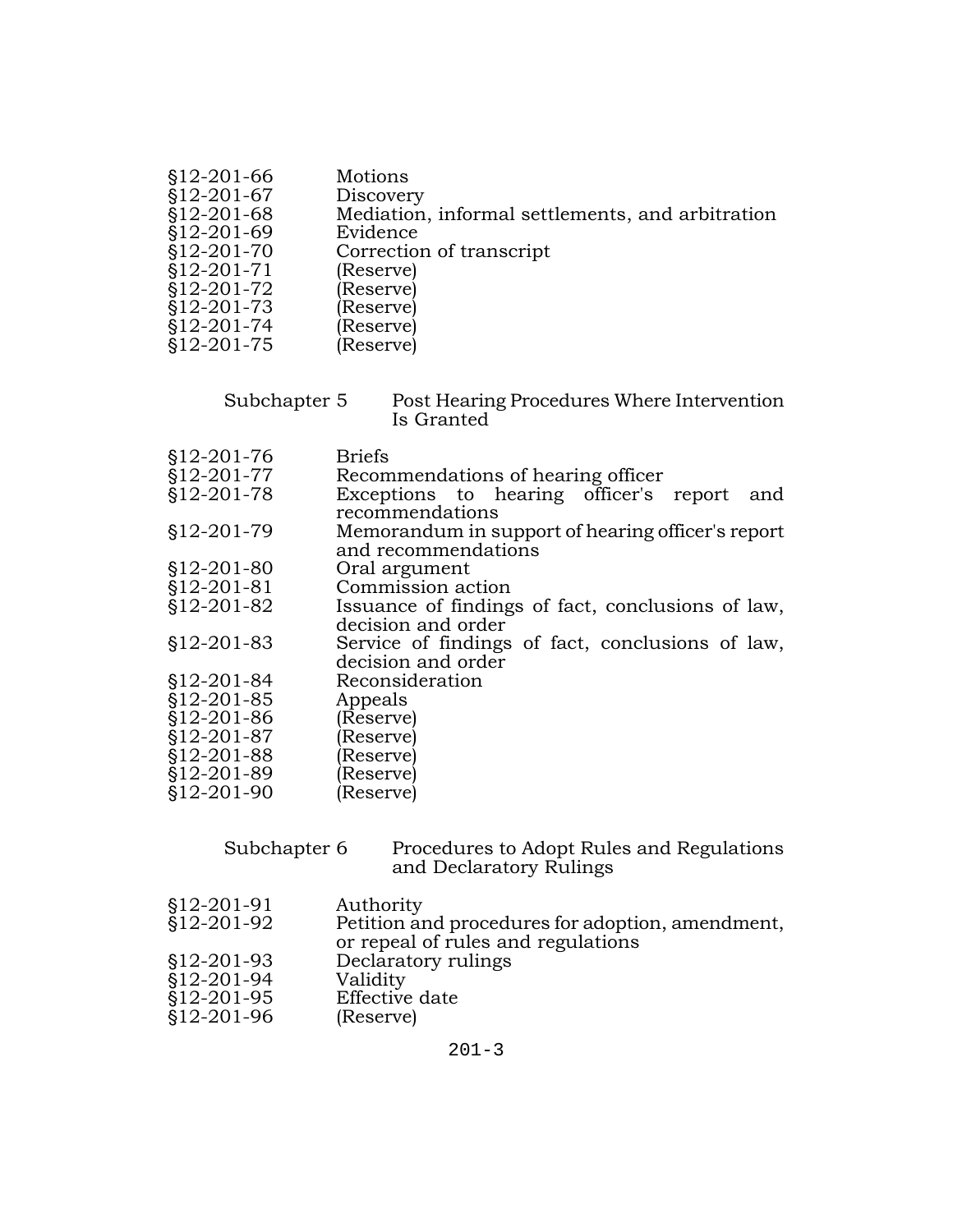| $$12-201-97$ | (Reserve) |
|--------------|-----------|
| \$12-201-98  | (Reserve) |
| \$12-201-99  | (Reserve) |
| \$12-201-100 | (Reserve) |

Subchapter 7 Application for Geothermal Development Activities Permit

- §12-201-101 Purpose and authority
- §12-201-102 Contents of application
- §12-201-103 Properly filed application
- §12-201-104 Notice of acceptance and availability
- §12-201-105 Posting of signs for public notification
- Posting of application on department of planning's website
- §12-201-107 Public and agency comment period
- §12-201-108 Responses to comments received during the public and agency comment period
- §12-201-109 Hearing and notification
- §12-201-110 Mediation
- §12-201-111 Criteria for issuance of geothermal development activities permit
- §12-201-112 Action
- Requirements prior to initiating construction
- §12-201-114 Amendments to and determinations of permit terms and conditions
- §12-201-115 Time extensions
- §12-201-116 Appeals of public hearing
- §12-201-117 Enforcement of permit and conditions pursuant to notice of violation
- §12-201-118 Enforcement of conditions, representations, or commitments; order to show cause

Subchapter 8 Hearings on appeals of notices of violation and on orders to show cause

§12-201-119 Purpose §12-201-120 Parties §12-201-121 Contents of the notice of appeal from a notice of violation §12-201-122 Service of the notice of appeal §12-201-123 Notice of hearing §12-201-124 Record §12-201-125 Hearing procedure<br>§12-201-126 Failure to appear Failure to appear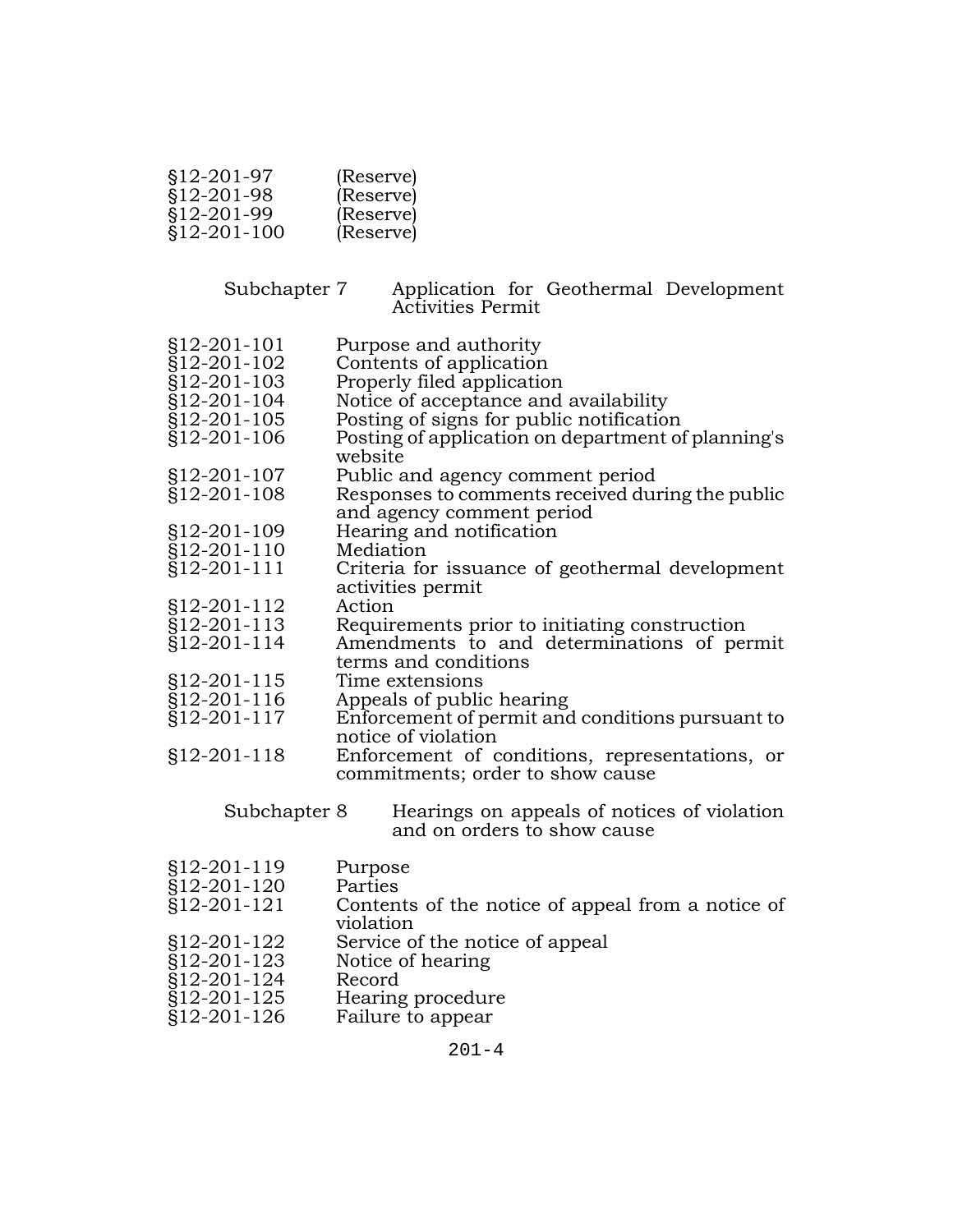| §12-201-127   | Failure of witness to appear                   |
|---------------|------------------------------------------------|
| §12-201-128   | Evidence                                       |
| §12-201-129   | Disclosure                                     |
| §12-201-130   | Discovery                                      |
| §12-201-131   | Limiting testimony                             |
| §12-201-132   | Removal from proceeding                        |
| §12-201-133   | Co-counsel                                     |
| §12-201-134   | Subpoenas                                      |
| §12-201-135   | Fees and mileage                               |
| §12-201-136   | Oath                                           |
| §12-201-137   | Joint or consolidated appeals of a notice of   |
|               | violation                                      |
| $§12-201-138$ | Substitution of parties                        |
| §12-201-139   | Transcripts                                    |
| §12-201-140   | Correction of transcript                       |
| §12-201-141   | Submission of proposed findings                |
| §12-201-142   | Standard of review for appeals of notices of   |
|               | violation                                      |
| $§12-201-143$ | Order to show cause proceedings, revocation or |
|               | modification of conditions, orders, or permit  |
| §12-201-144   | Issuance of decision and order                 |
| §12-201-145   | Reconsideration of decision and order          |
| $$12-201-146$ | Service of decisions and orders                |
| $§12-201-147$ | Appeals; record                                |
|               |                                                |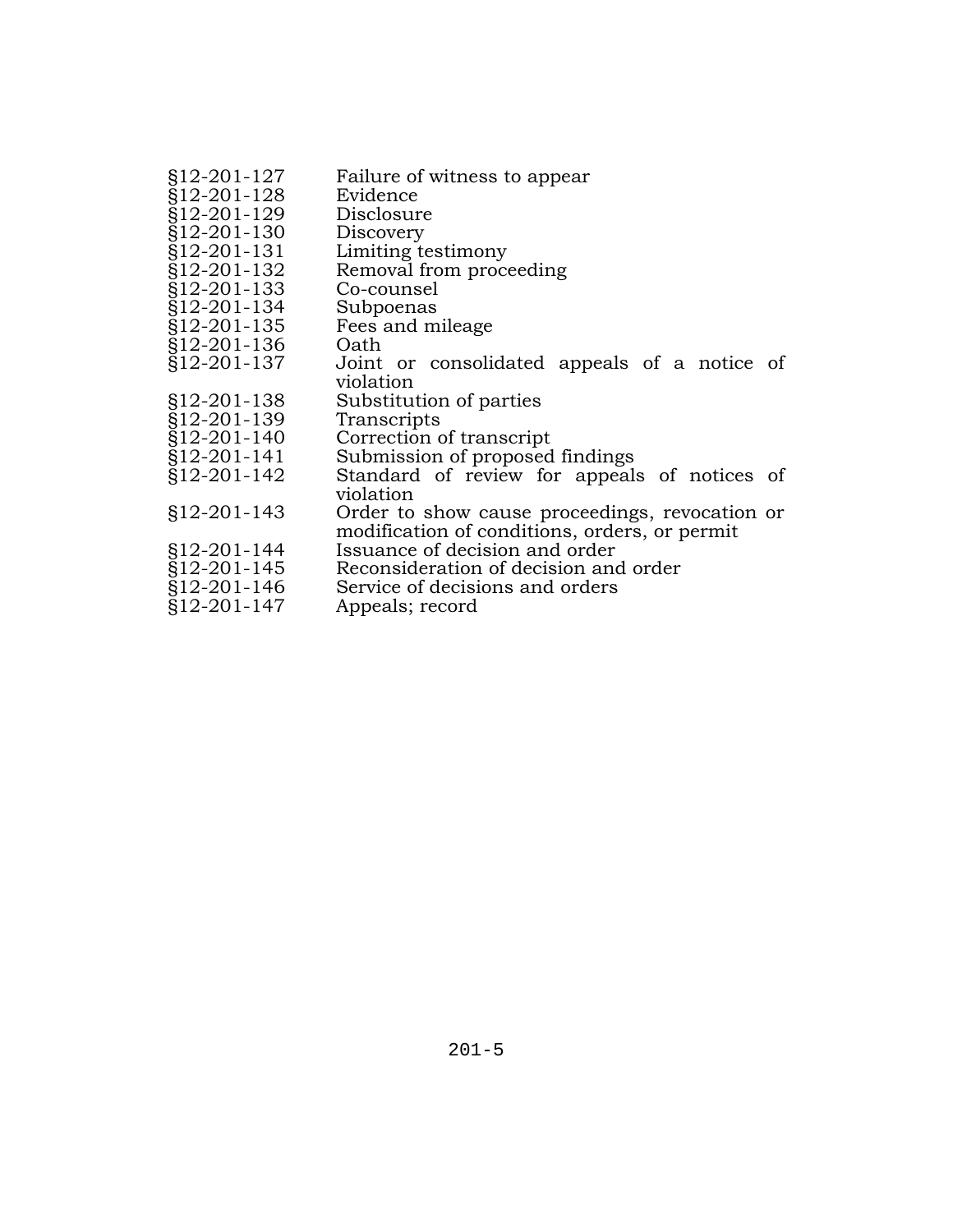#### SUBCHAPTER 1

#### AUTHORITY, PURPOSE AND DEFINITIONS

§12-201-1 Title. The rules and regulations in this chapter shall be known as the "Rules of Practice and Procedure for the Maui Planning Commission" (hereinafter referred to as the "Rules"). [Eff 7/25/93] (Auth: HRS §46-5) (Imp: HRS §91-2)

§12-201-2 <u>Authority.</u> The rules herein are established pursuant to the provisions of section 8-8.4 of the Maui County Charter and chapter 91 of the Hawaii Revised Statutes ("HRS"). [Eff  $7/25/93$  (Auth: HRS  $§46-5$ ) (Imp:  $§HRS 91-2$ )

'12-201-3 Purpose. These rules and regulations govern practice before, and procedures of the Maui planning commission of the County of Maui and set forth general rules applicable to proceedings before the Maui planning commission. [Eff 7/25/93]  $(Auth: HRS §46-5)$  (Imp: HRS §91-2)

'12-201-4 Construction. (a) These rules and regulations shall be construed to secure the just and efficient determination of proceedings before the Maui planning commission. These rules and regulations should be read in conjunction with the provisions of the Hawaii Revised Statutes, the Charter of the County of Maui and the Maui County Code. If there is a conflict between state law, the Charter, or the Maui County Code and the provisions herein, state law, the County Charter or the Maui County Code shall govern.

(b) If there are conflicts between the general provisions herein and specific rules of any other chapters, the specific rules shall govern. [Eff  $7/25/93$ ] (Auth: HRS  $§46-5$ ) (Imp: HRS  $§91-2$ )

'12-201-5 Definitions. The following definitions shall apply for all matters before this commission:

"Agency" means any agency, board, commission, department or officer of the county or state government, including the commission.

"Agency hearing" refers only to a hearing held by an agency immediately prior to a judicial review of a contested case as provided in section 91-14, Hawaii Revised Statutes.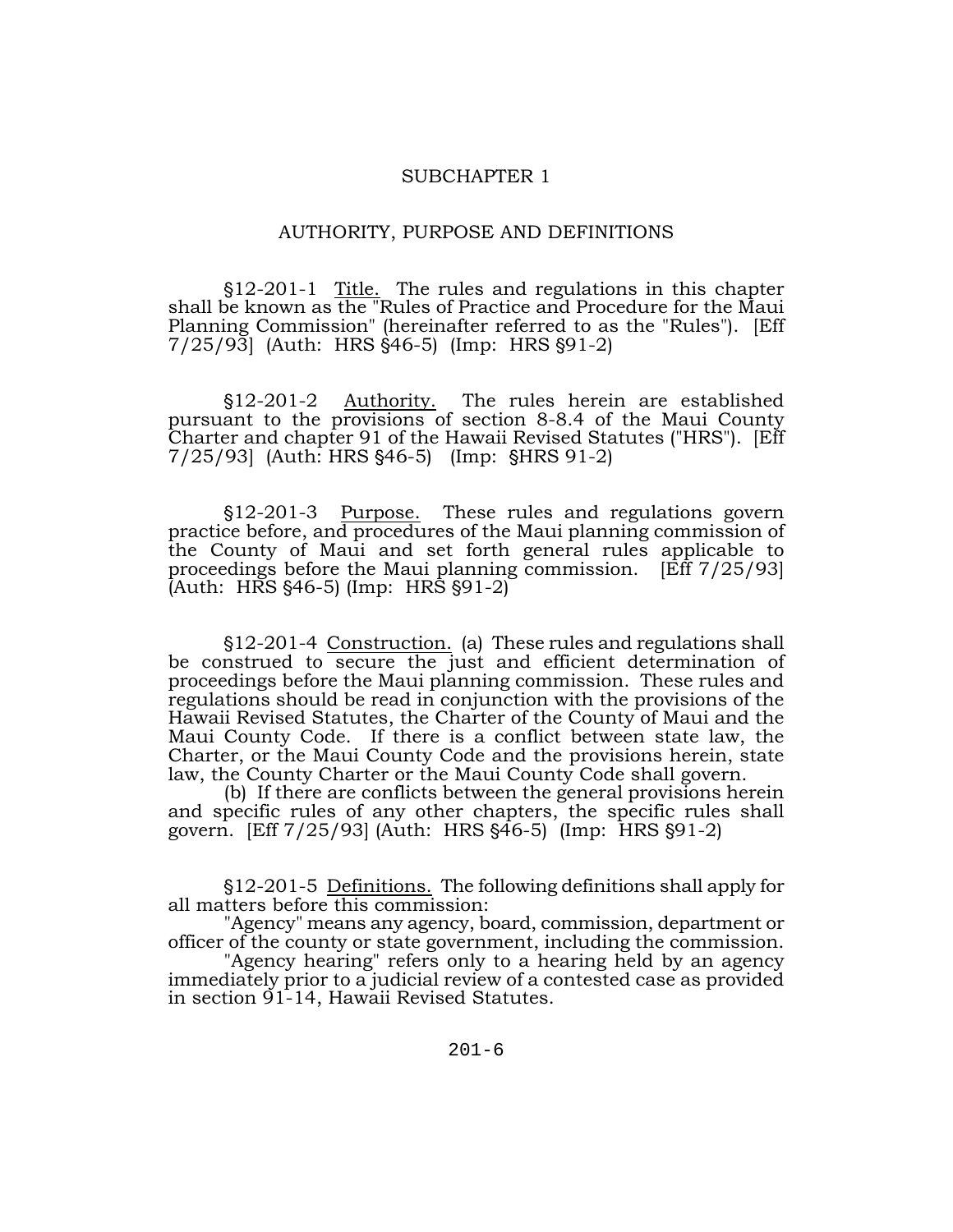"Applicant" means a person who seeks permission or authorization which the commission may grant under statute, ordinance or other authority; and a person seeking relief not otherwise designated in these rules and regulations.

"Commission" means the Maui planning commission.

"Contested case" means a proceeding in which legal rights, duties, or privileges of specific parties are required by law to be determined after an opportunity for agency hearing.

"County" means the County of Maui.

"Department" means the department of planning of the County.

"Director" means the director of planning of the County or the director's authorized representative.

"Geothermal development activities" means exploration, development, or production of electrical energy from geothermal resources, or as otherwise defined in section 205-5.1, HRS.

"Government record" means information maintained by an agency in written, auditory, visual, electronic or other physical form, or as otherwise defined in chapter 92F, Hawaii Revised Statutes, as amended.

"Hearing officer" means any person or persons, including the entire commission designated and authorized by the commission to conduct a contested case hearing, to take testimony, and to submit proposed findings of fact and conclusions of law with recommendations to the commission on matters that are within the jurisdiction of the commission.

"Intervenor" means a person who petitions to intervene in a contested case hearing and is admitted as a party.

"Mayor" means the mayor of the County of Maui.

"Meeting" means the convening of the commission for which a quorum is required in order to make a decision or to deliberate toward a decision upon a matter over which the commission has supervision, control, jurisdiction, or advisory power.

"Party" means any person named or admitted as a party.

"Person" means any agency, individual, partnership, firm, association, community group, trust, estate, private corporation, or other legal entity, whether or not incorporated, including governmental departments or agencies.

"Proceeding" means any matter brought before the commission over which the commission has jurisdiction.

"Six months" means one hundred eighty days, for the purposes of subchapter 7 of these rules. [Eff  $7/25/93$ , am and comp  $5/5/12$ ] (Auth: HRS  $\S$ \$46-5, 205A-22, 205A-41, 205-6, Maui County Charter \text{\frac{\frac{\$\\$\$8.4, 8-8.6) (Imp: HRS \\$\$91-1, 91-2)

12-201-6 (Reserve)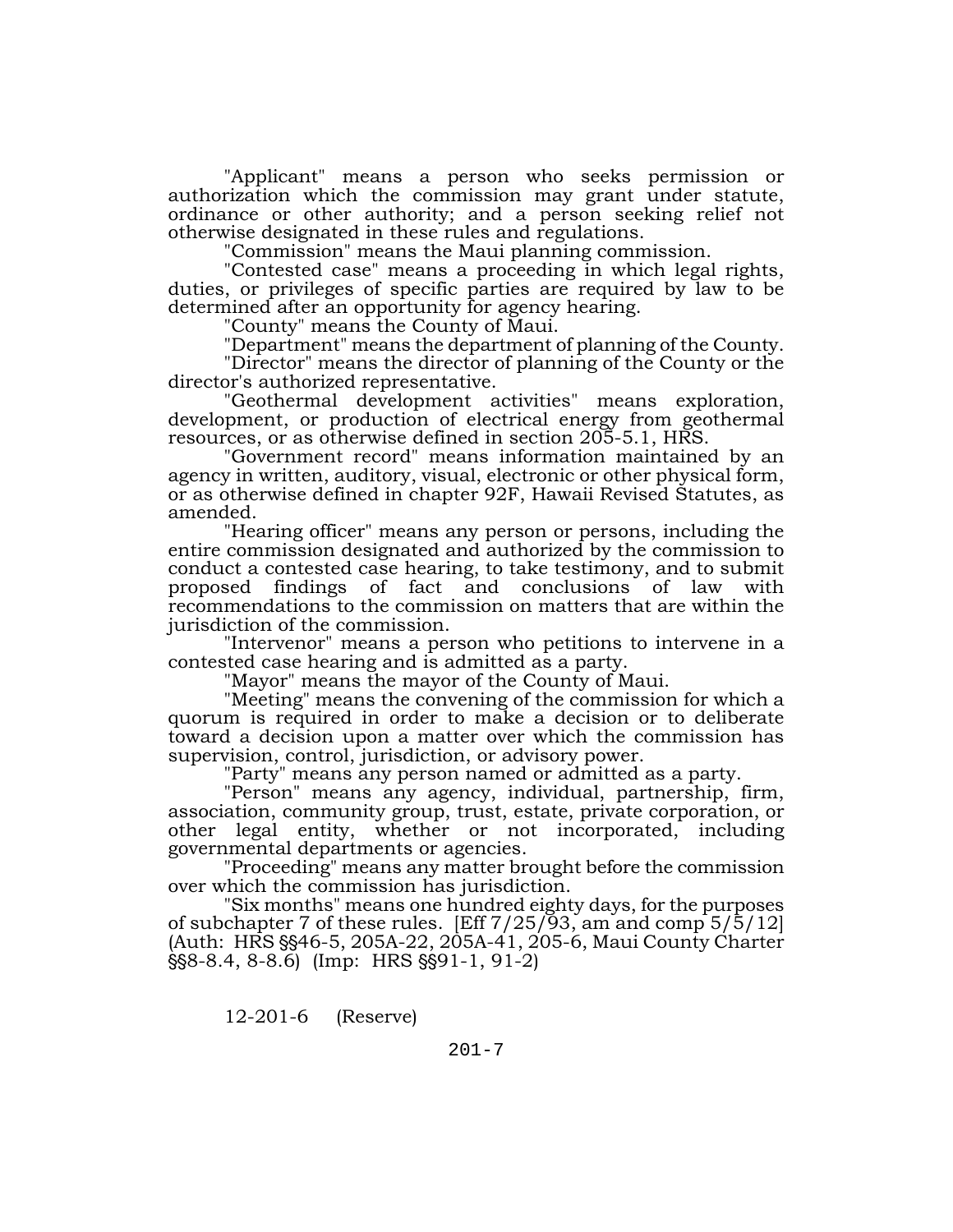- 12-201-7 (Reserve)
- 12-201-8 (Reserve)
- 12-201-9 (Reserve)
- 12-201-10 (Reserve)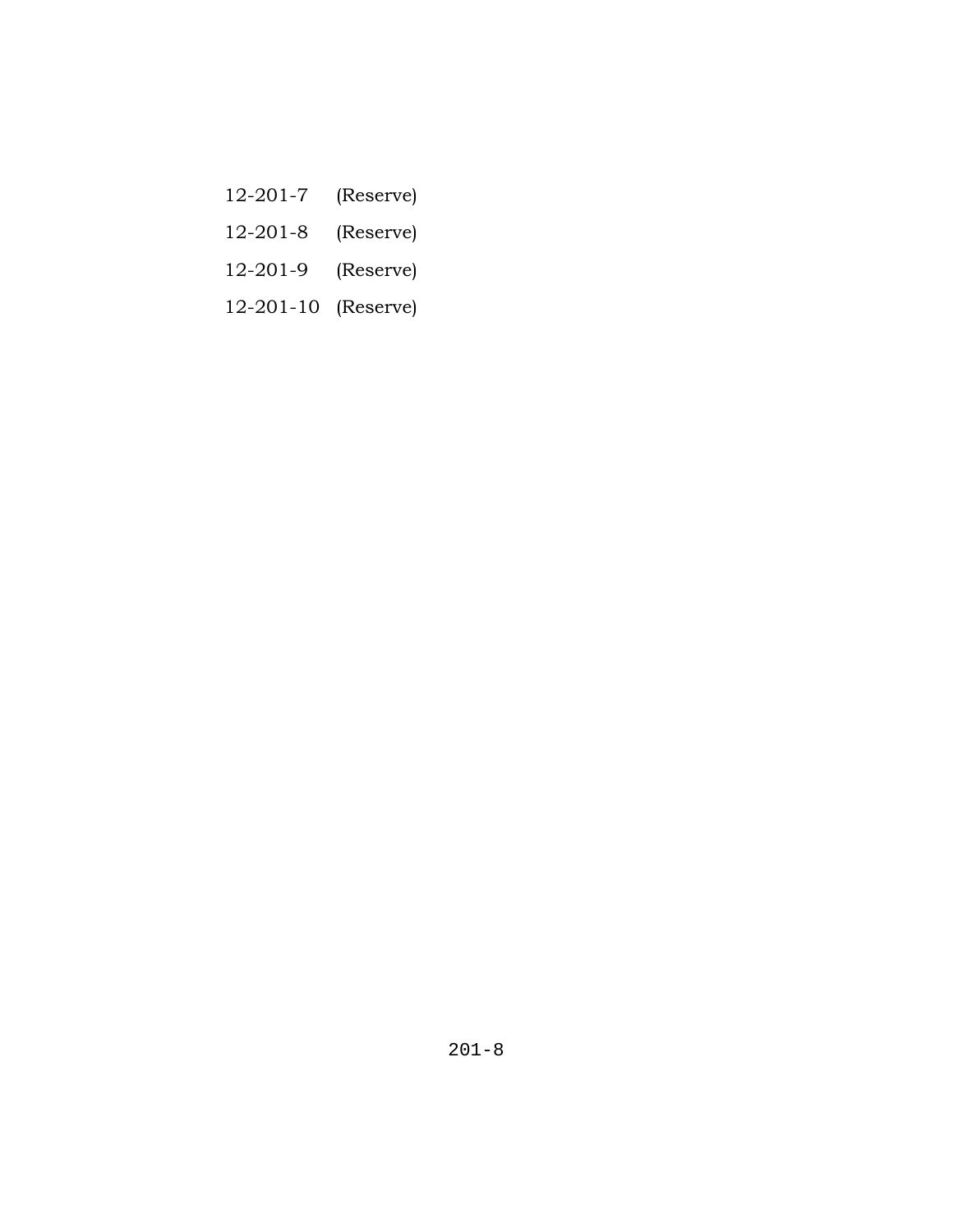#### SUBCHAPTER 2

#### ORGANIZATION AND PARLIAMENTARY RULES

'12-201-11 Office. The office of the commission is at Wailuku, Maui, Hawaii.  $[Eff 7/25/93]$  (Auth: HRS  $\S$ §46-5, 91-2) (Imp: HRS '91-2)

§12-201-12 Communications. Unless otherwise specifically directed, all communications to the commission shall be either: (a) directed to the office of the commission at the planning department of the County of Maui, 2200 Main Street, Suite 315, Wailuku, Hawaii 96793; or (b) submitted via a system authorized by the County to allow for the submission of electronic documents. [Eff 7/25/93; am and comp 04/18/19] (Auth: HRS §§46-5, 91-2) (Imp: HRS §91-2)

'12-201-13 Organization. The commission shall elect a chairperson and vice-chairperson from among its members. Their terms shall be for one year beginning April 1 of each year. The chair and vice chair shall be elected by the members of the commission after the new commission members have been impaneled beginning April 1 of each year. If the term of office of the commissioner who is chair has not expired on March 31, he or she shall continue as acting chair until the impaneled commission holds its first meeting on or after April 1. If the term of office of the commissioner who is chair has expired on March 31, the vice chair shall be the acting chair until the newly composed commission holds its first meeting on or after April 1. If both commissioners term expire on March 31, the remaining commission members may elect an acting chair until a new chair is elected.  $[Eff 7/25/93]$  (Auth: HRS  $§46-5$ ) (Imp: HRS '91-2)

'12-201-14 Meetings. (a) All meetings of the commission shall be conducted in accord with the provisions of chapter 92, HRS, as amended.

(b) The commission may meet and exercise its powers anywhere within its jurisdiction. All meetings shall be open to the public except as provided in sections 92-4 and 92-5, HRS, as amended.

(c) The commission shall base the parliamentary procedures for conducting its meetings on the most recent revised edition of Robert's Rules of Order. If there is a conflict between the provisions herein and Robert's Rules, the provisions herein shall apply.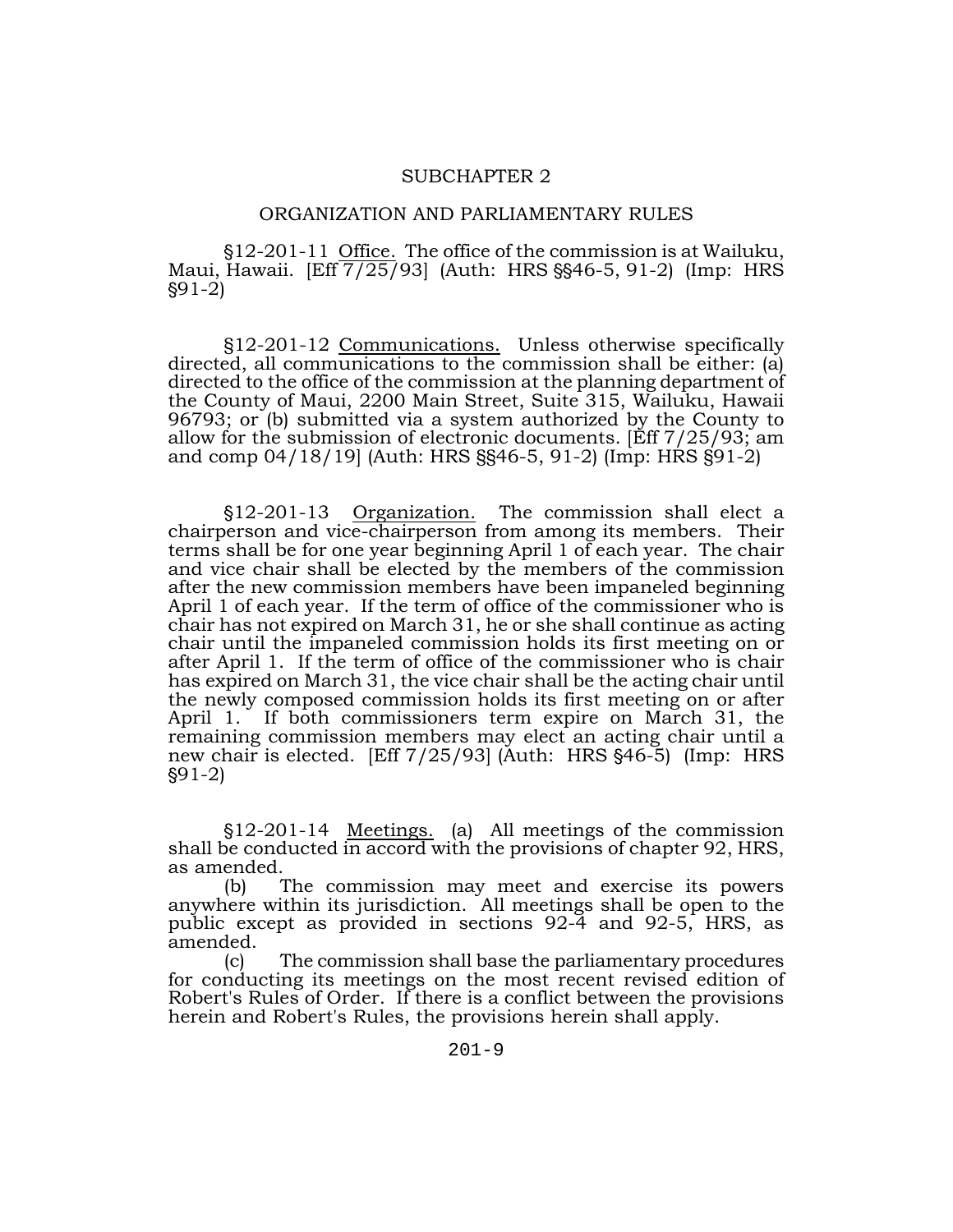(d) Except as provided in section 92-6, HRS, as amended, the commission shall allow all interested persons an opportunity to submit data, views, arguments or present testimony on any agenda item. The commission may provide for the recordation of all presented oral testimony. A reasonable time limit may be placed on such testimony from the public which in any event shall be not less then three minutes per person.

(e) Regular meetings shall be held at least once a month on the second or fourth Tuesdays of each month at the planning department conference room, first floor of the Kalana Pakui Building, 250 South High Street, Wailuku, Hawaii. The regular meeting may be held elsewhere and on a different day or time when necessary to enable the commission to effectively conduct its business.

Special meetings may be called by the chairperson, the director, or a majority of the commission members at any time and place as scheduled.

(g) Emergency and executive meetings shall be held pursuant to the provisions of chapter 92, Hawaii Revised Statutes, as amended.

(h) Executive meetings closed to the public may be held by the commission upon affirmative vote of a majority of members to which the commission is entitled. The meeting closed to the public shall be limited to matters specifically allowed by law and the reason for holding such a meeting shall be publicly announced and the vote of each member on the question of holding the meeting closed to the public shall be recorded and entered into the minutes of the meeting.

Public hearing shall be noticed and held as required by law, subject to the following:

- $(1)$  Notice of a public hearing shall be published as required by law. Such notice shall also be available at the commission's office;
- (2) The time and place for the hearing shall be fixed by the commission in accordance with existing legal requirements, provided that in the absence of specific requirements, the commission shall give due regard to the convenience of the interested parties;
- 
- (3) The commission chair shall conduct the public hearing;<br>(4) The public hearing shall afford interested persons a The public hearing shall afford interested persons a reasonable opportunity to be heard and to present evidence and argument either for or against the application request. Any person may also present written testimony prior to the public hearing and such testimony shall be part of the hearing record;
- (5) A public hearing may be continued from time to time. If the time, date and place for the resumption of the hearing is announced at the original or subsequent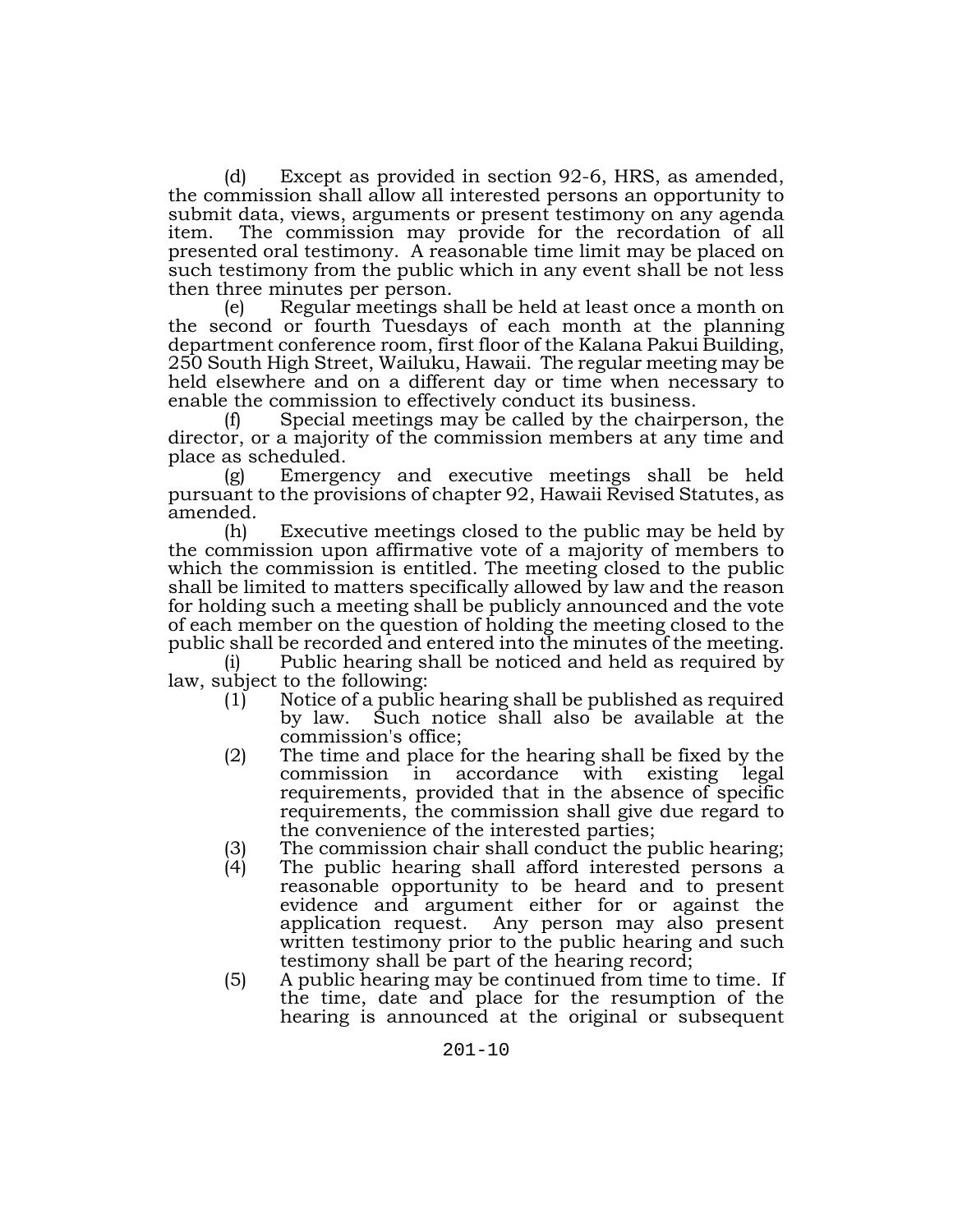hearing, no additional public notice will be required. If the continuance is indefinite all parties shall be served with notice of the hearing and a new public notice shall be published in the same newspaper used for publication of the original notice. Notice shall be served and publication completed at least ten days before the hearing is scheduled to resume; and

(6) Minutes of the public hearing shall be kept in writing and shall be made a part of the hearing record. The hearing record shall be available to the public at the department of planning.

(j) Social, informal gatherings of two or more members of the commission where official business is not discussed shall be considered chance meetings and not subject to these rules. [Eff  $7/25/93$  (Auth: HRS  $$46-5$ ) (Imp: HRS  $$891-2, 92-4, 92-5$ )

'12-201-15 Quorum. A majority of all members to which the commission is entitled shall constitute a quorum to transact business, and the concurrence of a majority of all members to which the commission is entitled shall be necessary to take any action. [Eff  $7/25/93$  (Auth: HRS  $§46-5$ ) (Imp: HRS  $§92-15$ )

'12-201-16 Minutes. (a) The commission shall keep written minutes and may provide for the audio recordation or court reporter to transcribe minutes of all meetings. The written minutes shall give a true reflection of the matters discussed at the meeting and the views of the participants. The minutes shall include, but need not be limited to:

- (1) The date, time and place of the meeting;
- (2) The members of the commission recorded as either present or absent;
- (3) The substance of all matters proposed, discussed, or decided; and a record, by individual member, of any votes taken; and
- (4) Any other information that any member of the commission requests be included or reflected in the minutes.

(b) The written minutes shall be public records and shall be available within thirty days after the meeting, except where such disclosure would be inconsistent with section 92-5, HRS, as amended, provided that minutes of executive meetings may be withheld so long as their publication would defeat the lawful purposes of the executive meeting. It shall not be necessary to transcribe the audio recording unless requested for the purpose of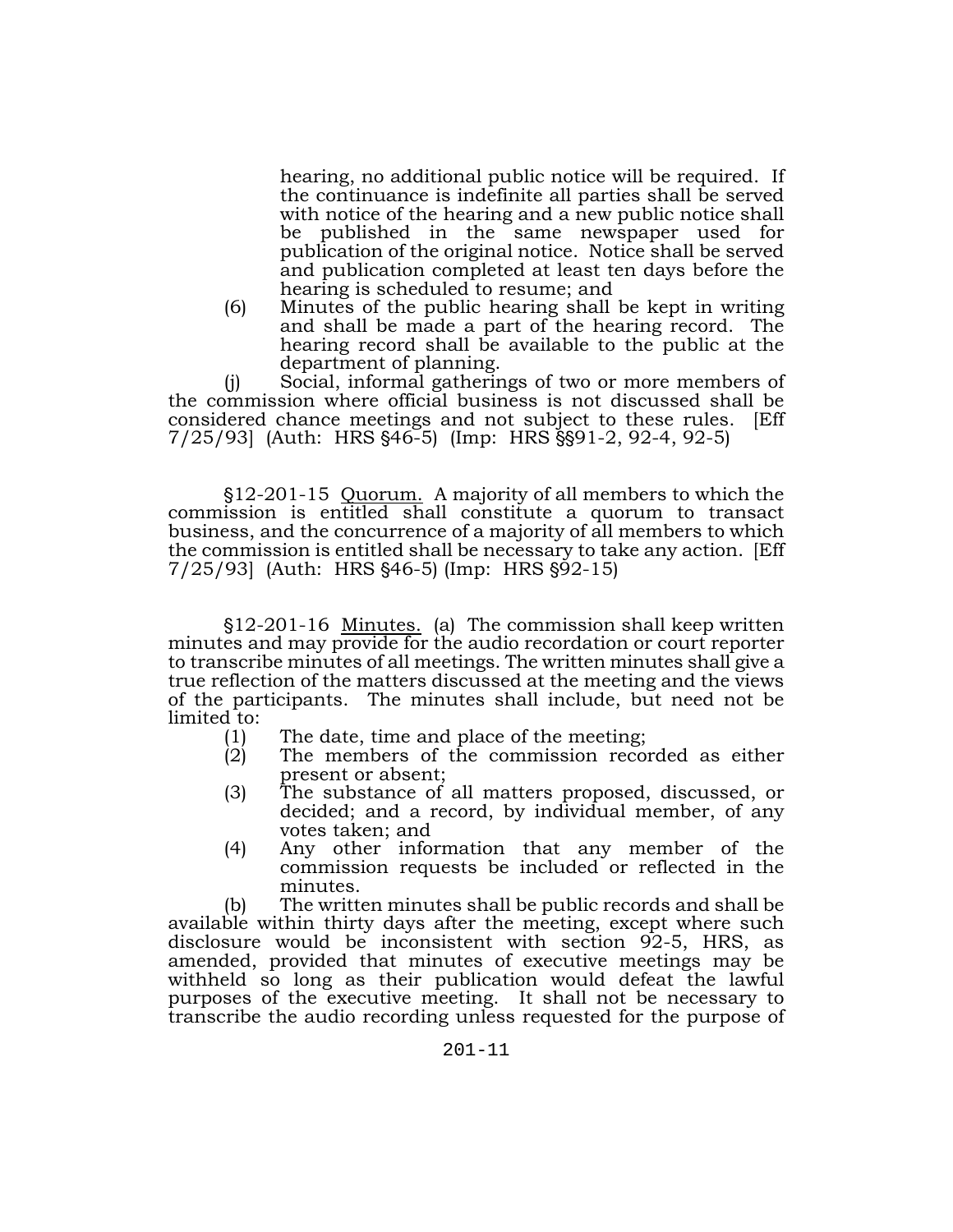rehearing or judicial review. Any person shall be entitled to a copy of the full transcript of the audio recordation or the court reporter's transcript provided that he or she pays the costs incurred in the preparation of the record.  $[Eff 7/25/93]$  (Auth: HRS  $§46-5$ ) (Imp:  $HRS$   $$92-9$ )

'12-201-17 Commission records. (a) Commission records which are "government records" as defined in chapter 92F, HRS, as amended, shall be disclosed according to the provisions of that chapter. All costs required by any law, rule or ordinance shall be paid by the requesting party.

(b) Copies of government records printed or reproduced for persons other than governmental agencies shall be given to any person provided the fees or cost in the Hawaii Revised Statutes or any rules pursuant thereto and/or the Permanent Ordinances of the County of Maui are paid.  $[Eff 7/25/93]$  (Auth: HRS  $§91-2$ ) (Imp: HRS Chapter 92F)

'12-201-18 Computation of time. In computing any period of time under the rules herein, by notice, or by any order or regulation of the commission, the time begins with the day following the act, event, or default, and includes the last day of the period unless it is a Saturday, Sunday or legal state holiday in which event the period runs until the end of the next day which is not a Saturday, Sunday, or state holiday. When the prescribed period of time is ten days or less, Saturdays, Sundays, or state holidays within the designated period shall be excluded in the computation. [Eff 7/25/93] (Auth:  $$HRS 91-2]$  (Imp: HRS;  $$91-2]$ )

'12-201-19 Appearance before the commission. (a) Any person or party to a proceeding before the commission shall appear in his or her own behalf or as an authorized representative of any person, and an officer or employee of the department or any agency may represent the department or agency in any proceeding before the commission. All attorneys who appear on behalf of any person or party before the commission shall be licensed to practice in the State of Hawaii.

(b) Any person or party who signs a pleading or brief, enters an appearance at a hearing, or transacts business with the commission, by such act represents that he or she is legally authorized to do so and shall comply with all applicable state and county laws and the rules and regulations of this commission, and further, he or she shall maintain the respect due to the commission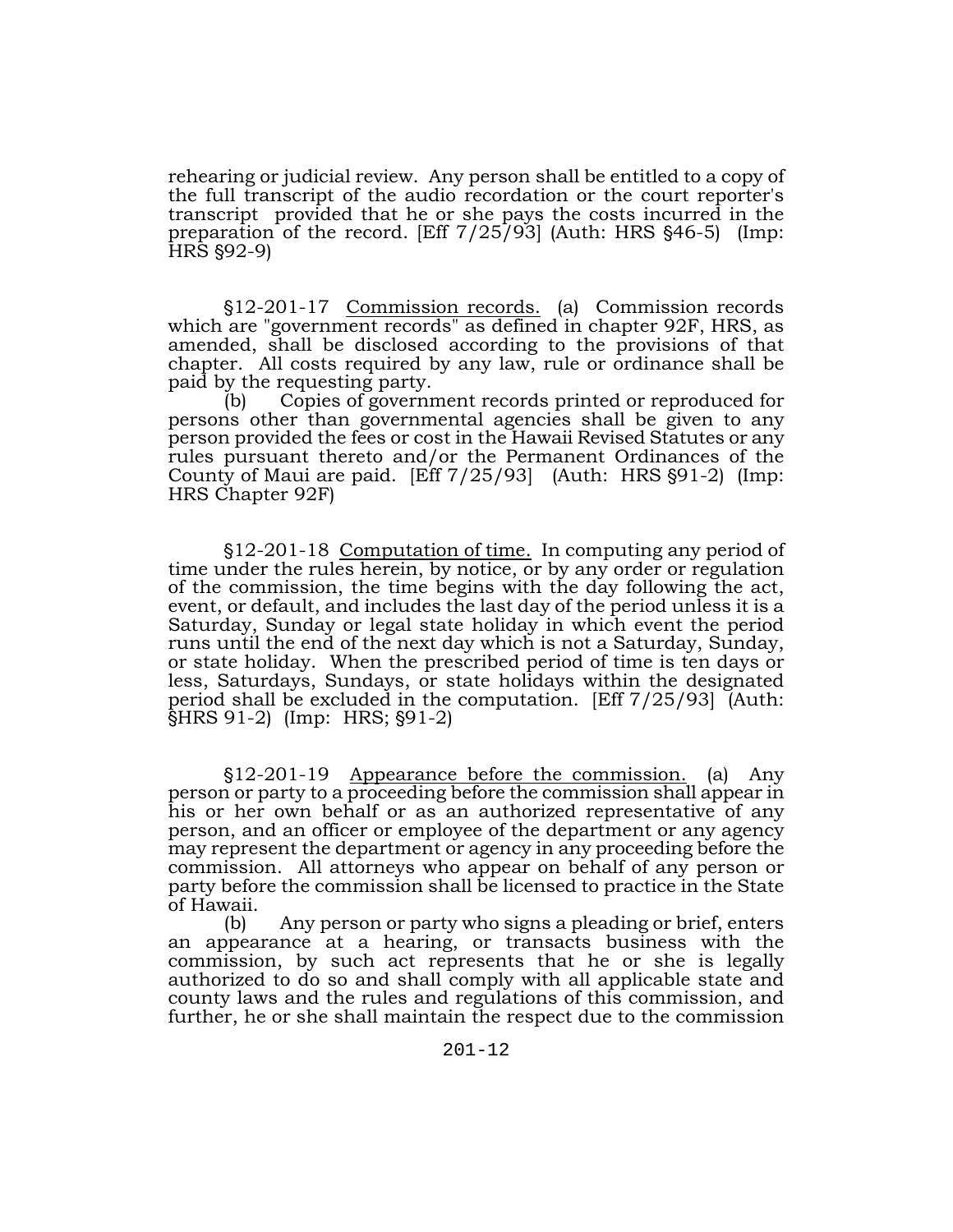and shall never deceive or knowingly present any false statements of fact or law to the commission. The commission may at any time require any person appearing before the commission in a representative capacity to provide authority and qualification to act in such capacity.  $\left[\frac{Eff}{7}/25/93\right]$  (Auth: HRS  $\S91-2$ ) (Imp: HRS  $\S91-2$ )

§12-201-20 Formal requirements for filing of documents. (a) Time and place. All documents required to be filed with the commission in any proceeding shall be either: (1) filed as paper documents with the office of the commission at Wailuku, Maui, Hawaii, within the time limit prescribed by law on business days between 7:45 a.m. and 4:30 p.m. or as otherwise ordered by the commission; or (2) submitted via a system authorized by the County to allow for the submission of electronic documents. Unless otherwise ordered, the date on which the documents are received shall be regarded as the date of filing.

- (b) Format for paper documents.<br>(1) Form and size. Documen
- Form and size. Documents shall be bound and typewritten upon paper  $8-1/2 \times 11$  or  $8-1/2 \times 14$  inches in size. Tables, maps, charts, exhibits, or appendices may be larger and shall be folded to that size where practical. The impression shall be double spaced, except that footnotes and quotations in excess of a few lines may be single-spaced. Copies shall be clear and permanently legible.
- (2) Title and number. Petitions, pleadings, briefs, and other documents shall show the title of the proceeding before the commission and the name and address of the person or attorney.
- (3) Signatures. The original of each application, petition, complaint, answer, or amendment shall be signed in ink by each party or each party's counsel or authorized representative. If such party is a corporation or association, the pleading may be signed by an officer thereof.

(c) Copies for paper documents. Unless otherwise required by these rules or the commission, there shall be filed with the commission an original and fifteen copies of each pleading or amendment thereof. Additional copies shall be provided if the chairperson of the commission or the director so requests.

(d) Extensions of time. Whenever a party is required to file a pleading within the period prescribed or allowed by these rules, by notice given hereunder or by an order or regulation, the chairperson of the commission, or in the absence of the chairperson, the vice chairperson, or in the absence of the vice chairperson, the director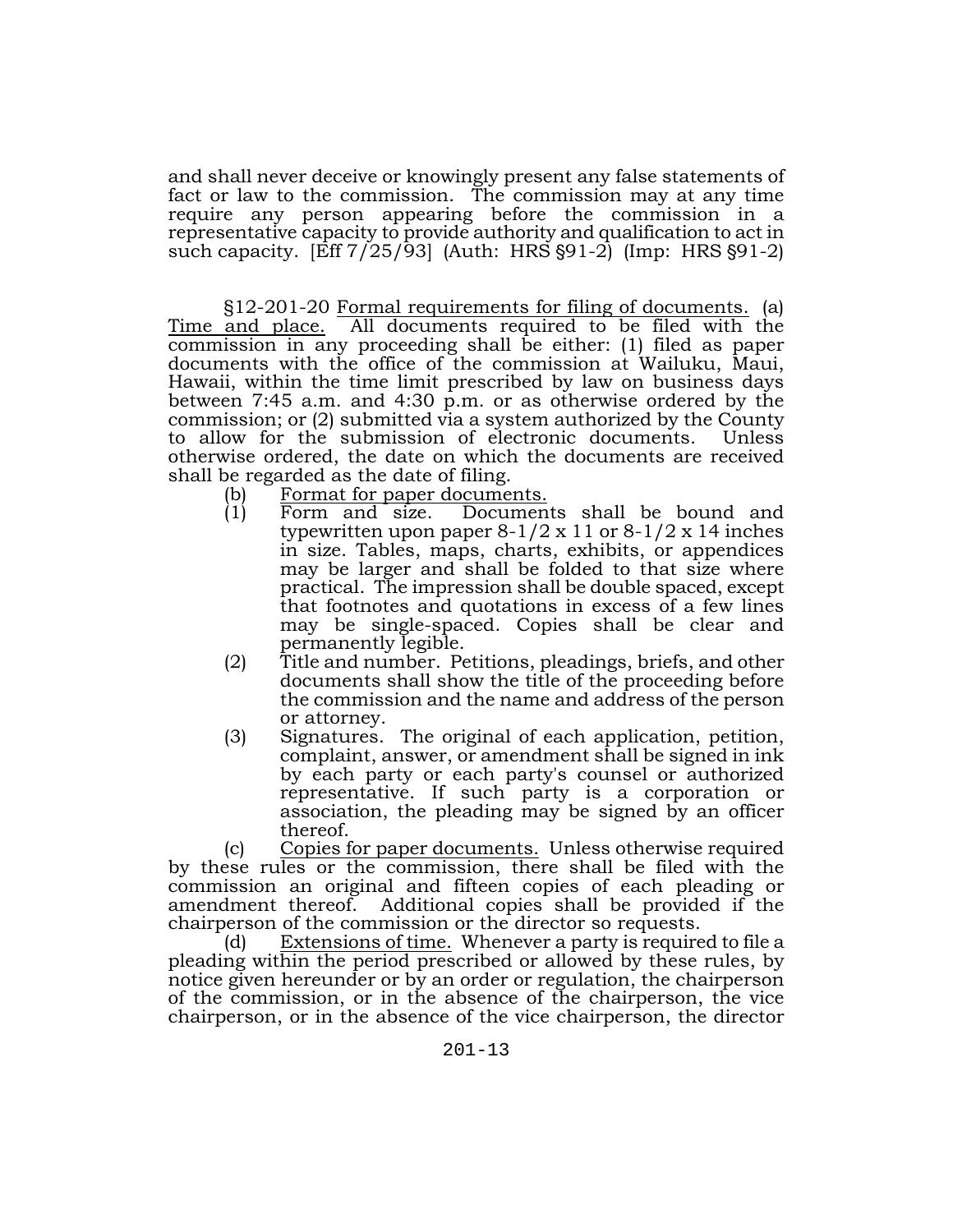may:

- (1) For good cause before the expiration of the prescribed period, with or without notice to the parties, extend such
- period. (2) Pursuant to a stipulation between all of the parties,
- extend such period.<br>
(3) Permit the act to be done after the expiration of a specified period where the failure to act is clearly shown to be the result of excusable neglect. All requests for continuances, except for stipulations, shall be by written motion, unless made during the course of a hearing.

(e) Amended pleading. All pleadings may be amended at any time prior to hearing. Amendments offered prior to hearing shall be served on all parties and filed with the commission. All parties shall have the opportunity to answer and be heard on amendments filed after hearing commences, and the commission shall decide whether such amendments shall be allowed.

(f) Retention of documents by the commission. All documents filed with or presented to the commission shall be retained in the paper or electronic files of the commission. However, the chairperson of the commission may permit the withdrawal of original documents upon submission of properly authenticated copies to replace said original documents."  $[Eff^-7/25/93;$  am and comp 04/18/2019] (Auth: HRS §91-2) (Imp: HRS §91-2)

\$12-201-21 <u>Service; effective date.</u> (a) By whom served. The director shall cause to be served all orders, notices, and other papers issued by the commission together with any other papers required by law to be served by the commission. Every other paper shall be served by the filing party.

(b) Upon whom served. All papers served by either the commission or any other party shall be served upon all counsel of record at the time of such filing and upon all parties not represented by counsel or upon their designated agents, in fact or by law. Any counsel entering an appearance subsequent to the initiation of the proceeding shall so notify all other counsel then of record and all parties not represented by counsel.

(c) Service upon parties. The final order and any other paper required to be served by the commission upon a party shall be served upon such party or upon his or her representative authorized to receive service of such papers.

(d) Method of service. Service of papers shall be made by first-class certified mail, return receipt requested, or other means authorized by law.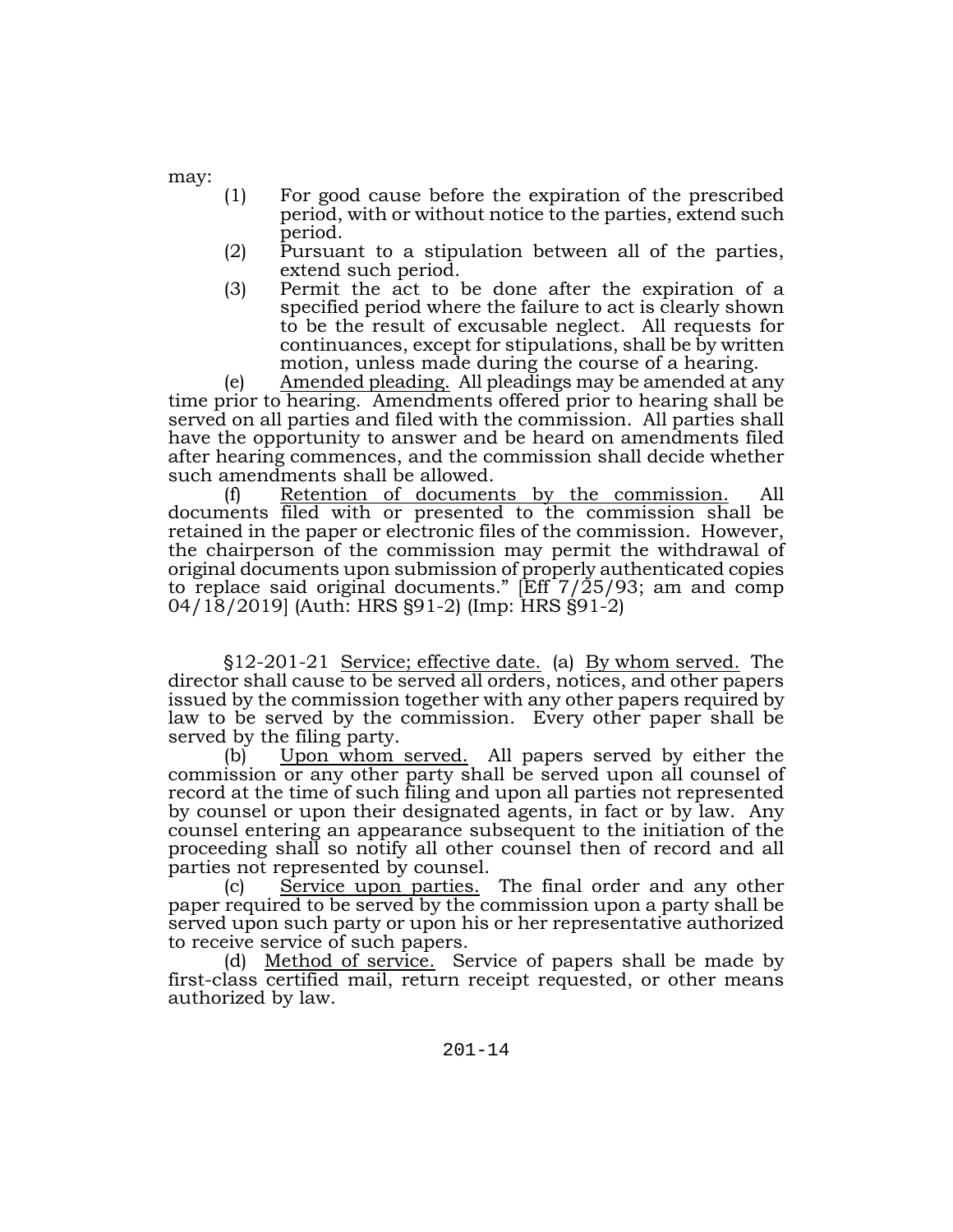(e) When service completed. Service by mail shall be regarded as complete when deposited in the United States mail properly addressed and stamped. [Eff  $7/25/93$ ] (Auth: HRS  $\S91-2$ ) (Imp:  $HRS$   $\S$ §91-9.5, 91-11, 91-12)

'12-201-22 Officers and their duties. (a) Presiding officer. The chairperson shall be the presiding officer of the commission and the vice-chairperson shall act as the presiding officer in the absence of the chairperson. The presiding officer shall:

- (1) Open all meetings of the commission at the appointed hour by taking the chair and calling the meeting to order;
- (2) Call for the approval of the minutes of any preceding meetings when a quorum is present;
- 
- (3) Maintain order and proper decorum;<br>(4) Announce the business before the co (4) Announce the business before the commission;<br>(5) Review all matters properly brought befo
- Review all matters properly brought before the commission, call for votes upon the same and announce the results;
- (6) Appoint all hearings officers and any committee chairpersons with the approval of a majority of the members;
- (7) Authenticate by his or her signature all acts of the commission as may be required by law, unless delegated to the planning director;
- (8) Do and perform such other duties as may be required by law, or such as may properly appertain to such office; and
- (9) Make known all rules of order when so requested and to decide all questions of order, subject to an appeal to the commission.

(b) Clerk. The planning director, or a person designated by the director, shall serve as clerk of the commission and shall be responsible, directly or through staff members, to provide the following services:

- $(1)$  To receive, submit, and coordinate all matters properly brought before the commission in consultation with the chairperson;
- To provide the agenda support materials for all meetings;
- (3) To read bills, resolutions, and other matters to the commission, if so required;
- (4) To authenticate and forward at once to the proper parties all communications, including decision and orders of the commission and all other matters, either directly or through a committee, as the case may be;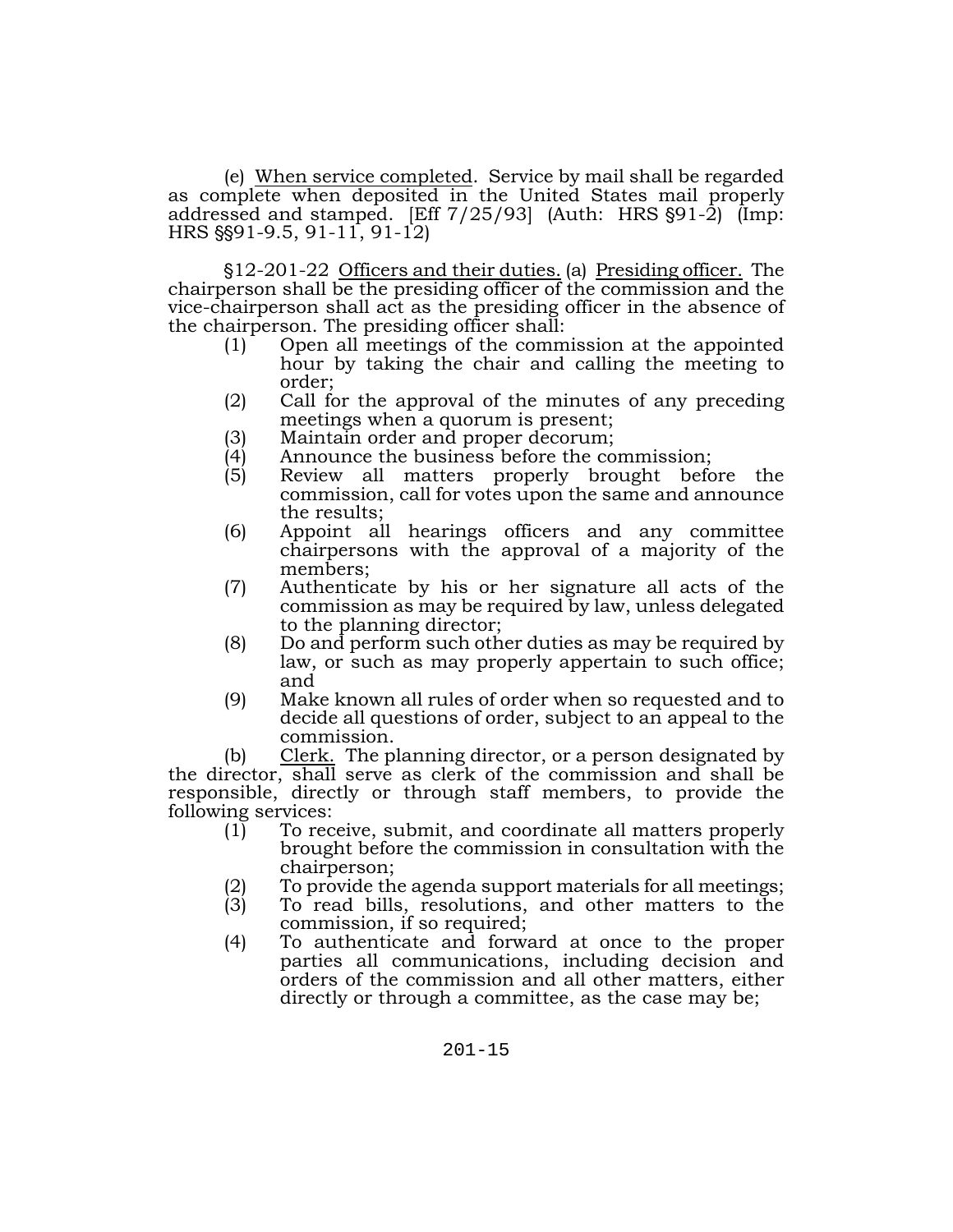- (5) To deliver immediately to the chairperson of the appropriate committee all petitions, resolutions, bills, or other matters, as may be duly referred to such committee;
- (6) To serve in all matters as ex-officio clerk of the commission and to do and perform all clerical duties and services pertaining to such position as the commission shall from time to time direct, and such as shall by law or these rules, or rules hereafter adopted, be assigned or such as properly pertain to such position; and
- (7) To have charge of all records of the commission and be responsible for the same. [Eff 7/25/93] (Auth: HRS §91-2) (Imp: HRS §§91-2, 92-3)

'12-201-23 Committees. The commission may appoint the necessary standing and select committees to discharge its responsibilities and functions. [Eff  $7/25/93$ ] (Auth: HRS  $\S$ 91-2)  $(Imp: HRS §91-2)$ 

'12-201-24 Voting. (a) All matters shall be determined by an affirmative vote of a majority of all the members to which the commission is entitled.

(b) Whenever the commission is ready to vote on any question the chairperson shall state the question, put the question to a vote, and announce the results to the commission. The clerk shall call the roll if a roll call vote is taken.

(c) Unless a present member is disqualified from voting pursuant to section 12-201-25 herein, their silence or refusal to vote shall be recorded as an affirmative vote. [Eff 7/25/93, am and comp  $6/26/03$  (Auth: HRS  $\S91-2$ ) (Imp: HRS  $\S92-15$ )

§12-201-25 Disclosure of conflict. Whenever a conflict of interest or other ethical question is raised by anyone regarding any member of the commission, the affected member shall promptly make a full disclosure of the circumstances to the commission. If the commission member has a financial interest in any matter that may be affected by an action of the commission that member shall be disqualified from voting in all actions relating to such matters. [Eff  $7/25/93$  (Auth: HRS 91-2) (Imp: HRS  $\S 91-2$ )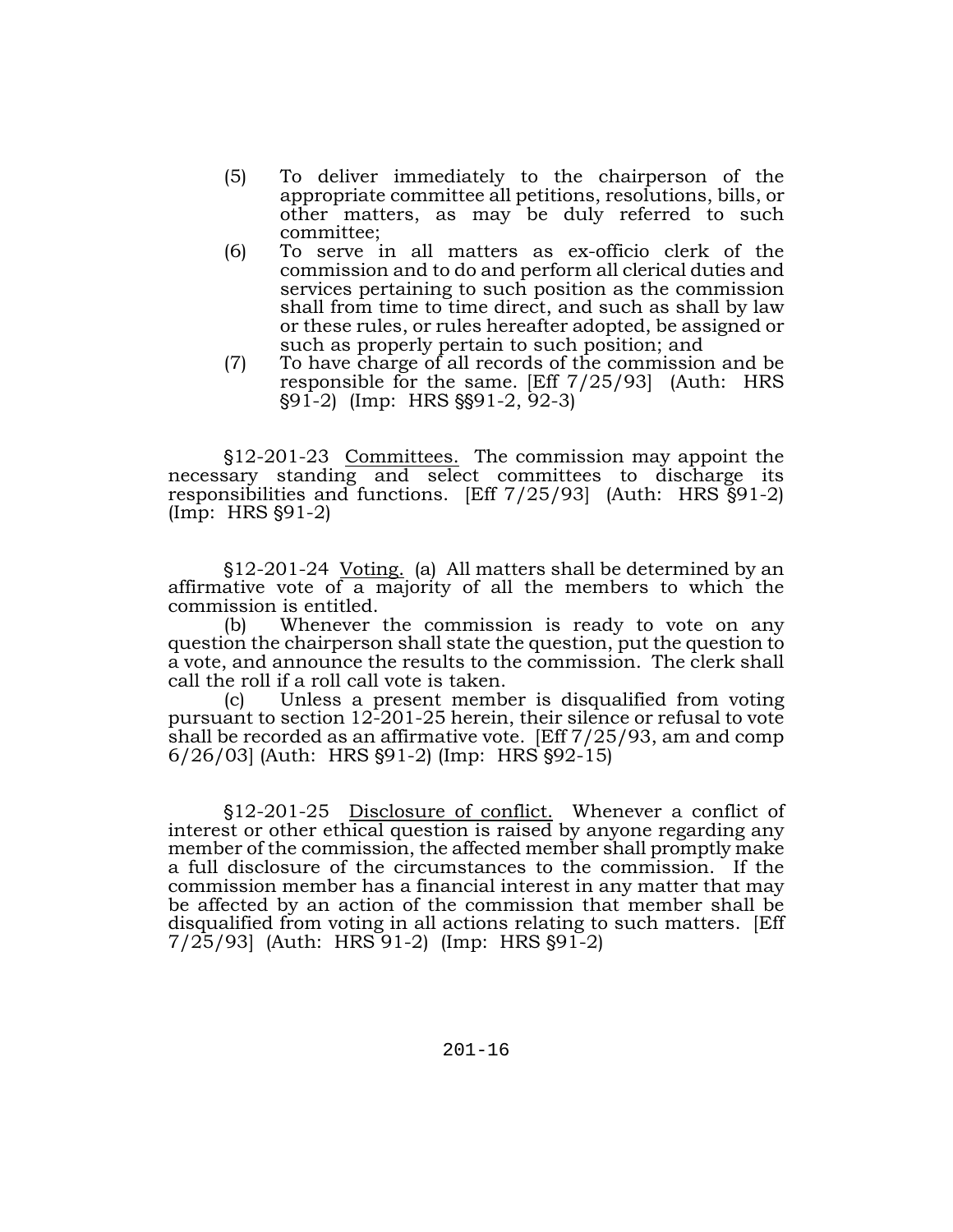\$12-201-26 Motions. (a) Motions and amendments by commissioners may be verbal, but shall be reduced to writing if requested by the chairperson.

(b) No motion shall be received and considered by the commission until the same has been seconded.

(c) After a motion is stated or read by the chairperson, it shall be deemed in the possession of, and shall be disposed of by vote of the commission. [Eff  $7/25/93$ ] (Auth: HRS  $\S91-\overline{2}$ ) (Imp: HRS  $\S91-\overline{2}$ )

'12-201-27 Question of order. A question of order may be raised at any stage of the proceedings, except during a calling of the roll when the ayes and noes are called for. Such question shall be decided by the chairperson, without debate, subject to an appeal to the commission. [Eff  $7/25/93$ ] (Auth: HRS  $\S91-2$ ) (Imp: HRS  $\S91-2$ )

§12-201-28 Attendance. No member shall be absent for the service of the commission, unless the member is sick or otherwise unable to attend and has so advised the chairperson prior to the meeting. In accordance with subsection 13-2.5 of the revised charter of the County of Maui (1983), as amended, the chairperson shall request that the mayor recommend to the council the removal of any member who misses 50 percent or more of the commission's regular meetings over any 120-day period. [Eff 7/25/93; am and comp 07/02/2020] (Auth: HRS §91-2) (Imp: HRS §91-2)

'12-201-29 Findings of fact, conclusions of law, decision and order; effective date. (a) In all matters where the commission is the final authority all parties admitted to the proceeding shall be served with findings of fact, conclusions of law, decision and order. Unless otherwise indicated in the order, the effective date of a decision and order shall be the date of service.

(b) Where there has been no other person admitted as a party to the proceedings and where the decision is not adverse to the party, the director is authorized to issue said findings of fact, conclusions of law, decision and order pursuant to the action taken by the commission, which issuance shall have the same force and effect as if signed by the individual commissioners.

(c) Where there has been another person admitted as a party to the proceedings or where a decision adverse to a party has been rendered, the findings of fact, conclusions of law, decision and order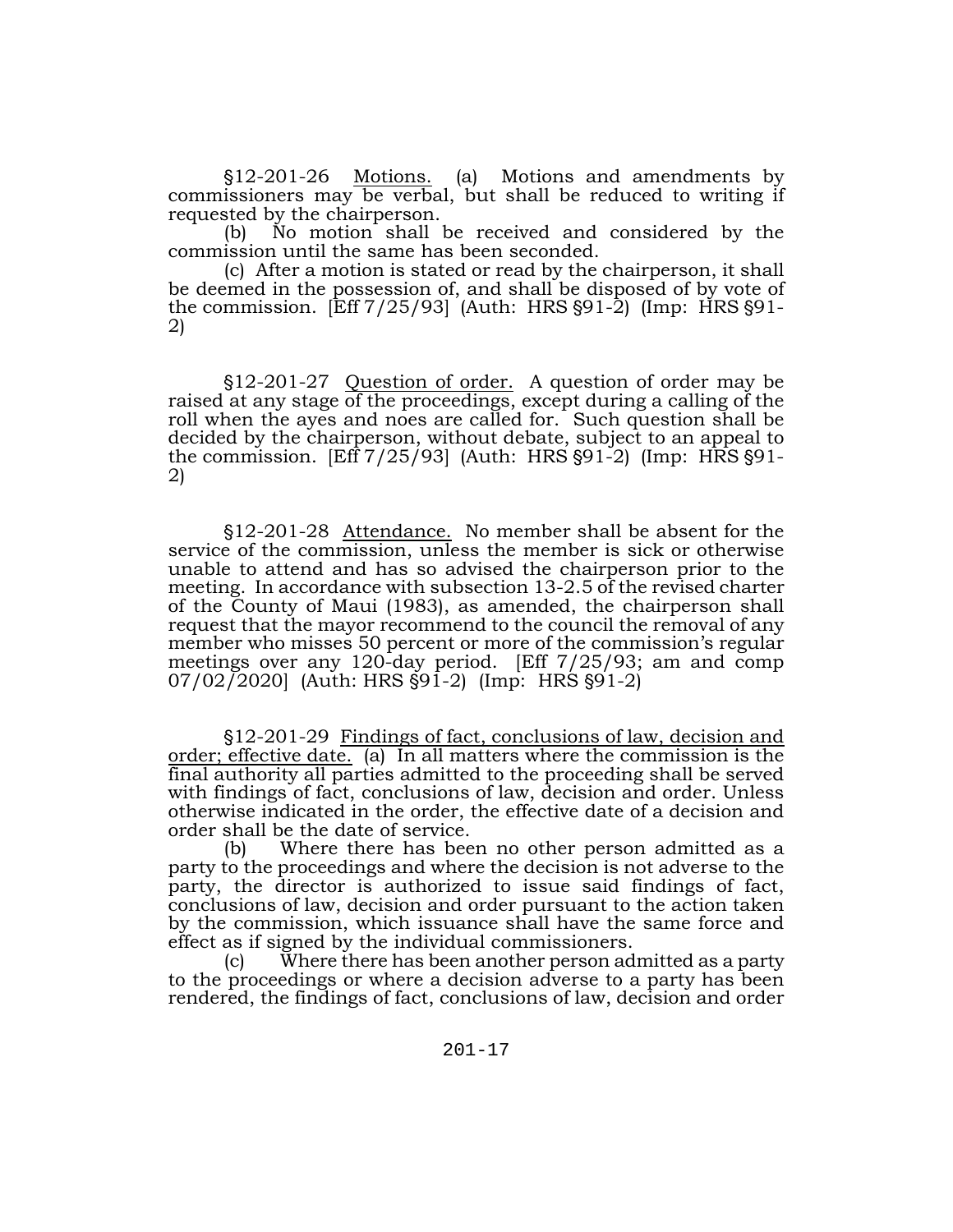shall be signed by the commissioners voting in favor of such adverse decision.

(d) If a commissioner is unable to sign the absent commissioner's vote and signature shall be accounted for by the director certifying that commissioner's vote in a document attached to the decision and order.  $[Eff 7/25/93]$  (Auth: HRS  $§91-2]$  (Imp:  $HRS$   $\S91-2, 91-11$ 

'12-201-30 Restrictive covenants. The commission may require a fee owner to record a covenant on the title to a property where the commission is the final authority. The covenant shall grant the County of Maui explicit authority to enforce the use provisions of the document.  $[Eff 7/25/93]$  (Auth: HRS  $\S 46-5, 91-2$ )  $(Imp: HRS \$ \\\\\\\ 91-2)

'12-201-31 Transmittal of recommendations. For all actions which the commission does not have final authority, its recommendations shall be transmitted to the final authority within a reasonable period of time and as prescribed by law. [Eff 7/25/93]  $(Auth: Chapter §8-8.6)$ 

'12-201-32 Appeals. Final decisions of the commission may be appealed pursuant to chapter 91, HRS, as amended. [Eff  $7/25/93$  (Auth: HRS §91-2) (Imp: HRS §91-14)

'12-201-33 Removal from proceeding. Any person(s) willfully disrupting or otherwise compromising the conduct of the hearing shall be removed from the hearing room. [Eff 7/25/93] (Auth: HRS '91-2) (Imp: HRS '91-9)

'12-201-34 Maximum time period for decision. Except for state administered permit programs delegated, authorized, or approved under federal law, the commission shall review and make a decision on applications within one hundred twenty days from the later of: (1) the date the application is deemed complete by the director, or (2) the closing of public hearing on the application, provided that, if a contested case proceeding is conducted pursuant to subchapter 4 of these rules, the decision shall be rendered within the time specified by section 12-201-82. This time period shall be extended in the event of a national disaster, state emergency, or union strike, which would prevent the authority from reviewing and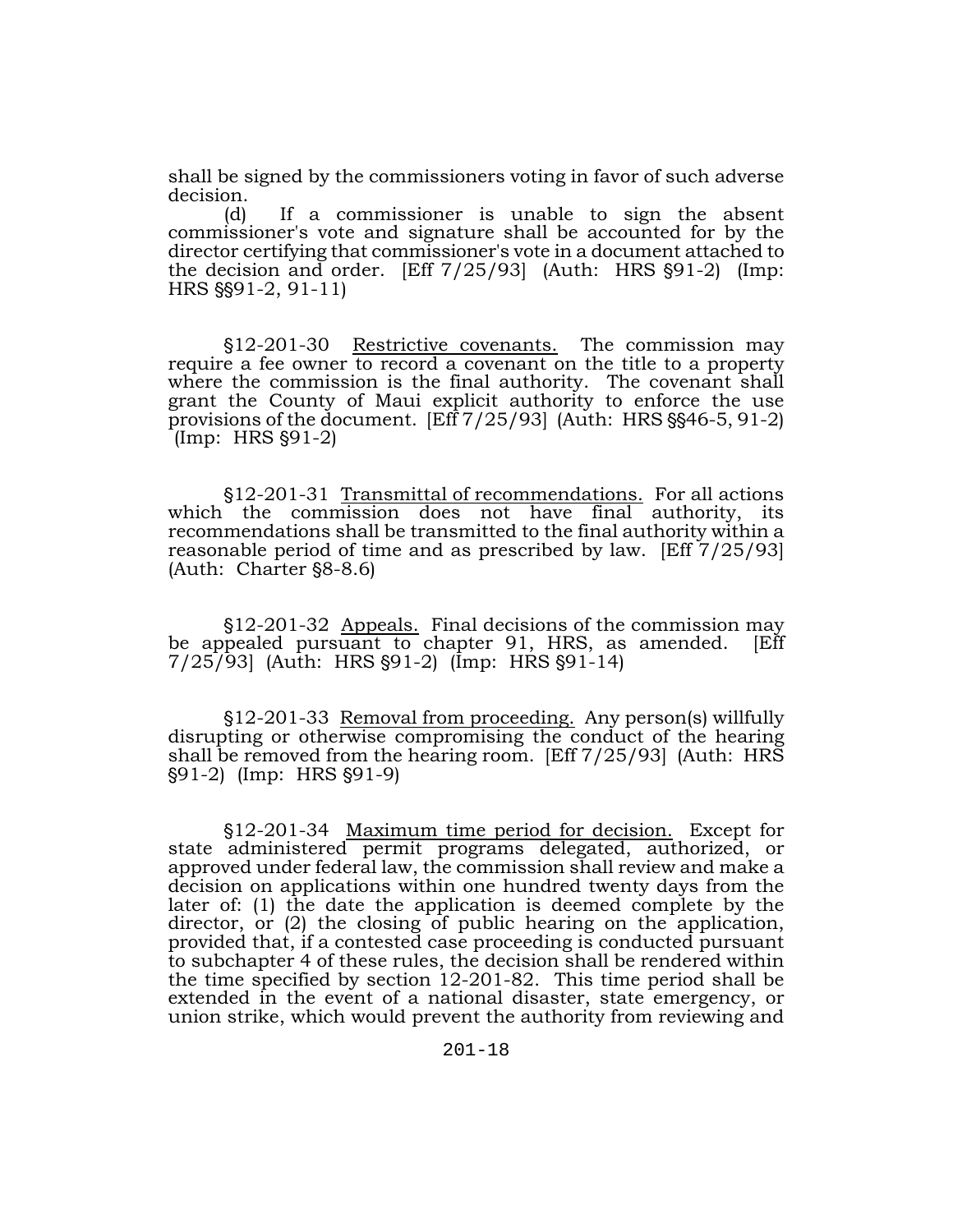making a decision within the specified time period. [Eff 11/13/00] (Auth: HRS §91-2) (Imp: HRS §§91-2, 91-13.5)

'12-201-35 (Reserve) §12-201-36 (Reserve) '12-201-37 (Reserve) '12-201-38 (Reserve)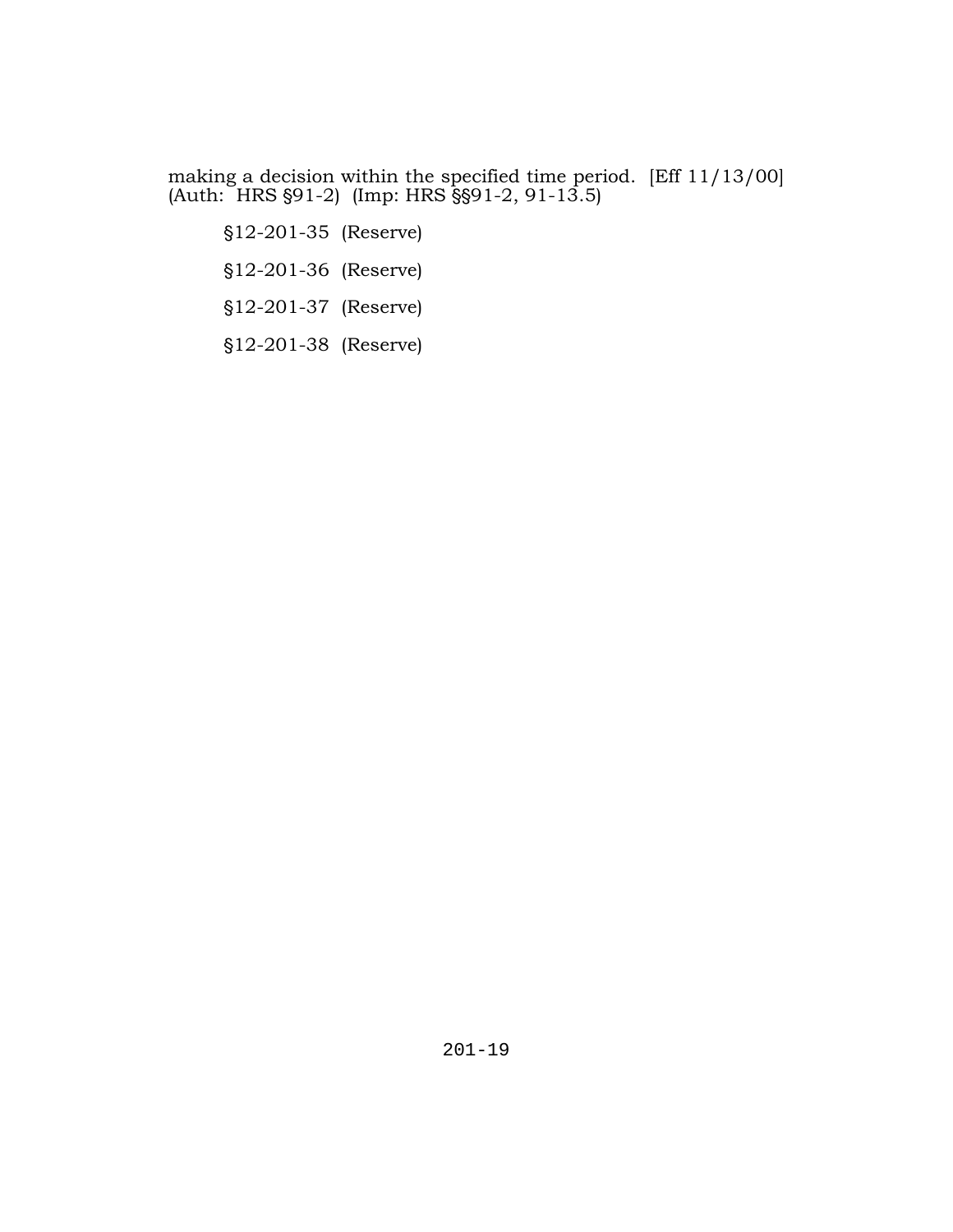#### SUBCHAPTER 3

#### PETITION TO INTERVENE

\$12-201-39 Petition to intervene. All proceedings in which action by the commission will result in a final determination of the legal rights, duties or privileges of a specific party or parties, and which is appealable pursuant to section 91-14, HRS, as amended, is a contested case. Petitions to intervene in such proceedings may be filed in accordance with the provisions of this subchapter. [Eff  $7/25/93$  (Auth: HRS  $\S91-2$ ) (Imp: HRS  $\S91-9$ )

§12-201-40 <u>Petition filing.</u> (a) Petitions to intervene shall be in conformity with section 12-201-20 herein and shall be filed with the commission and served upon the applicant no less than ten days before the first public hearing date. Untimely petitions will not be permitted except for good cause, but in no event will intervention be permitted after the commission has taken the final vote on the matter before it.

(b) The petition to intervene shall be accompanied by a filing fee in the amount established in the county budget. [Eff 7/25/93, am  $5/26/01$  (Auth: HRS §91-2) (Imp: HRS 91-2)

'12-201-41 Intervenors. (a) All departments and agencies of the state and the county shall be admitted as parties upon timely application for intervention.

(b) All persons who have a property interest in land subject to commission action, who lawfully reside on said land, or can demonstrate they will be so directly and immediately affected by the matter before the commission that their interest in the proceeding is clearly distinguishable from that of the general public shall be admitted as parties upon timely application for intervention.

(c) All other parties may apply to the commission for leave to intervene as parties.

(d) Leave to intervene shall be freely granted, provided that the commission or its hearing officer, if one is appointed, may deny an application to intervene when in the commission's or hearing officer's sound discretion it appears that:

- (1) The position or interest of the applicant for intervention is substantially the same as a party already admitted to the proceeding;
- (2) The admission of additional parties will render the proceedings inefficient and unmanageable; or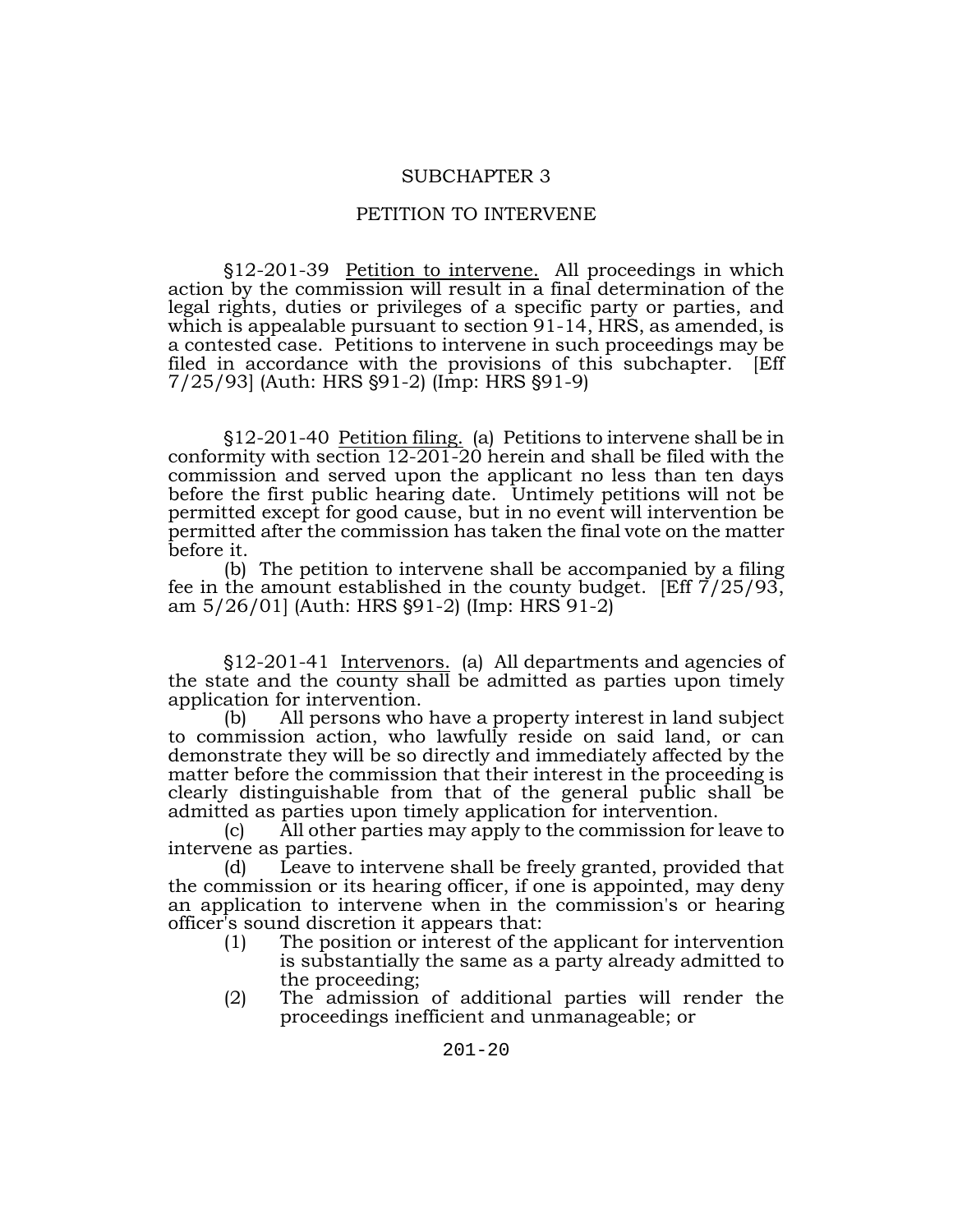(3) The intervention will not aid in development of a full record and will overly broaden issues.

(e) Upon admission of any intervenor, the department of planning shall be automatically admitted as a party to the contested case. [Eff  $7/25/93$ , am and comp  $11/29/10$ ] (Auth: Charter  $\S$ §8-8.4,  $13-2(15)$  (Imp: HRS  $\S91-9$ )

'12-201-42 Multiple intervenors. If more than one intervenor is admitted to a contested case proceeding, the hearing officer and/or commission may require intervenors to assign responsibilities between themselves for the examination and cross-examination of witnesses. The hearing officer or commission shall have the right to impose reasonable subject matter, as well as time, limitations on examination and cross-examination of witnesses, whether or not parties are represented by counsel. [Eff  $7/25/93$ ] (Auth: HRS  $\S91-2$ )  $(Imp: HRS §91-2)$ 

'12-201-43 Contents of petition to intervene. (a) The petition shall contain the following:

- (1) The nature of petitioner's statutory or other right to intervene;
- (2) The nature and extent of petitioner's interest in the proceedings and, if an abutting property owner, the tax map key number of the abutting property; and
- (3) The effect of any decision in the proceeding on petitioner's interest.

(b) If applicable, the petition shall also make reference to the following:

- $(1)$  Other means available whereby petitioner's interest may be protected;
- (2) Extent petitioner's interest may be represented by existing parties;
- (3) Extent petitioner's interest in the proceeding differs from that of the other parties;
- (4) Extent petitioner's participation can assist in development of a complete record;
- (5) Extent petitioner's participation will broaden the issue(s) or delay the proceedings; and
- (6) How the petitioner's intervention would serve the public interest.  $[Eff 7/25/93]$  (Auth: HRS  $§91-2$ ) (Imp: HRS  $§91-2)$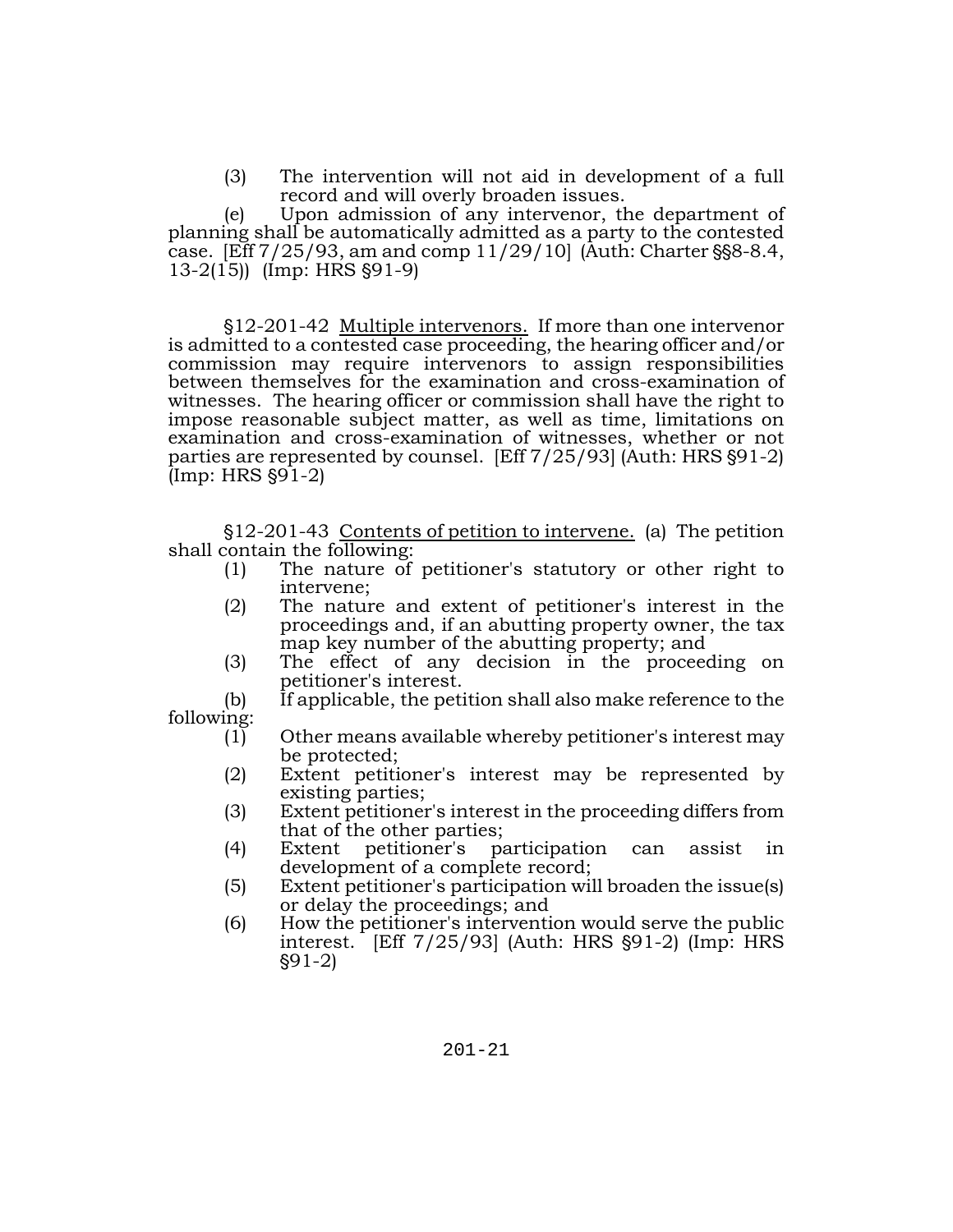'12-201-44 Opposition to intervention. If any party opposes the petition for intervention that party shall file, within five days after being served, his or her motion opposing the petition on the commission, all other parties and the intervenor. [Eff 7/25/93]  $(Auth: HRS §91-2)$  (Imp: HRS  $§91-2$ )

'12-201-45 Hearing on petition to intervene. All petitions to intervene shall be heard and ruled upon prior to the commission taking final action on an application. [Eff  $7/25/93$ ] (Auth: HRS  $\S91-2$ ) (Imp: HRS  $\S91-2$ )

'12-201-46 Appeal from denial of intervention. A person whose petition to intervene has been denied may appeal such denial to the circuit court pursuant to chapter 91-14, HRS, as amended. [Eff 7/25/93] (Auth: HRS §91-2) (Imp: HRS §91-2, 91-14)

'12-201-47 (Reserve)

'12-201-48 (Reserve)

'12-201-49 (Reserve)

- '12-201-50 (Reserve)
- '12-201-51 (Reserve)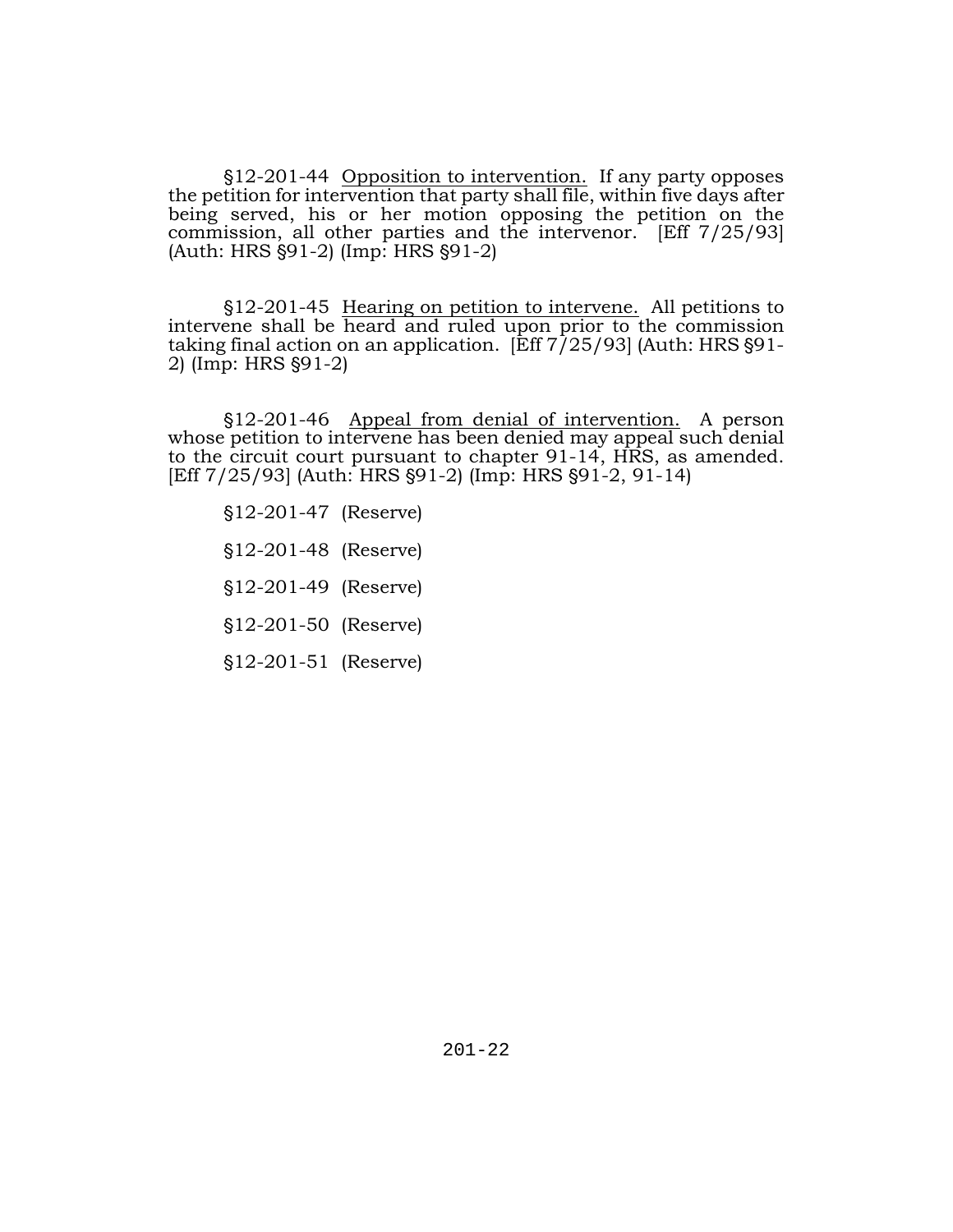#### SUBCHAPTER 4

#### PROCEDURES WHERE INTERVENTION IS GRANTED

'12-201-52 Purpose. If the petition to intervene is granted by the commission, this subchapter and subchapters 2, 3 and 5 shall govern the contested case procedures before the commission. Subchapters 3, 4 and 5 shall not be applicable where the commission does not have final authority over any matter. These procedures may be modified or waived by the parties with the consent of a proper majority of the commission or hearing officer, as the case may be.  $[Eff 7/25/93]$  (Auth: HRS  $\S 91-2$ ) (Imp: HRS  $\S 91-9$ )

'12-201-53 Pre-hearing procedures; mediation. (a) All parties to a contested case proceeding shall participate in mediation pursuant to section 12-201-68 prior to any prehearing conference and the initiation of the contested case proceeding.

(b) All parties to a contested case proceeding shall be prepared for a pre-hearing conference and a contested case proceeding within a reasonable time after the mediation conference as determined by the hearing officer. [Eff 7/25/93, am 5/26/01] (Auth:  $HRS \$  \mathbb{391-2)  $[Imp: \$ \sepsilon 91-9)

'12-201-54 Hearing officer's powers. (a) In all contested case proceedings a hearing officer shall be appointed. If more than one person is appointed a presiding officer shall be selected.

(b) The hearing officer or presiding officer, as the case may be, shall have the power to administer oaths, receive and rule on questions of evidence, set the dates for and hold prehearing conferences to formulate or simplify the issues, rule upon all objections or motions which do not involve a final determination of the proceeding, receive offers of proof, fix the length, form and time for the filing of briefs, dispose of any other matter that normally and properly arises in the course of a hearing, and take lawful action deemed necessary for the orderly and just conduct of a hearing. [Eff 7/25/93] (Auth: HRS §91-2) (Imp: HRS §91-9)

\$12-201-55 Notice of hearing. Unless otherwise provided by law, the notice of hearing will be served on all parties and persons on the mailing list for this purpose at their last recorded address as required by HRS  $\S 91-9$  and 91-9.5. [Eff 7/25/93] (Auth: HRS  $\S 91-$ 2)  $\overline{I}$  (Imp: HRS  $\S$ §91-9, 91-9.5)

201-23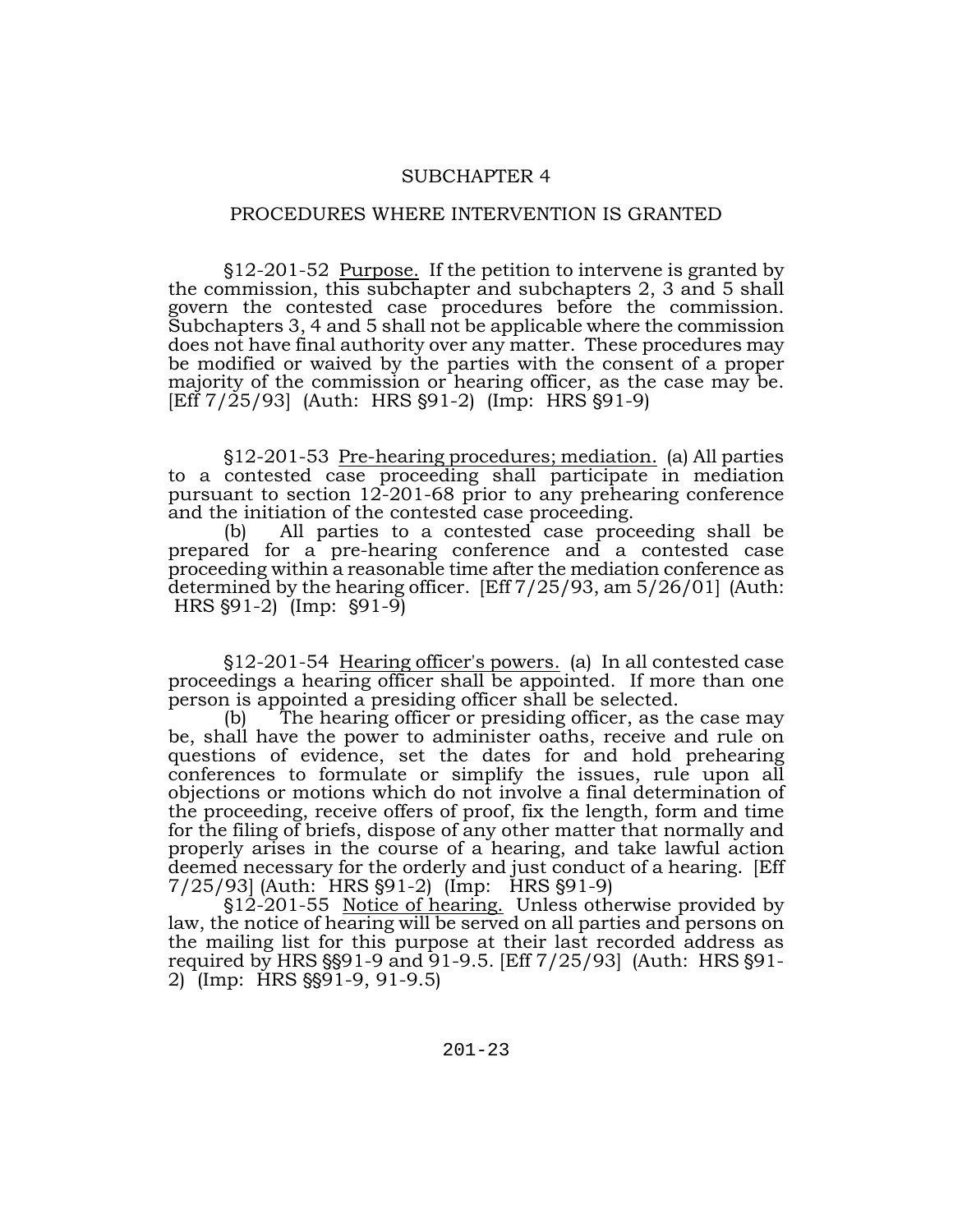§12-201-56 Transcripts. A transcript of the proceedings shall be available for public review at the commission's office. If any party desires a copy of a transcript the cost shall be borne by that party. [Eff  $7/25/93$ , am  $5/26/01$ ] (Auth: HRS  $\S91-2$ ) (Imp:  $\S91-9$ )

§12-201-57 Limiting testimony. To avoid unnecessary or cumulative evidence, the hearing officer may limit the number of witnesses or the time for testimony upon a particular issue. [Eff  $7/25/93$  (Auth: HRS  $\S91-2$ ) (Imp: HRS  $\S91-9$ )

§12-201-58 Order of procedure. In hearings on applications and petitions, the applicant shall open and close. Intervenors shall be heard in such order as the hearing officer directs. [Eff 7/25/93]  $(Auth: HRS \S 91-2)$  (Imp: HRS  $\S 91-2$ )

'12-201-59 Co-counsel. Where a party is represented by more than one counsel, they may allocate witnesses between them, but only one counsel shall be permitted to cross-examine a witness or to state any objections or to make closing arguments. [Eff 7/25/93]  $(Auth: HRS §91-2)$  (Imp: HRS  $§91-9$ )

'12-201-60 Cross-examination. Each party shall have the right to conduct such cross-examination of the witnesses as may be required for a full and true disclosure of the facts and shall have the right to submit rebuttal evidence.  $[Eff 7/25/93]$  (Auth: HRS  $\S 91-2$ )  $(Imp: HRS \S 91-9, 91-10)$ 

'12-201-61 Subpoenas. (a) Requests for the issuance of subpoenas requiring the attendance of witnesses or the production of documents or records shall be presented to the hearing officer in writing, and shall state the reasons why the testimony or documents required are material and relevant. Only parties or the hearing officer or presiding officer may request the issuance of a subpoena.

(b) All subpoenas shall be presented to the hearing officer not less than ten calendar days before the scheduled hearing, unless otherwise ordered.

(c) No subpoena shall be issued unless the requesting party has complied with this section, gives the name and address of the subpoenaed witness or a complete description of the documents sought to be produced.  $[Eff 7/25/93]$  (Auth: HRS  $\S91-2$ ) (Imp: HRS  $\S 91-9, 92-16$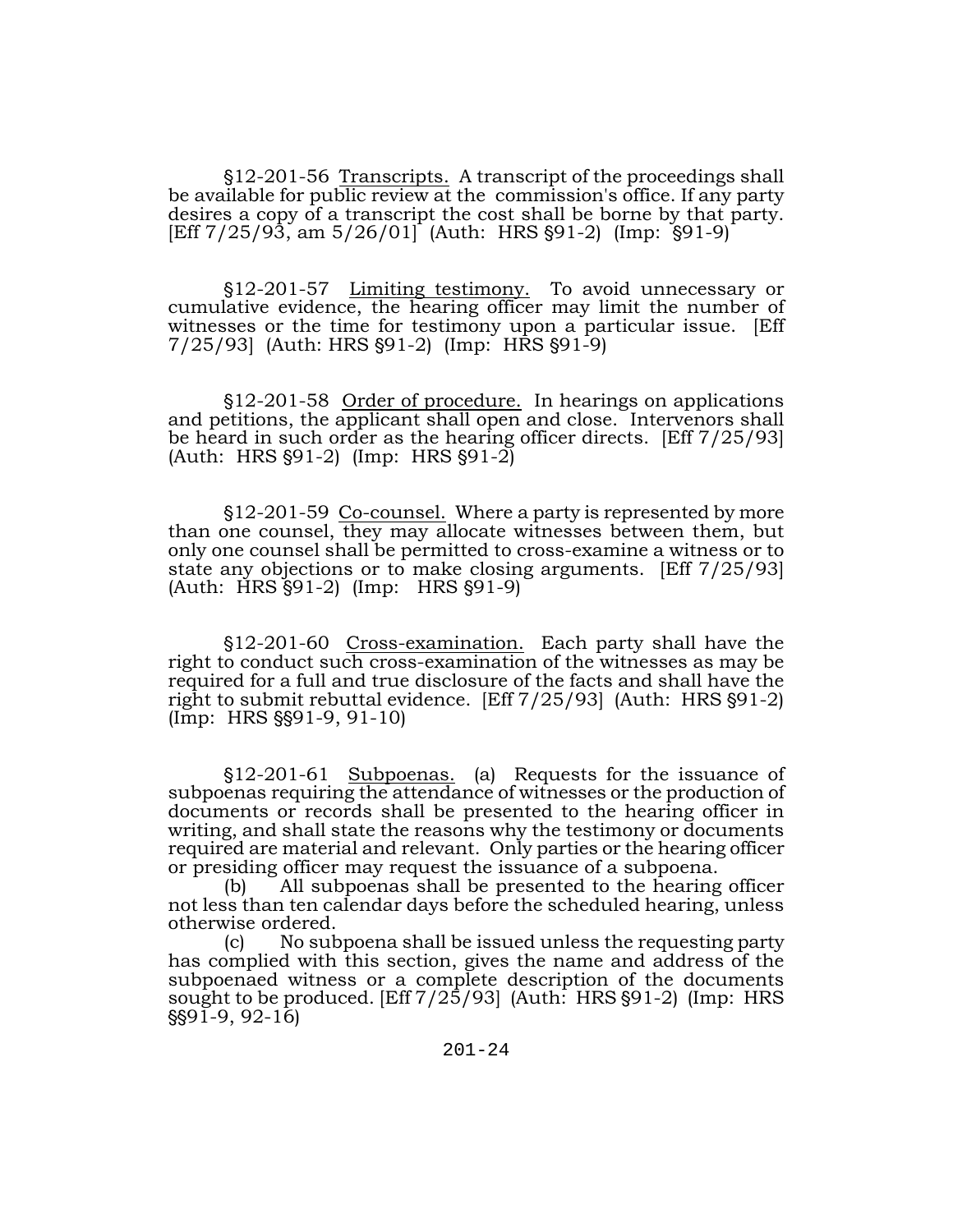§12-201-62 Fees and mileage. Witnesses summoned by subpoena shall be paid the same fees and mileage as are paid witnesses in circuit courts of the State of Hawaii. Such fees and mileage shall be paid by the party at whose instance the witness appears. [Eff 7/25/93] (Auth: HRS §91-2) (Imp: HRS §92-16)

'12-201-63 Oath. Witnesses shall be placed under oath or affirmation prior to testifying.  $[Eff 7/25/93]$  (Auth: HRS  $\S 91-2$ )  $(Imp: HRS \$   $§92-16)$ 

'12-201-64 Consolidation. The commission, upon its own initiative or upon motion, may consolidate for hearing or for other purposes, or may contemporaneously consider two or more proceedings which involve substantially the same parties or issues which are the same or closely related if it finds that such consolidation or contemporaneous consideration will be conducive to the proper dispatch of its business and to the ends of justice and will not unduly delay the proceedings.  $[Eff 7/25/93]$  (Auth: HRS  $\S 91-2$ )  $(Imp: HRS §91-2)$ 

'12-201-65 Substitution of parties. Upon motion and for good cause, the commission may order substitution of parties, except that in the case of death of a party, substitution may be ordered without the filing of a motion.  $[Eff 7/25/93]$  (Auth: HRS  $\S 91-2$ ) (Imp: HRS '91-2)

§12-201-66 Motions. (a) Time. Motions may be made before, during or after a contested case hearing.<br>(b) Form; contents. All motior

Form; contents. All motions other than those made during a hearing shall be made in writing, shall state the relief sought and be accompanied by an affidavit or legal memorandum setting forth the grounds upon which motion is based. The hearing officer shall set the time for hearing the motion. All motions and memoranda shall conform to the provisions of section 12-201-20.b and c of these rules.

Service of motions. The moving party shall serve a copy of all motions on all other parties and shall file the original and fifteen copies with proof of service at the commission's office.

(d) Memorandum in opposition. A memorandum in opposition or counter affidavit shall be served on all parties no less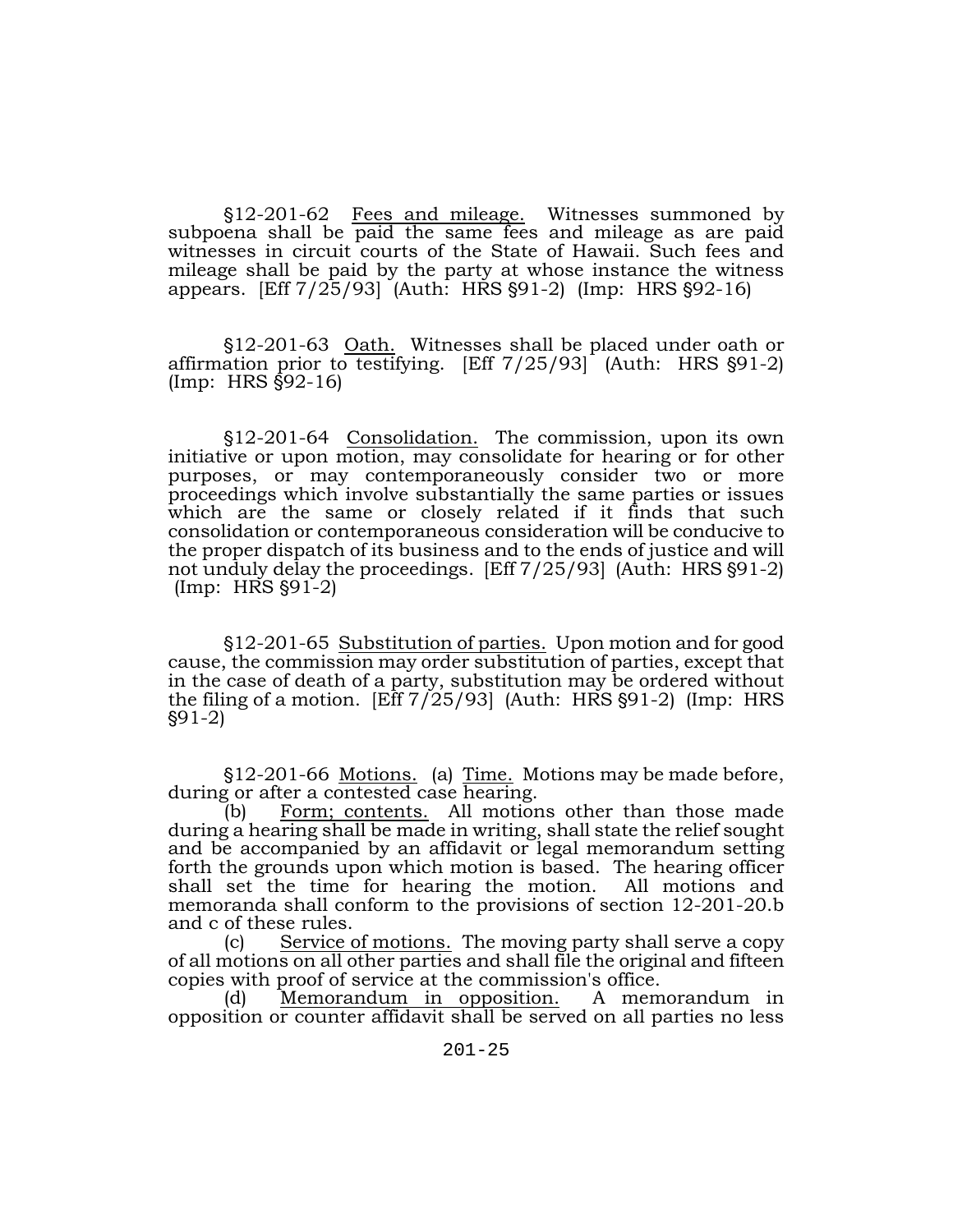than two days before the hearing date. The original and fifteen copies with proof of service shall be filed at the commission's office. The hearing officer may extend or shorten the times herein for good cause.

(e) Waiver. Failure to serve or file a memorandum in opposition to a motion or failure to appear at the hearing without good cause may be deemed a waiver of objection to the granting or denial of the motion. A party who does not oppose the motion shall notify the hearing officer and opposing counsel or party promptly.  $[Eff 7/25/93]$  (Auth: HRS  $\S 91-2$ ) (Imp: HRS  $\S 91-2$ )

§12-201-67 Discovery. The parties to a contested case may request discovery in a manner consistent with the provisions of rules 26 through 32, 34, 36 and 37, Hawaii Rules of Civil Procedure. The hearing officer will allow utilization of the discovery process where appropriate and where such would not unreasonably delay the proceedings.  $[Eff 7/25/93]$  (Auth: HRS  $\S 91-2$ ) (Imp: HRS  $\S 91-2$ )

'12-201-68 Mediation, informal settlements and arbitration.

(a) All parties to a contested case proceeding shall participate, in good faith, in one mediation conference. The length of the mediation conference shall be determined by the mediator. The cost of the mediation conference shall be borne by the department. Additional mediation conferences may be convened on a voluntary basis, the cost of which shall be shared by the parties of the contested case. The mediation conference shall be held within thirty days of the granting of an intervention by the commission. The parties may mutually agree to extend this time.

(b) A mediator shall be selected jointly by the parties or appointed by the commission if the parties fail to agree. The mediator shall not be the person appointed as the hearing officer for the contested case proceeding.

(c) The mediator may facilitate voluntary resolution of issues among the parties or assist the parties in simplifying, clarifying or reducing issues of the contested case proceeding. No agreement shall be reached which results in an improper delegation of powers of the commission or prevents the commission from making the final decision regarding the permit application.

(d) Upon motion by a party, the commission may waive the mandatory mediation for good cause shown by the movant.

(e) In addition to the foregoing, the parties may, at any time before or during the contested case, hold informal conferences or engage in arbitration for the purpose of submission and consideration of facts, arguments, or offers of settlement, as the nature of the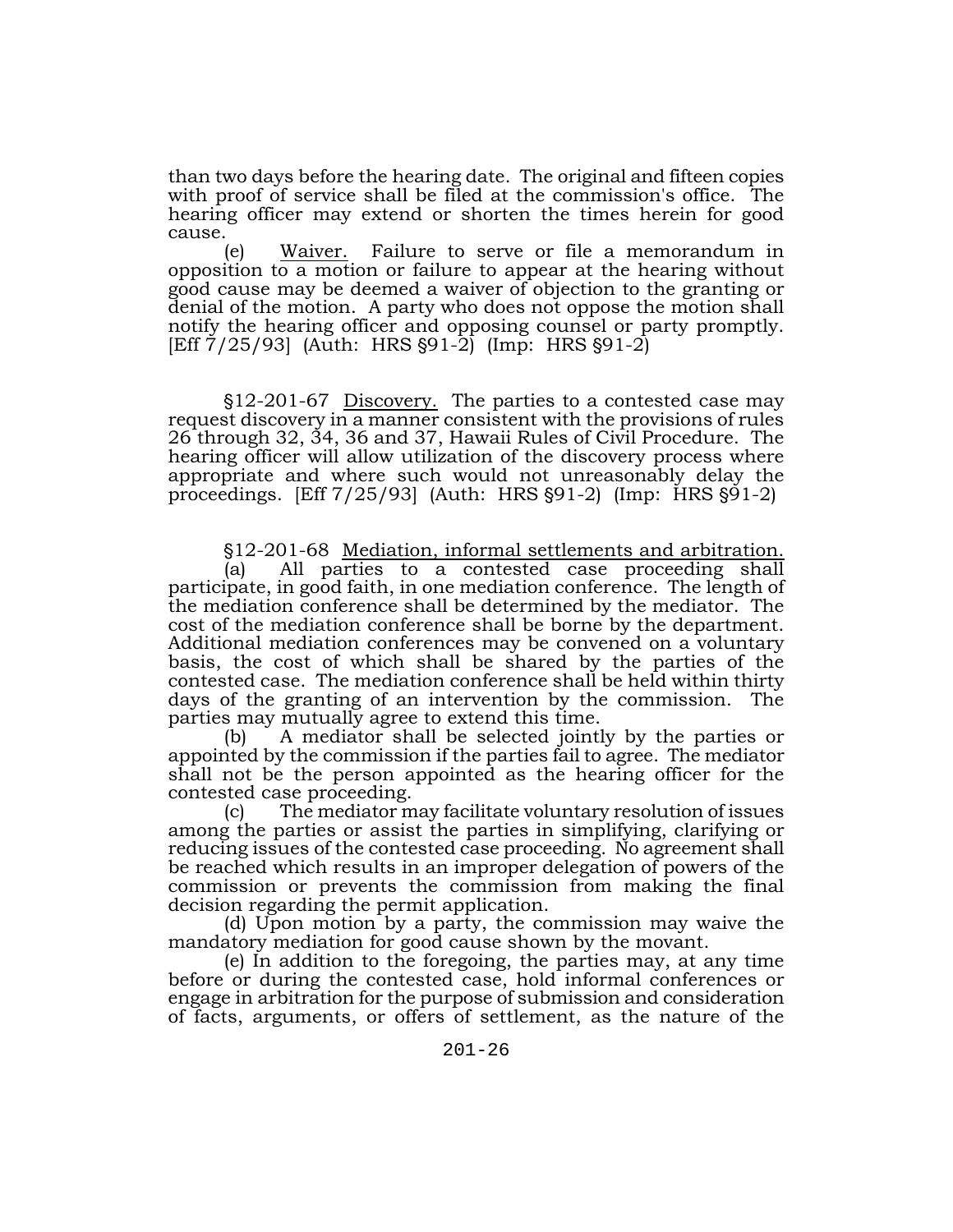proceedings, time and public interest may permit, so long as no agreement is reached which results in an improper delegation of powers of the commission or prevents the commission from making the final decision in the matter. The parties shall disclose to the commission any agreement or resolution reached by the parties.

(f) The mediator and the parties shall not disclose to the hearing officer or the commission the substance of discussions or action taken at the mediation conference, except that the mediator and the parties shall disclose any agreement or resolution reached by the parties. Rejected offers of settlement or proposals shall not be admissible in evidence against any counsel or person. [Eff 7/25/93, am 5/26/01, am and comp 4/16/06] (Auth: HRS §91-2) (Imp: §91-<br>2)

\$12-201-69 Evidence. (a) Form and admissibility. The hearing officer shall not be bound by the rules of evidence, but may exercise his or her own discretion with a view to doing substantial justice.

(b) Ruling. The hearing officer shall rule on the admissibility of all evidence. Such rulings may be reviewed by the commission in determining the matter of the merits.

(c) Objections and exceptions. When objections are made to the admission or exclusion of evidence, the grounds relied upon shall be stated briefly. Formal exceptions to rulings are unnecessary and need not be taken.

(d) Offer of proof. An offer of proof for the record shall consist of a statement of the substance of the evidence to which objection has been sustained.

(e) Exhibits. Exhibits shall conform to the provisions of subsections 12-201-20.b and c, where applicable, and shall be filed with the hearing officer.

(f) Authority records. If any matter contained in a document on file as a government record is offered in evidence such document need not be produced as an exhibit, but may be received in evidence by reference, provided that the particular portions of such document are specifically identified and otherwise competent, relevant and material. If testimony in proceedings other than the one being heard is offered in evidence, a copy thereof shall be presented as an exhibit, unless otherwise ordered by the hearing officer.

(g) Official notice. Official notice may be taken of such matters as may be judicially noticed by the courts of the State of Hawaii. Official notice may also be taken of generally recognized technical or scientific facts within the authority's specialized knowledge when parties are given notice either before or during the hearing of the material so noticed and afforded the opportunity to contest the facts so noticed.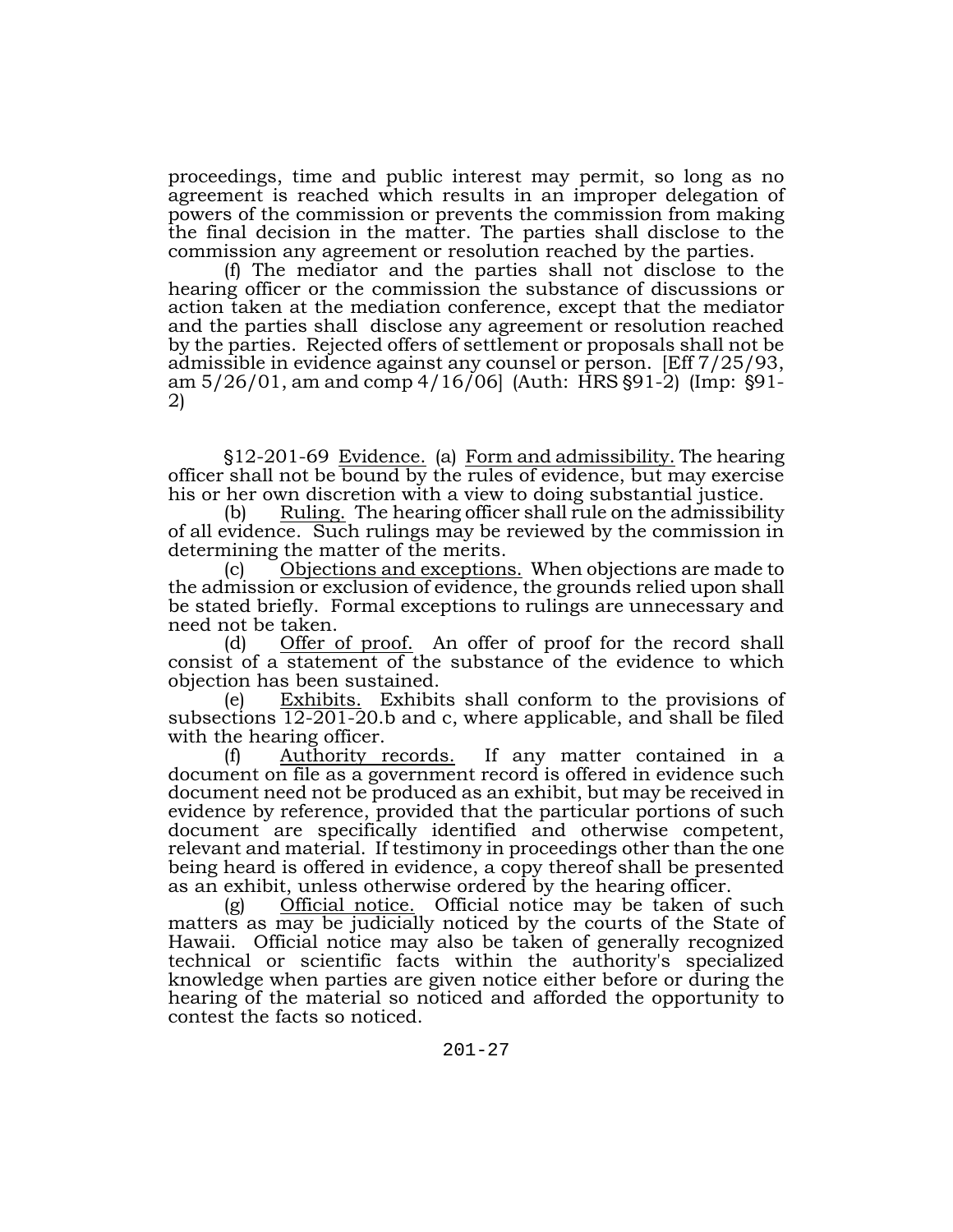(h) Additional evidence. The hearing officer may require the production of further evidence upon any issue. [Eff 7/25/93] (Auth:  $HRS \$   $91-2$ ) (Imp: HRS  $\$  $91-9$ )

§12-201-70 Correction of transcript. Motions to correct the transcript will be acted upon by the hearing officer or the commission, as the case may be. Motions shall be filed within seven days after receipt of the transcript unless otherwise directed and shall be served on all parties. Such motions shall certify the date when the transcript was received. If no objections are received within ten days after date of service, the transcript will, upon approval of the commission, be changed to reflect such corrections. If objections are received, the motion will be acted upon with due consideration to the stenographic transcript of the hearing. [Eff 7/25/93] (Auth: HRS  $\{91-2\}$  (Imp: HRS  $\{91-2\}$ )

§12-201-71 (Reserve)

\$12-201-72 (Reserve)

'12-201-73 (Reserve)

'12-201-74 (Reserve)

'12-201-75 (Reserve)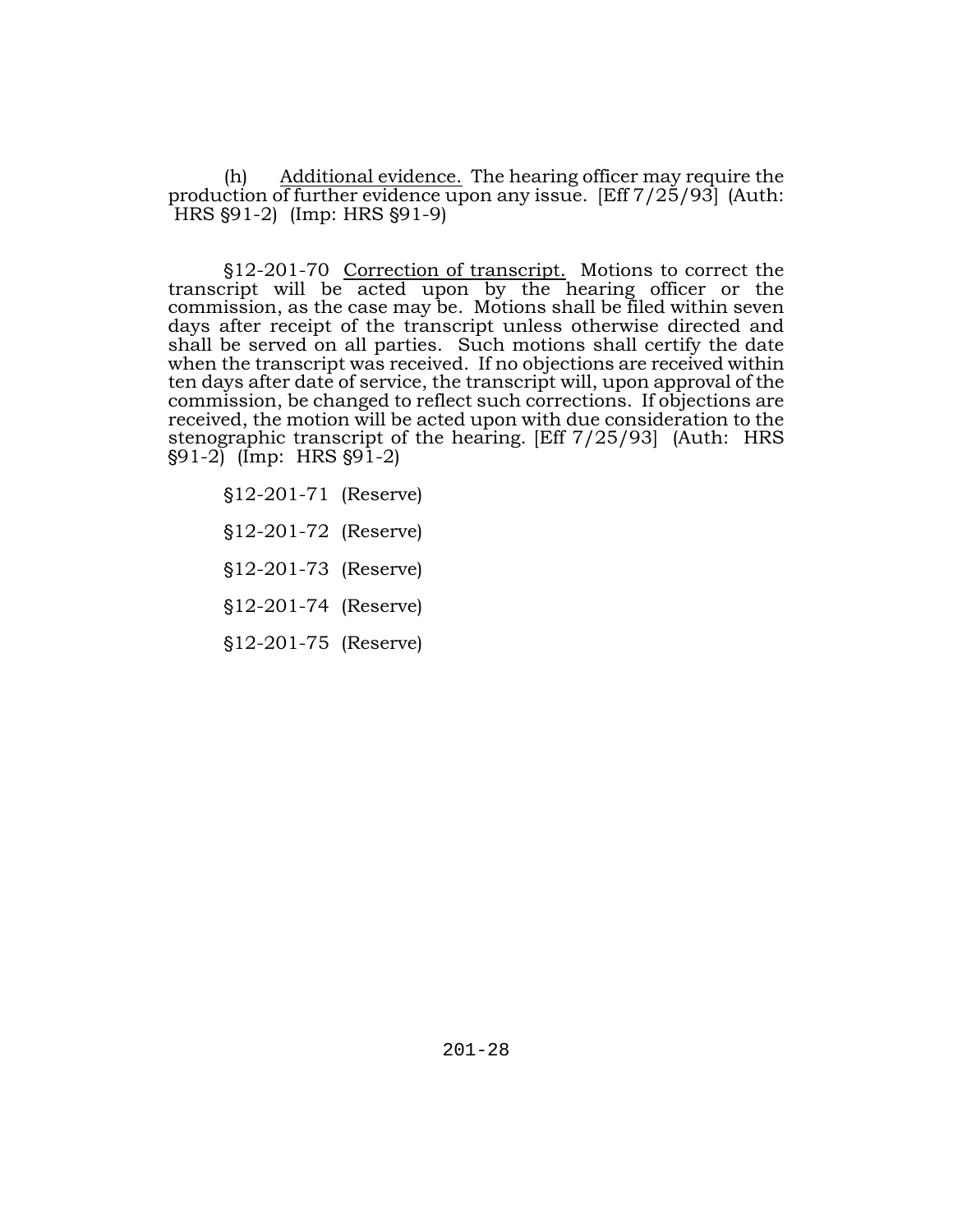#### SUBCHAPTER 5

#### POST HEARING PROCEDURES WHERE INTERVENTION IS GRANTED

'12-201-76 Briefs. The hearing officer may fix the time for the filing of briefs. Exhibits may be reproduced in an appendix. A brief of more than twenty pages shall contain a subject index and table of authorities. Requests for extension of time to file briefs must be made to the hearing officer in writing, and a copy thereof served upon or mailed to the other parties to the proceeding. When a matter is to be submitted on concurrent briefs, extensions will not be granted unless a stipulation is filed by the parties. [Eff 7/25/93] (Auth: HRS (14) S91-2) (Imp: HRS (91-2)

'12-201-77 Recommendations of hearing officer. (a) Submission of recommendations. Upon completion of the contested case the parties may submit proposed findings of fact, conclusions of law, decision and order within the time limit determined by the hearing officer or presiding officer. Said proposals shall be served on all other parties.

(b) The hearing officer shall prepare and submit to the commission the record of the hearing and a report setting forth

proposed findings of fact, conclusions of law, decision and order.<br>(b) Contents of record. The record shall include t (b) Contents of record. The record shall include the application, notice of hearing, motions, rulings, orders, a transcript of the hearing, documentary evidence, the proposed findings and objections, the report of the hearing officer, and all other matters placed in evidence.

(c) Service of hearing officer's report. The hearing officer's report and proposed findings of fact, conclusions of law, decision and order shall be served upon all parties. [Eff 7/25/93] (Auth: HRS  $\S91-2$ ) (Imp: HRS  $\S91-2$ )

'12-201-78 Exceptions to hearing officer's report and recommendations. (a) File; form; copies; time; service. Within ten working days after service of the report and proposed findings of fact, conclusions of law, decision and order, a party may file with the commission a statement of exceptions and a memorandum in support thereof. Copies shall be served upon each party to the proceeding.

- (b) Contents of exceptions. The exceptions shall:
- (1) Set forth specifically the grounds for each exception.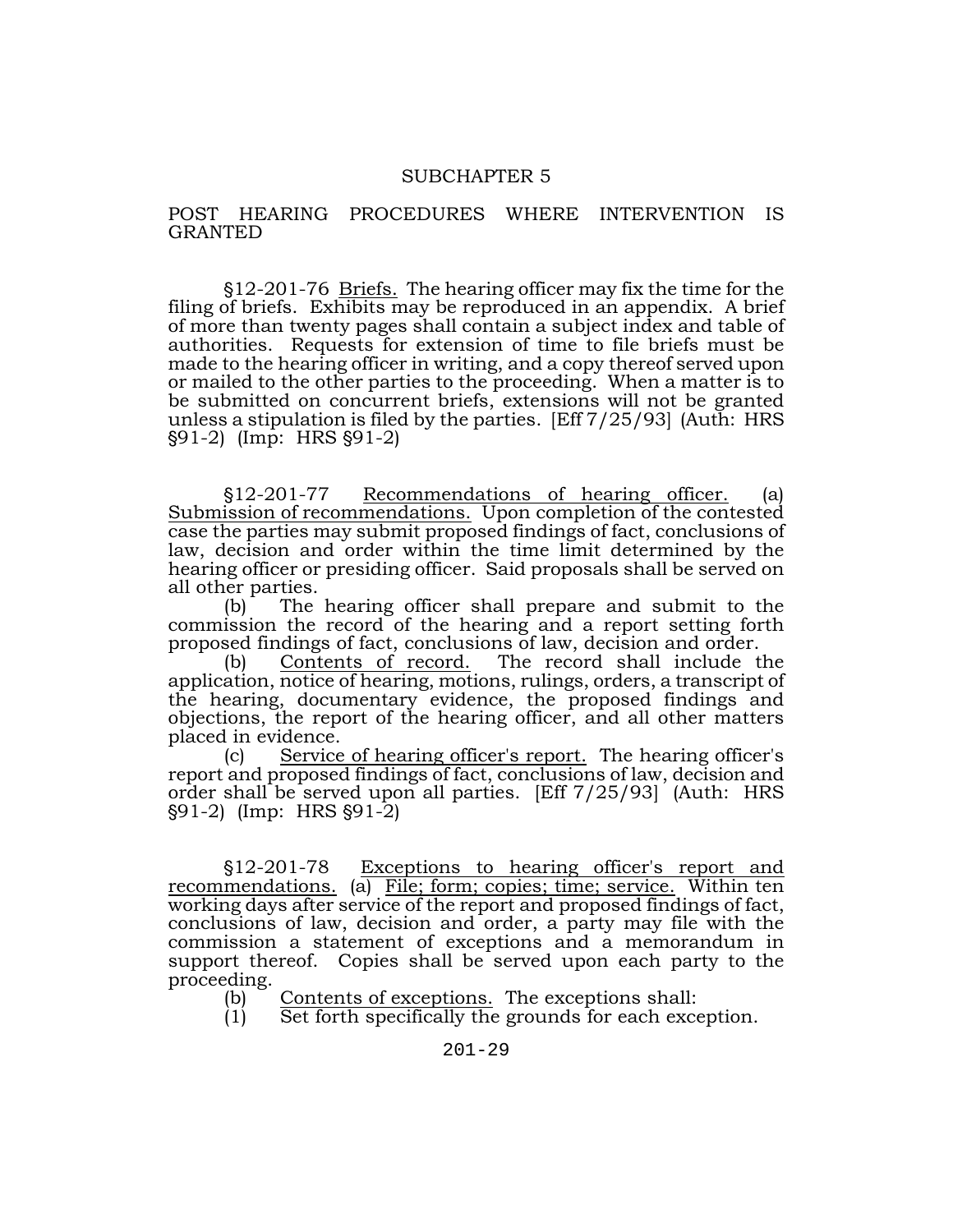- (2) Identify the objectionable portions of the hearing officer's report and proposed findings of fact, conclusions of law, decision and order; and
- (3) Identify the portions of the record relied upon by page citation.

(c) Waiver. Grounds not stated and identified in the statement of exceptions are waived. [Eff 7/25/93] (Auth: HRS §91-2) (Imp: HRS §91-2)

'12-201-79 Memorandum in support of hearing officer's report and recommendations. (a) File; form; copies; time; service. Within ten working days after service of the statement of exceptions, a party may file with the commission a memorandum in support of the hearing officer's recommendations. Copies shall be served upon each party to the proceeding.

(b) Contents of memorandum in support. The memorandum in support shall:

- $(1)$  Answer specifically the points to which exceptions were taken;
- (2) State the facts and reasons why report and recommendations must be affirmed; and
- (3) Designate by page citation the portions of the report record relied upon.  $[Eff 7/25/93]$  (Auth: HRS  $§91-2$ )  $(Imp: HRS §91-2)$

'12-201-80 Oral argument. The commission may direct or permit the presentation of oral argument with the applicant opening and concluding the argument. Not more than one hour on each side of the proceeding will be allowed for argument without special leave of the commission. If more than one party is participating as an applicant or intervenor, those parties shall divide the hour between them.  $[Eff 7/25/93]$  (Auth: HRS  $\S 91-2$ ) (Imp: HRS  $\S 91-2$ )

'12-201-81 Commission action. (a) If the entire commission served as the hearing officer, the commission may render its decision at the conclusion of the hearing. Alternatively, the commission may request the parties submit proposed findings of fact, conclusions of law, decision and order and additional memoranda and may allow for further oral argument.

(b) If a hearing officer comprised of less than the entire commission heard the matter, and if no statement of exceptions is filed as herein provided, the commission may proceed to reverse, modify or adopt the recommendations of the hearing officer.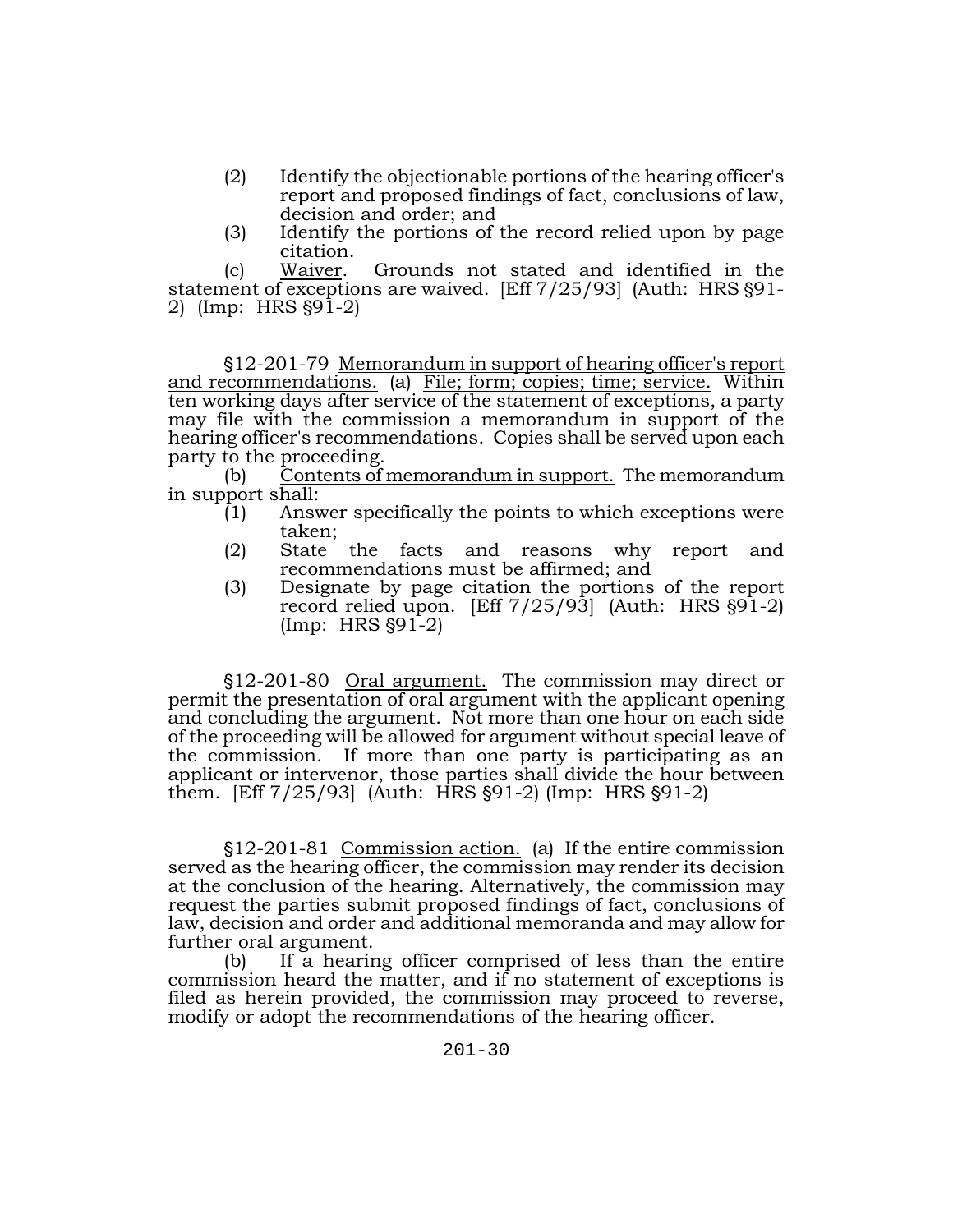(c) Upon the filing of the exceptions and briefs together with the briefs in support, the commission may render its decision forthwith upon the record; or if oral argument has been allowed, after oral argument; or may reopen the docket and take further evidence or may make such other disposition of the case that is necessary under the circumstances.  $[Eff 7/25/93]$  (Auth: HRS  $\S91-2$ ) (Imp: HRS ''91-2, 91-11)

'12-201-82 Issuance of findings of fact, conclusions of law, decision and order. (a) Every decision and order adverse to a party to the proceeding rendered by the commission shall be in writing or stated in the record and shall be accompanied by separate findings of fact and conclusions of law. If any party to the proceedings has filed proposed findings of fact, the commission shall incorporate in its decision a ruling which addresses such findings. Such decision and order shall be rendered within sixty days from the presentation of oral argument by the parties.<br>(b) The final decision

The final decision and order shall inform the parties thereto of the right to appeal such decision and order pursuant to section 91-14, HRS, as amended. [Eff 7/25/93, am 11/13/00]  $(Auth: HRS §91-2)$  (Imp: HRS §91-2)

'12-201-83 Service of findings of fact, conclusions of law, decision and order. The final findings of fact, conclusions of law, decision and order shall be served by mailing certified copies thereof to the parties of record. When service is not accomplished by mail, it may be effected by personal delivery of a certified copy thereof. When a party to the proceeding has appeared by counsel or a representative, service upon such counsel or representative shall be deemed to be service upon the party. [Eff  $7/25/93$ ] (Auth: HRS  $\S91-2$ ) (Imp: HRS  $\S91-12$ )

'12-201-84 Reconsideration. (a) Any person admitted to the proceedings as a party may file a written petition with the commission requesting reconsideration of the commission's final decision and order or ruling. Such petition for reconsideration must be filed within ten days after service of said final order or ruling. Within thirty days of receipt of a timely filed petition the matter shall be scheduled for hearing, and notice of the hearing shall be sent to all parties.

(b) The petition for reconsideration must demonstrate some reason why the commission should reconsider its prior decision and must set forth facts or law of a strongly convincing nature such as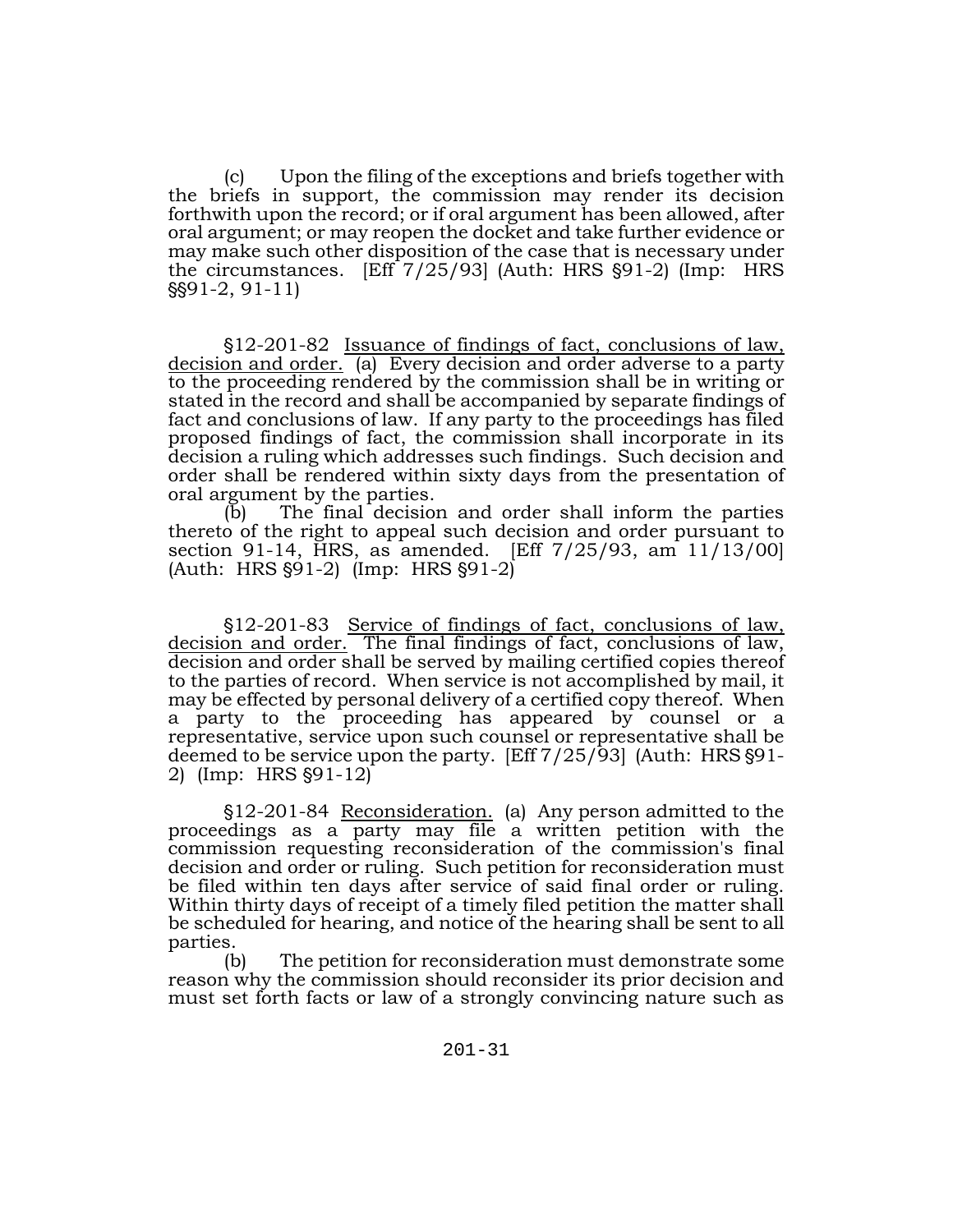would induce the commission to reverse its prior decision. Reconsideration may be justified if:<br>(1) There has been an inter

- There has been an intervening change in the controlling law;
- (2) New evidence is available; or
- There is need to correct clear error.

(c) Where the petitioner seeks reconsideration based on the availability of new evidence that evidence:

- (1) Must be previously undiscovered even though due diligence was exercised;
- (2) It must be admissible and credible; and<br>(3) It must be of such a material and contro
- It must be of such a material and controlling nature as will probably change the outcome and is not merely cumulative or tending only to impeach or contradict prior evidence. [Eff  $7/25/93$ , am and comp  $12/20/04$ ]  $[Author: HRS §91-2]$  (Imp: HRS §91-2)

'12-201-85 Appeals. Parties to proceedings before the commission may obtain judicial review of decisions and orders issued by the commission in the manner set forth in chapter 91-14, Hawaii Revised Statutes. [Eff 7/25/93] (Auth: HRS §91-2) (Imp: HRS §91-<br>14)

'12-201-86 (Reserve)

- '12-201-87 (Reserve)
- '12-201-88 (Reserve)
- '12-201-89 (Reserve)

'12-201-90 (Reserve)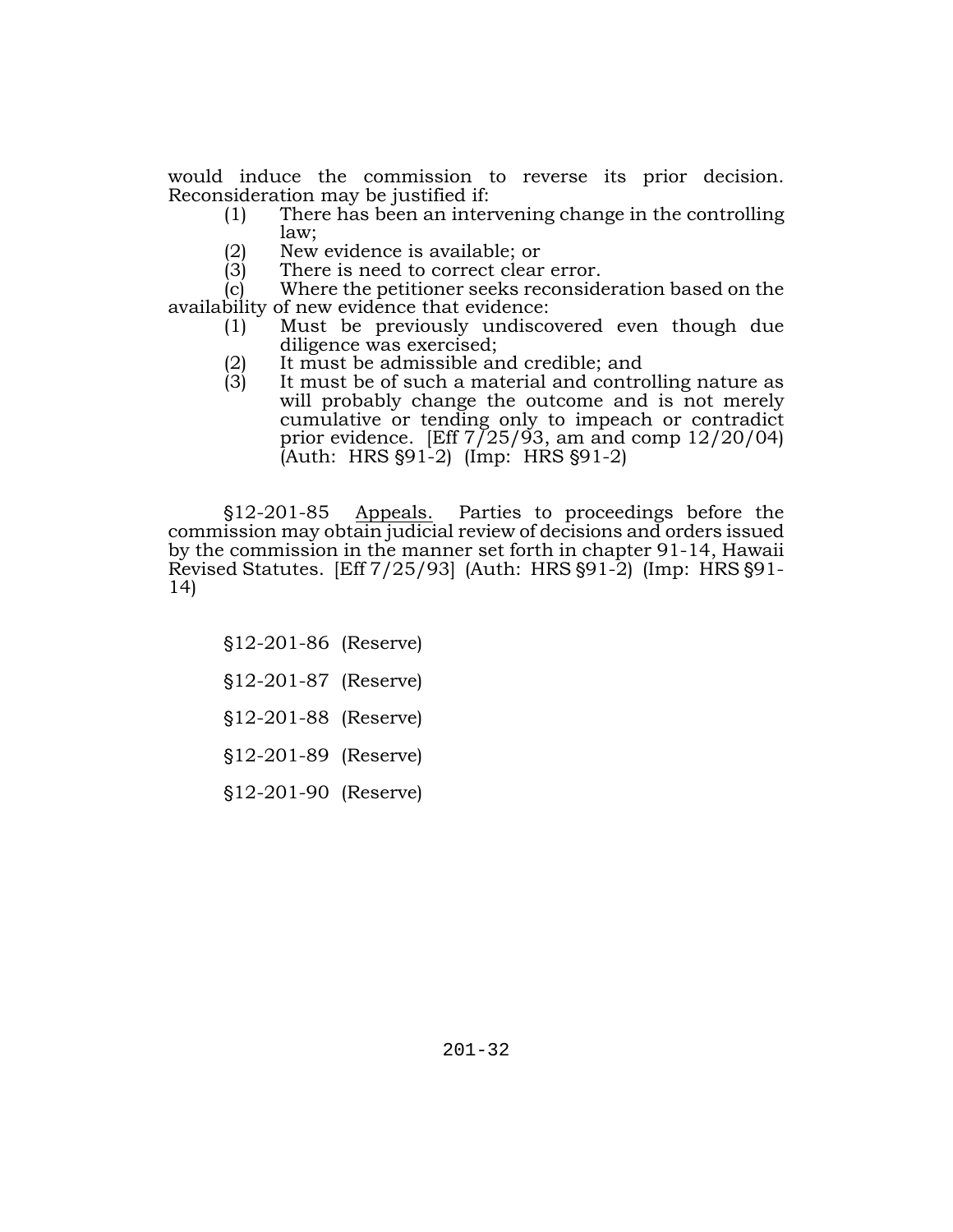### SUBCHAPTER 6

## PROCEDURES TO ADOPT RULES AND REGULATIONS AND DECLARATORY RULINGS

'12-201-91 Authority. All rules and regulations of commission shall be adopted by the commission and approved by the mayor in accordance with chapter 91, HRS, as amended. [Eff 7/25/93] (Auth: HRS Chapter 91)

'12-201-92 Petition and procedures for adoption, amendment, or repeal of rules and regulations. (a) The commission may adopt, amend, or repeal any of its rules by following the procedures outlined herein, except that the commission need not formally file a petition and need only submit a draft of the proposed changes.

(b) Any interested person may petition the commission requesting the adoption, amendment, or repeal of any provision of these rules and regulations.

- (c) Filing of petition.<br>(1) Any person seeking
- Any person seeking the adoption, amendment, or repeal of any provision of these rules and regulations shall file a petition with the department on a form provided by the department, which petition shall include or be accompanied by the following information and documentation:
	- (A) A statement of the nature of the applicant's interest;
	- (B) A draft of the proposed rule or amendment or a designation of the provisions sought to be repealed;
	- (C) Statement of the reasons in support of the petition; and
	- (D) A public hearing and notice fee of \$250.
- (2) Upon receipt of all required fees, information, and documentation, the director shall certify that the applicant's petition is complete and shall refer the petition to the commission.

(d) Disposition of petition. The petition shall be considered submitted to the commission as of the first meeting it is properly placed on the agenda. Within thirty days after submission, the commission shall either deny the petition in writing and state the reasons for such denial or initiate proceedings for action according to the provisions herein.

(e) Public hearing; notice. When the commission proposes to adopt, amend, or repeal a rule, it shall schedule a public hearing by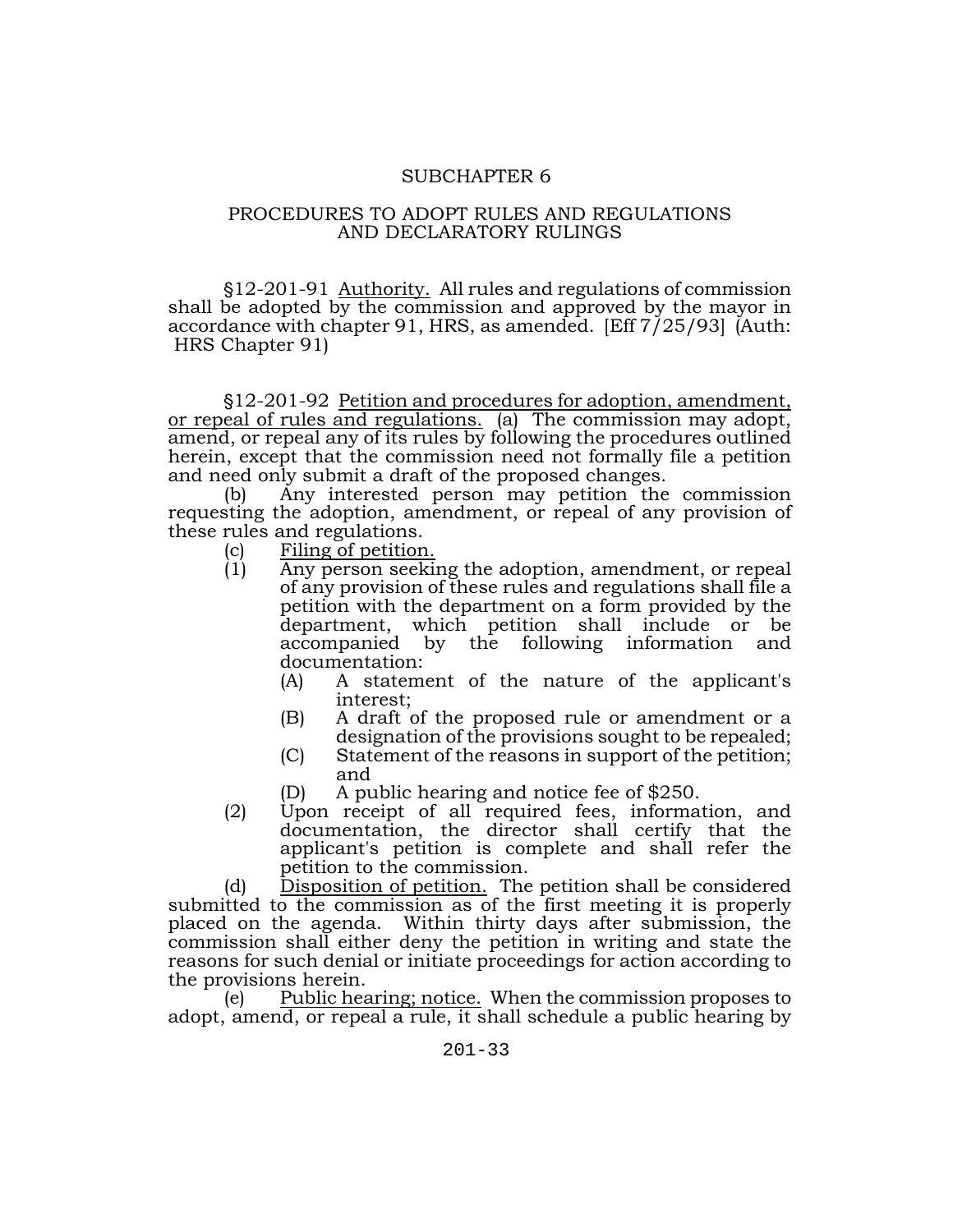giving at least thirty days notice. Notice shall include a statement of the substance of the proposed rule, and the date, time, and place where interested persons may be heard. Notice shall be published at least once in a newspaper of general circulation in Maui County and pursuant to section 1-28.5, Hawaii Revised Statutes, and shall be mailed to all persons who have made a timely, written request to the commission for advanced notice of its rule making proceedings.

(f) Scope. All interested persons shall be given the opportunity to submit data, views, or written or oral argument relating to the proposed adoption, amendment or repeal of a rule. The commission shall incorporate in the record and consider all written or oral submissions regarding the proposed rule.

(g) Decision. The commission may make its decision at the public hearing or announce then the date it intends to make its decision. Upon adoption, amendment, or repeal of a rule, the agency shall, if requested to do so by an interested person, issue a concise statement of reasons for and against its determination.

(h) Mayoral approval. The adoption, amendment, or repeal of these rules shall be subject to mayoral approval in accordance to chapter 91 of the HRS.

Emergency rules. If the commission finds an imminent peril to public health or safety requires adoption, amendment, or repeal of a rule upon less than thirty days notice of hearing, and states its reasons in writing, it may proceed without prior notice or hearing or upon such abbreviated notice and hearing as practicable.

Filing; effect. Upon mayoral approval, certified copies of all rules shall be filed in the office of the county clerk and shall become effective ten days thereafter.

(k) Emergency rules; effect; notice. Emergency rules shall be effective upon filing, but for not longer than one hundred twenty days without renewal. The commission shall publish a copy of the emergency rule at least once in a newspaper of general circulation in Maui County and pursuant to section 1-28.5, Hawaii Revised Statutes, within five days of filing herein. [Eff 7/25/93, am 11/13/00] (Auth: HRS  $\S91-2$ ) (Imp: HRS  $\S91-28.5$ , 91-3, 91-4, 91-6)

'12-201-93 Declaratory rulings. a) Applicability. Any interested person may petition the commission for a declaratory order as to applicability of any statutory provision or of any rule or order of the department or the commission.

- (b) Filing of petition.
- (1) Any person seeking a declaratory ruling shall file a petition with the department on a form provided by the department. The petition shall include or be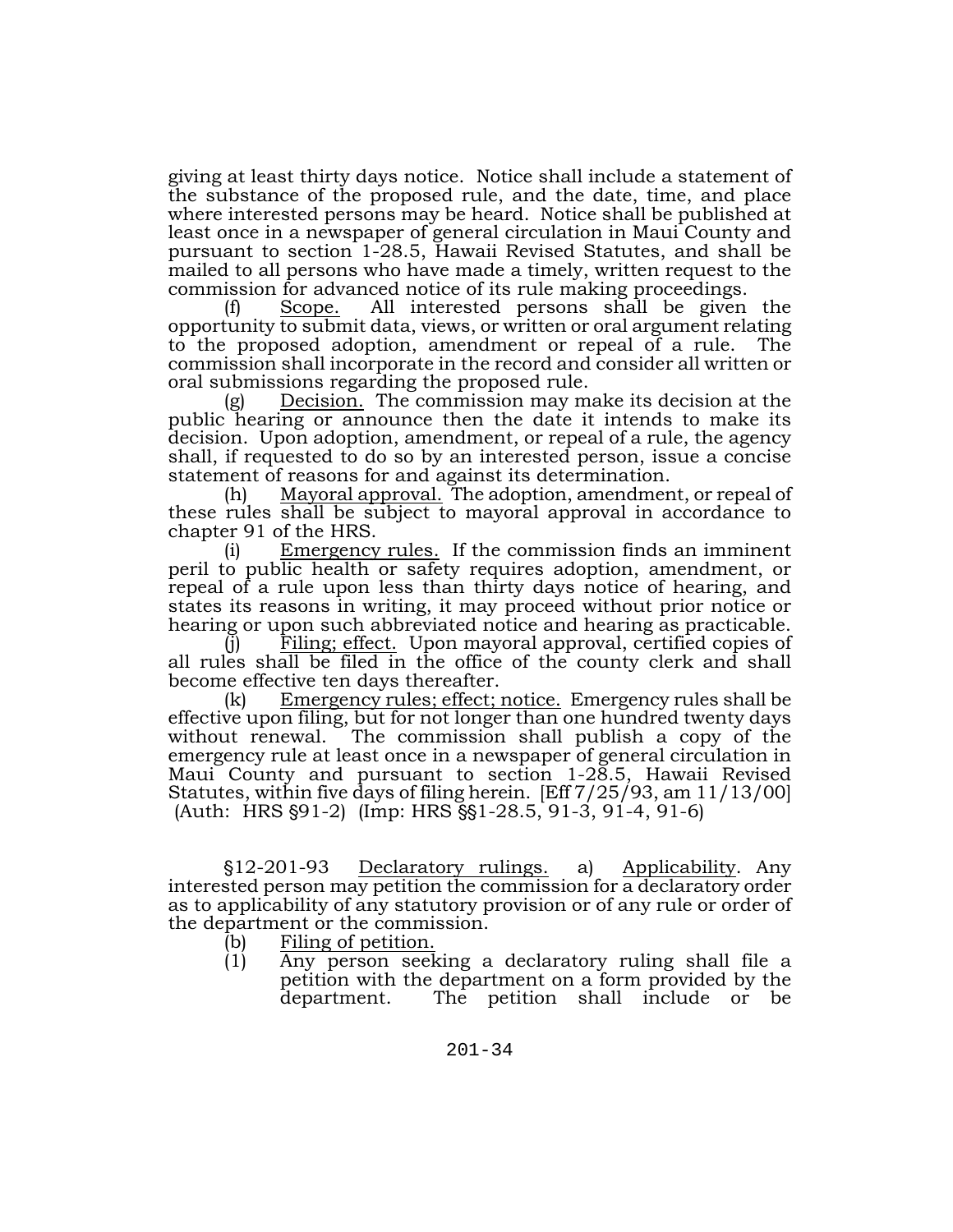accompanied by the following information and documentation:

- (A) The name, address, and telephone number of the petitioner;
- (B) A statement of the nature of petitioner's interest, including reasons for the submission of the petition;
- (C) A designation of the specific provision, rule or order in question;
- (D) A complete statement of facts;
- (E) A statement of the position or contention of the petitioner; and
- (F) A memorandum of points and authorities, including any legal authorities, containing a full discussion of the reasons in support of such position or contention.
- (2) Upon receipt of all required information and documentation, the director shall review the petition for completeness and refer the petition to the commission.
- (c) Disposition of petition.<br>(1) The commission may
- The commission may for good cause refuse to issue a declaratory ruling where:
	- (A) The question is speculative or purely hypothetical and does not involve existing facts, or facts which can reasonably be expected to exist in the near future;
	- (B) The applicant's interest is not of the type which would give him standing to maintain an action if he were to seek judicial relief;
	- (C) The issuance of the declaratory ruling may adversely affect the interests of the County, the commission, the department or any of their officers or employees in any litigation which is pending or may reasonably be expected to arise; or
	- (D) The matter is not within the jurisdiction of the commission.

(d) Where any question of law is involved, the commission may refer the petition to the corporation counsel. The commission may also refer the petition to other agencies where it deems it necessary or desirable.

(e) The commission shall promptly notify the applicant of the disposition of the petition.

(f) Status of orders. Orders disposing of petitions shall have the same status as other agency orders. Orders shall be applicable only to the factual situation alleged in the petition or set forth in the order. They shall not be applicable to different factual situations or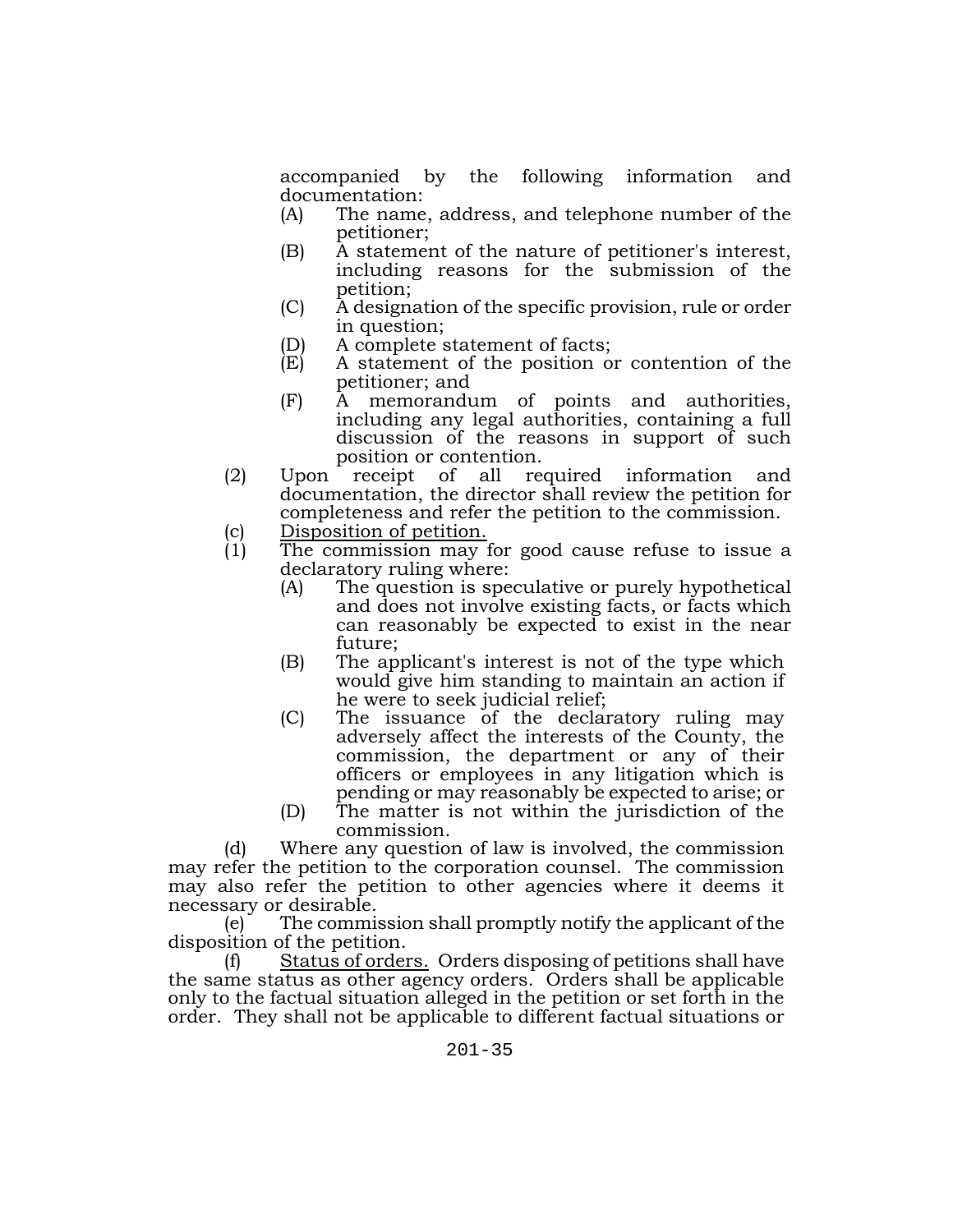where additional facts not considered in the order exist. [Eff 7/25/93 (Auth: HRS §91-2) (Imp: HRS §91-7)

'12-201-94 Validity. If any portion of the foregoing rules or the applicability thereof to any person, property or circumstance is held invalid for any reason, such invalidity shall not affect other provisions or applications which can be given effect without the invalid provision or application, and to this end these rules are declared to be severable.  $[Eff 7/25/93]$  (Auth: HRS  $§91-2)$  (Imp:  $HRS$   $$91-2$ )

'12-201-95 Effective date. These rules shall become effective upon their approval by the mayor of the County of Maui and ten days after filing with the county clerk.

- '12-201-96 (Reserve)
- §12-201-97 (Reserve)

'12-201-98 (Reserve)

'12-201-99 (Reserve)

'12-201-100 (Reserve)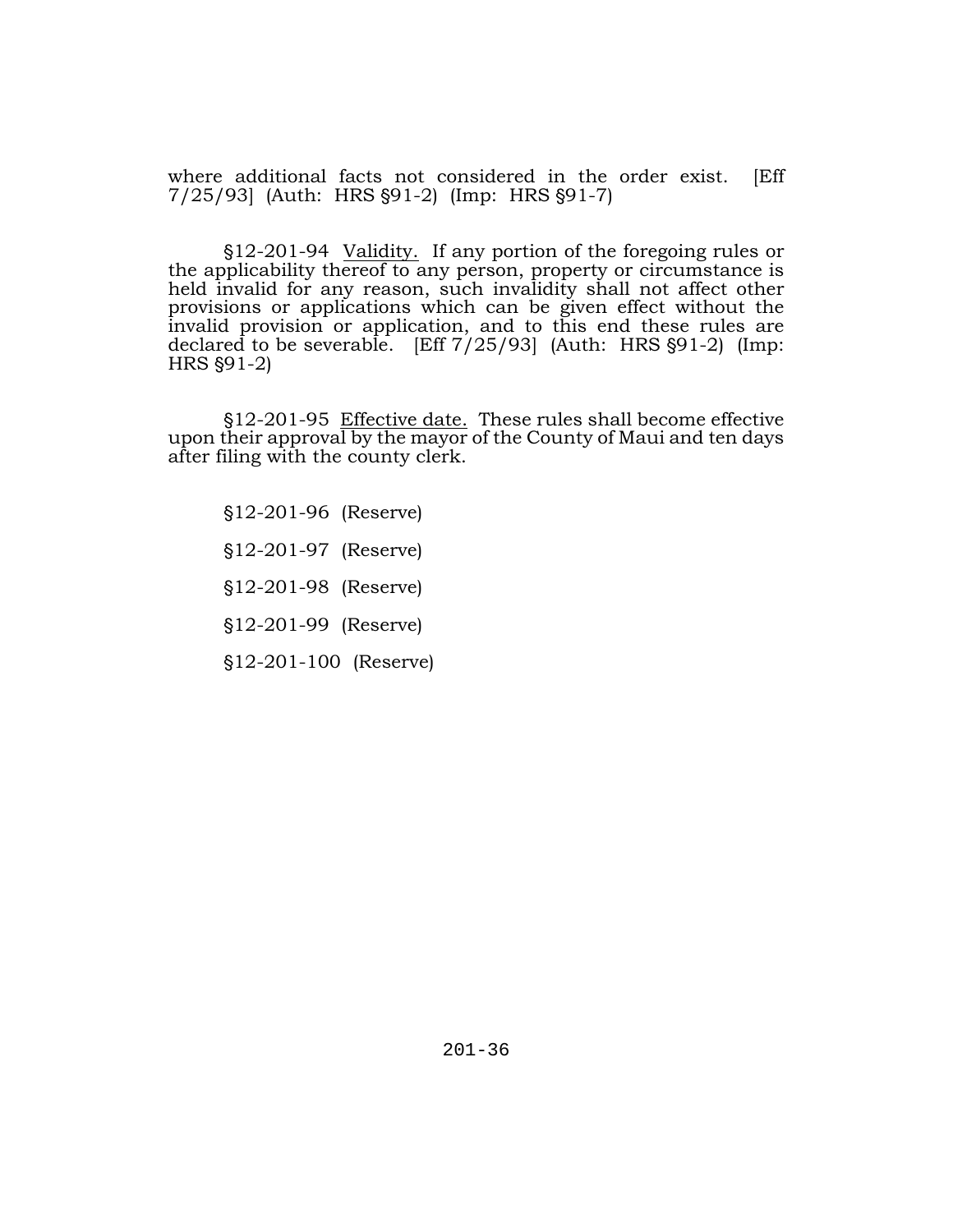#### SUBCHAPTER 7

#### APPLICATION FOR GEOTHERMAL DEVELOPMENT ACTIVITIES PERMIT

§12-201-101 Purpose and authority. (a) This rule governs application for a geothermal development activities permit ("permit"), pursuant to authority conferred by section 205-5.1, Hawaii Revised Statutes ("HRS"), as amended, upon the commission to determine whether proposed geothermal development activities should be allowed. The commission is the issuing authority for geothermal development activities permits in geothermal resource sub zones located within agricultural, rural, and urban State land use districts in the County.

(b) The commission's approval of an application for a permit shall not in any way abrogate nor supersede the provisions of chapters 182 and 183, HRS, and rules promulgated thereunder. [Eff 5/5/12] (Auth: HRS §§91-2, 205-5.1) (Imp: HRS §91-9)

§12-201-102 Contents of application. Any person who desires to conduct geothermal development activities on land that is located within a geothermal resource subzone and located within either the agricultural, rural, or urban State land use districts shall apply to the commission for a permit. An application for a permit shall be filed with the department of planning and shall include the following:

(a) Non-refundable filing and processing fee, established in the County budget.<br>(b) Origina

- (b) Original hard copy and one (1) hard copy of:<br>(1) Application form;
- (1) Application form;
	- Written and appropriate graphic descriptions of the property and the proposed geothermal development activities including, but not limited to:
		- (A) A description of the property for which a permit is being requested to include the property's real property tax map key number(s) and a description of the property's location within the County;
		- (B) A written statement describing the scope of the planned activities and presenting the applicant's reasons for requesting the permit;
		- (C) A written description of the power generation technology to be used in the proposed geothermal development activity;
		- (D) A preliminary plot or site plan of the property, drawn to scale, showing all existing and proposed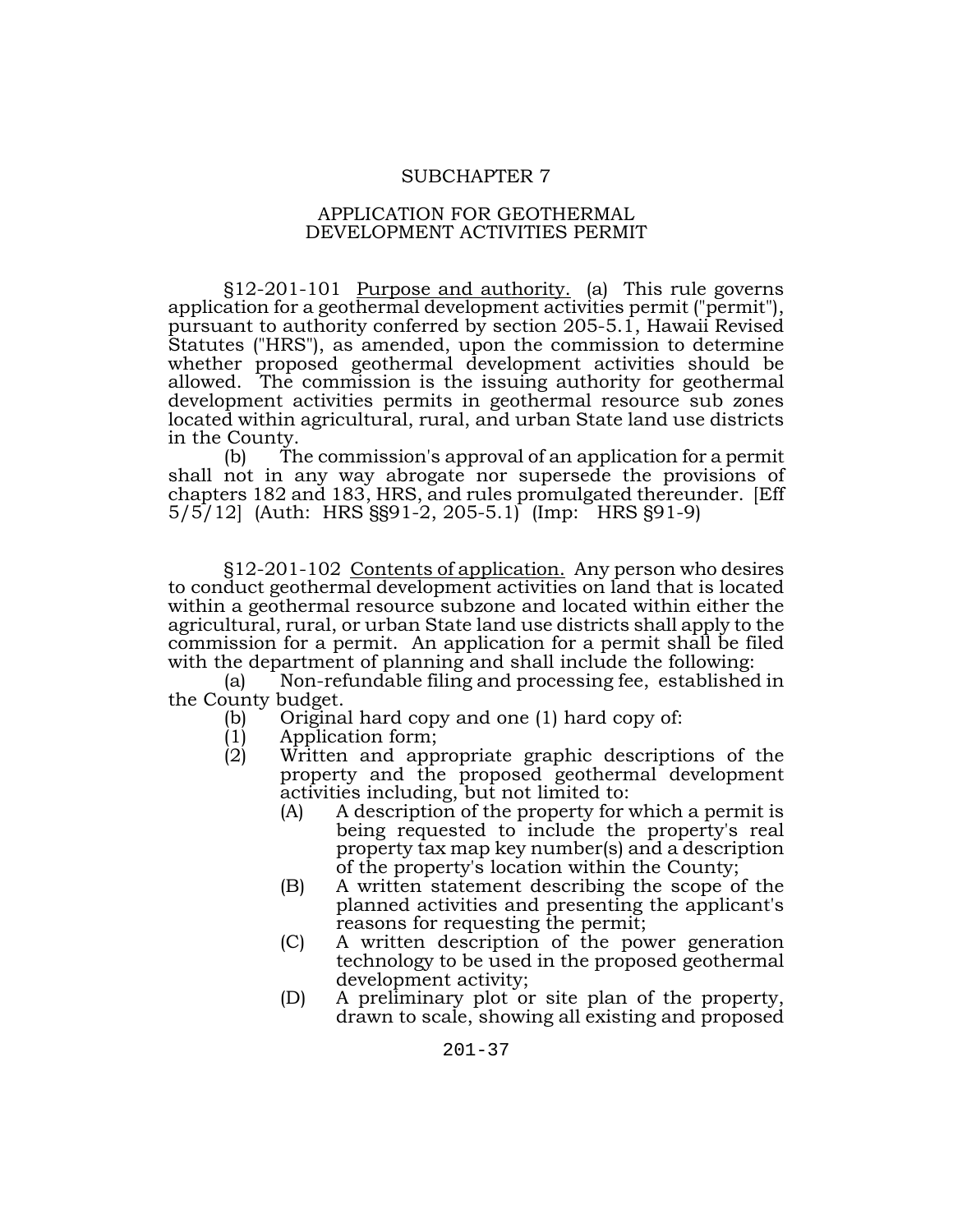uses and locations of structures including, but not limited to, drilling sites, wells, access roadways, water sources, waste water collection and disposal systems, the geothermal steam and/or brine collection and disposal systems, power plant(s), and electrical power distribution systems;

- (E) Preliminary elevation drawings of the proposed temporary and permanent structures;
- (F) The proposed locations and elevations and depths of all superstructures and drilling rigs, bottom hole locations, casing program, proposed well completion program, size and shape of drilling sites, and location of all existing and proposed access roads;
- (G) Areas of potential temporary and/or permanent surface disturbance, including, but not limited to, offsite support facilities, such as borrow pits for roads, substations, staging and storage areas, and maintenance facilities;
- (H) A written description of the methods for disposing of well effluent and other waste products associated with the geothermal development activity;
- (I) A geologist's report on the site and surrounding area's surface and subsurface geology, nature and occurrence of known or potential geological hazards and geothermal resources, surface and ground water resources, topographic features of the land, and drainage patterns;
- (J) Pre-exploration meteorological, ambient air quality and noise level measurements that demonstrate the potential effects on surrounding properties through air quality and noise impact analysis;
- (K) A written description of applicable mitigation measures proposed to be taken for the affected environment, including, but not limited to, the protection, prevention and/or control of:
	- (i) Archaeological and historic resources;
	- (ii) Soil erosion and drainage patterns;
	- (iii) Surface and ground water contamination;
	- (iv) Damage to fish and wildlife or other natural resources;
	- (v) Air and noise emissions;
	- (vi) Hazards to public health and safety;
	- (vii) Socio-economic impact(s);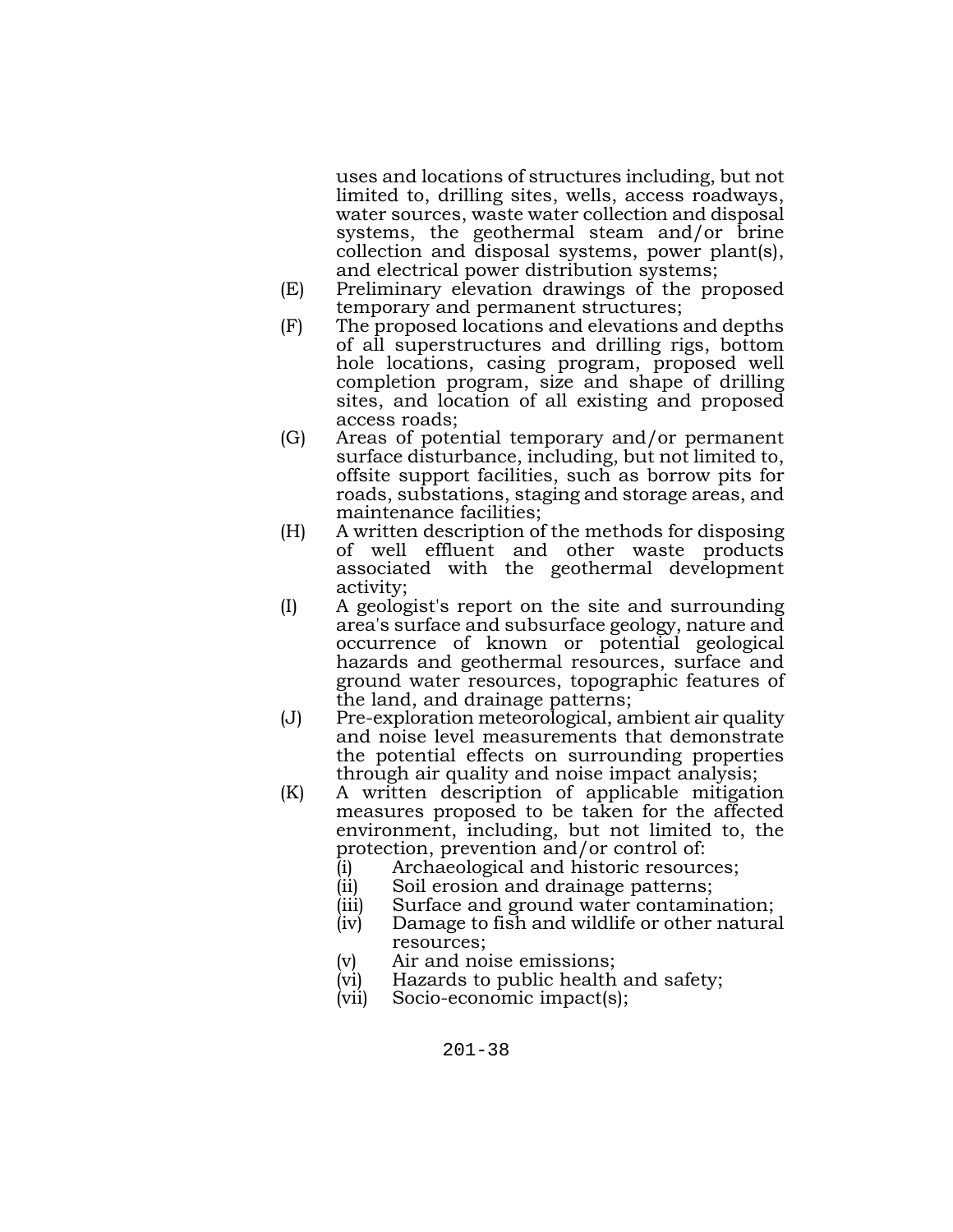- (viii) Impact(s) on public infrastructure and services;
- (ix) Visual impact analysis from public rights- of-way;
- (x) Analysis of habitat and migration patterns of native species which are present in the project area; and
- (xi) Temporary impacts related to traffic and noise during project construction.
- (L) A written assessment of cultural impacts and mitigation measures, as applicable;
- (M) Statement(s) addressing how the proposed activity would mitigate or reconcile:
	- (i) Any effects to residents or surrounding properties in the areas of health, environment and socio-economic activities; and
	- (ii) The burdening of public agencies to provide support infrastructure such as roads, sewers, water, drainage, school and related services, and police and fire protection.
- (N) Preliminary provisions and/or plans for the monitoring of environmental effects such as noise, and air, and water quality, during each proposed phase of the project (exploration, development, and production) demonstrating how the applicant intends to comply with these rules, applicable rules of the State's department of health, and applicable rules of the State board of land and natural resources;
- (O) A preliminary plan of action for emergency situations which may threaten the health, safety, and welfare of employees and other persons in the vicinity of the proposed project site including, but not limited to, procedures to facilitate coordination with appropriate Federal, State and County officials and the evacuation of affected individuals;
- (P) Preliminary timetable(s) and/or schedule(s) for each proposed phase of the project;
- (Q) A listing of any active land uses and State and/or County special use permits or County conditional permits on the affected property(ies);
- (R) Other pertinent information or data which the director may require to support the application for a permit and the protection of the environment; and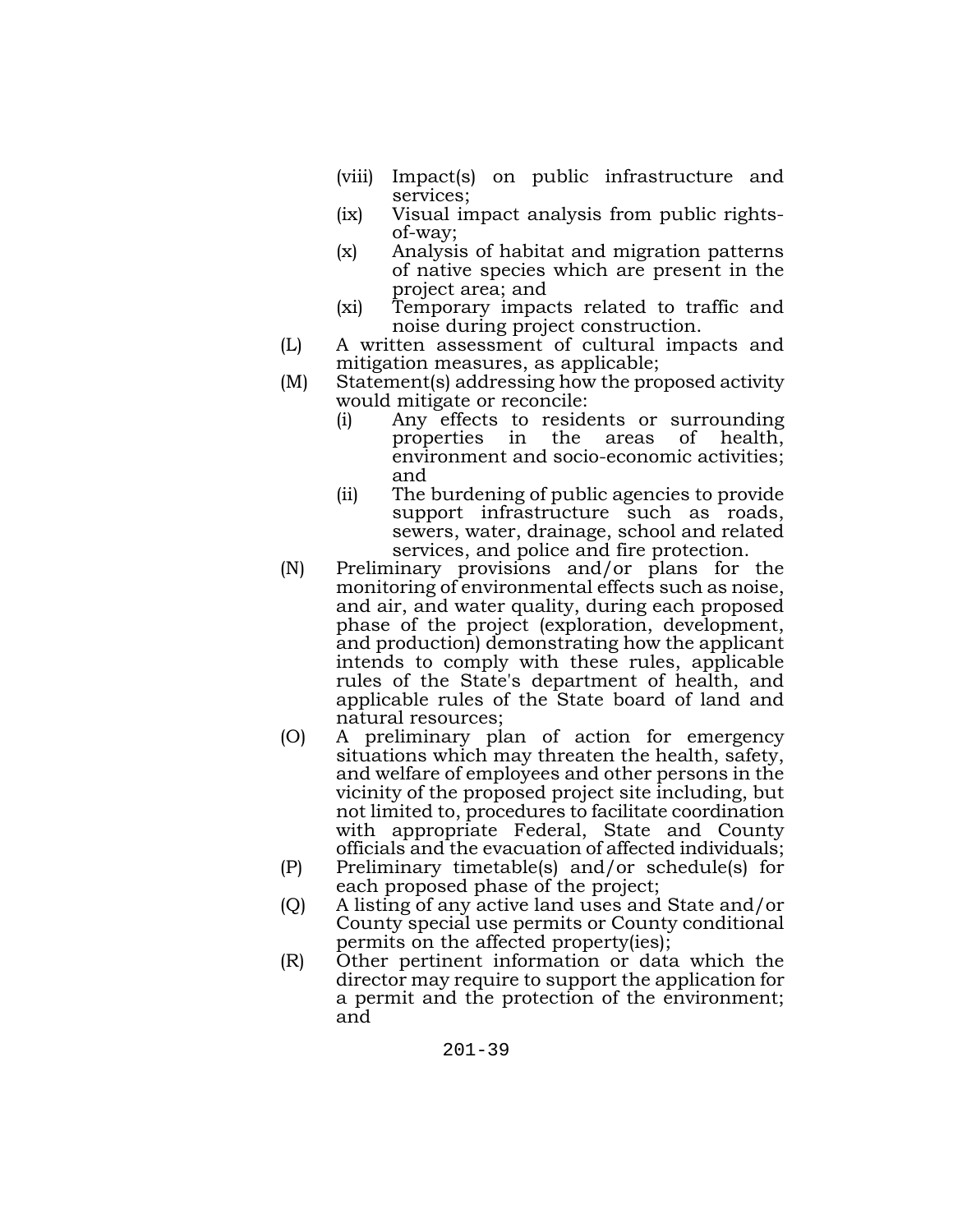(S) Consistency with applicable community plans.

(c) Graphic representations suitable for both staff analysis and public presentation, including the depiction of the project boundaries, reference points (roadways, shoreline, etc.), existing and proposed structures and appurtenances.

(d) List of owners and lessees of the subject parcel(s) and those as recorded on real property records of the County's real property tax division whose properties fall within five hundred feet of the parcel(s) upon which the permit activity is proposed.

(e) As determined by the director, applicable provisions of Maui County Code, chapter 19.510, General Application Procedures, item "D" Content of Application, shall apply which are not in conflict with section 205-5.1, HRS, Geothermal Resources. [Eff 5/5/12] (Auth: HRS §§91-2, 205-5.1) (Imp: HRS §91-9)]

§12-201-103 Properly filed application. Within fifteen business days of receipt of an application, the director shall review the application to determine if it is complete in that it includes the supporting data required pursuant to section 12-201-102. The applicant shall be notified in writing of the director's determination of application completeness and acceptance within seven calendar days of the determination being made. If the application is incomplete, the director shall provide the applicant with a written statement that identifies the portions of the application determined to be incomplete. [Eff 5/5/12] (Auth: HRS §§91-2, 205-5.1; MCC §19.510.010(c)(1))  $($ Imp: HRS  $§91-9)$ 

§12-201-104 Notice of acceptance and availability. (a) Within ten business days of receipt of the director's written determination that the application has been deemed complete and accepted, the applicant shall publish in a newspaper of general circulation, a notice of acceptance and availability.

(b) The notice shall be on a form prescribed by the director and shall inform the public of the application's filing, acceptance and availability for review and comment. Information contained in the notice shall include, but not be limited to, the following information:

- (1) Applicant's name, telephone number and mailing address;
- (2) Date of director's acceptance of the application;<br>(3)  $\Gamma$  Tax map key parcel(s) affected by the pi
- (3) Tax map key parcel(s) affected by the proposed geothermal activity;
- (4) Proposed use of the property;
- (5) Existing use of the property;
- (6) Existing State land use designation, community plan designation and County zoning;

201-40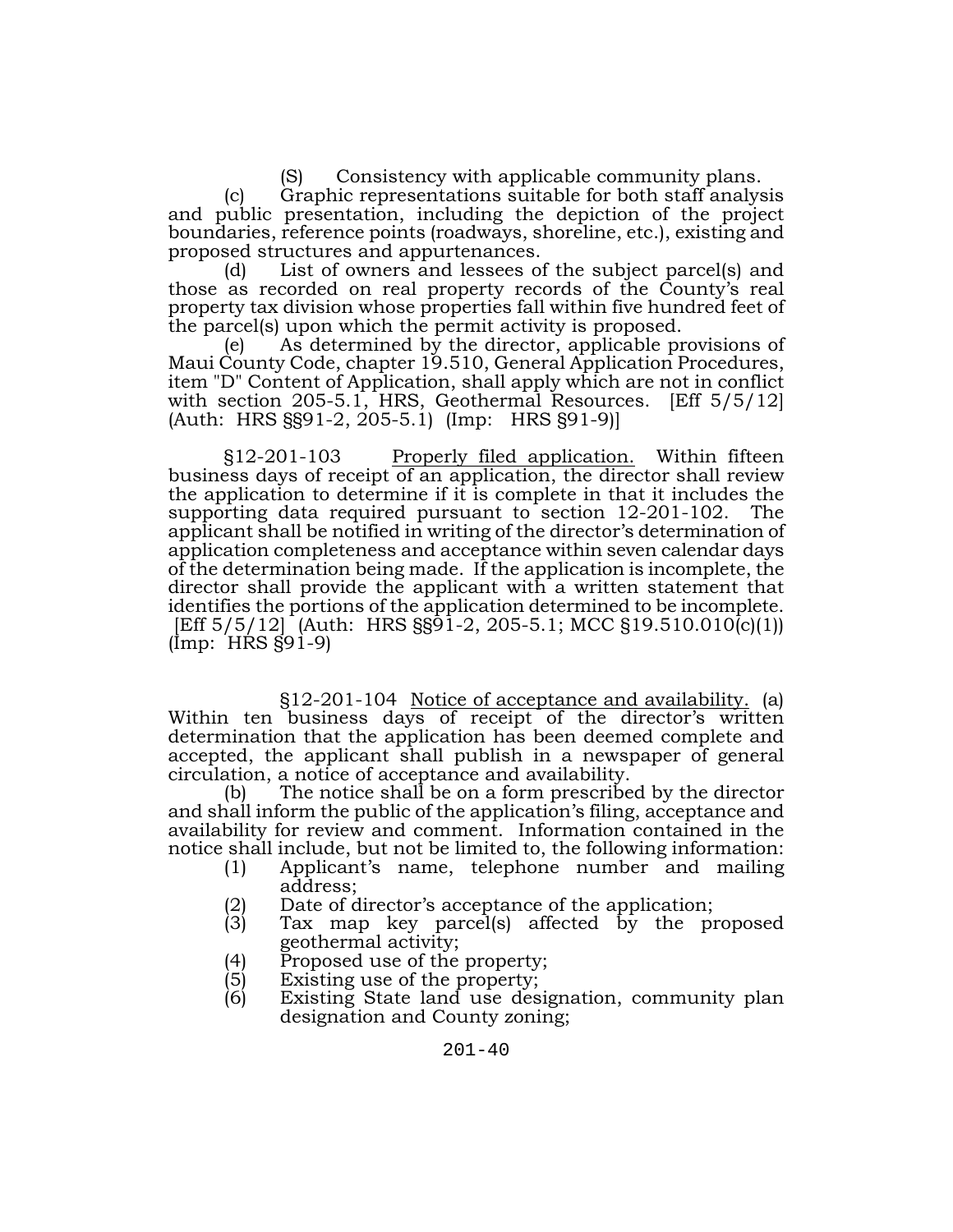- (7) Availability of application for public review at the department, including the department's website link for accessing the application document online;
- (8) Location map showing the parcel(s) location(s) relative to generally referenced locational landmarks; and
- (9) Deadline for receipt of comments. [Eff 5/5/12] (Auth: HRS §§91-2, 205-5.1) (Imp: HRS §91-9)

§12-201-105 Posting of signs for public notification. (a) Within ten days of being notified of the acceptance of an application, the applicant shall post a sign on the subject property notifying the public of the following:

- (1) The nature of the application;
- (2) The proposed use of the property;<br>(3) The size of the property;
- (3) The size of the property;<br>(4) The tax map key(s) of th
- (4) The tax map key(s) of the property;<br>(5) That the public may contact t
- That the public may contact the department for additional information; and
- (6) The address and telephone number of the department.<br>(b) The sign shall remain posted until the application has

The sign shall remain posted until the application has been granted, denied, or withdrawn. The applicant shall remove the sign promptly after such action.

(c) Notwithstanding any other provisions of law, the sign shall be not less than nine square feet and not more than twelve square feet in area, with letters not less than one inch high. No pictures, drawings, or promotional materials shall be permitted on the sign. The sign shall be posted at or near the property boundary adjacent to a public road bordering the property and shall be readable from said public road. If more than one public road borders the property, the applicant shall post the sign to be visible from the more heavily traveled public road. The sign shall, in all other respects, be in compliance with chapter 16.13, Maui County Code. [Eff 5/5/12] (Auth: HRS §§91-2, 205-5.1) (Imp: HRS §91-9)

§12-201-106 Posting of application on department of planning's website**.** The application permit shall be posted on the department's website starting from the date of publication of the notice of acceptance and availability for a period of at least thirty calendar days. [Eff 5/5/12] (Auth: HRS §§91-2, 205-5.1) (Imp: HRS §91-9)

§12-201-107 Public and agency comment period. From the date of publication of the notice of acceptance and availability, public and agency comments will be received by the department for a period of thirty calendar days. Comments received via U.S. Postal Service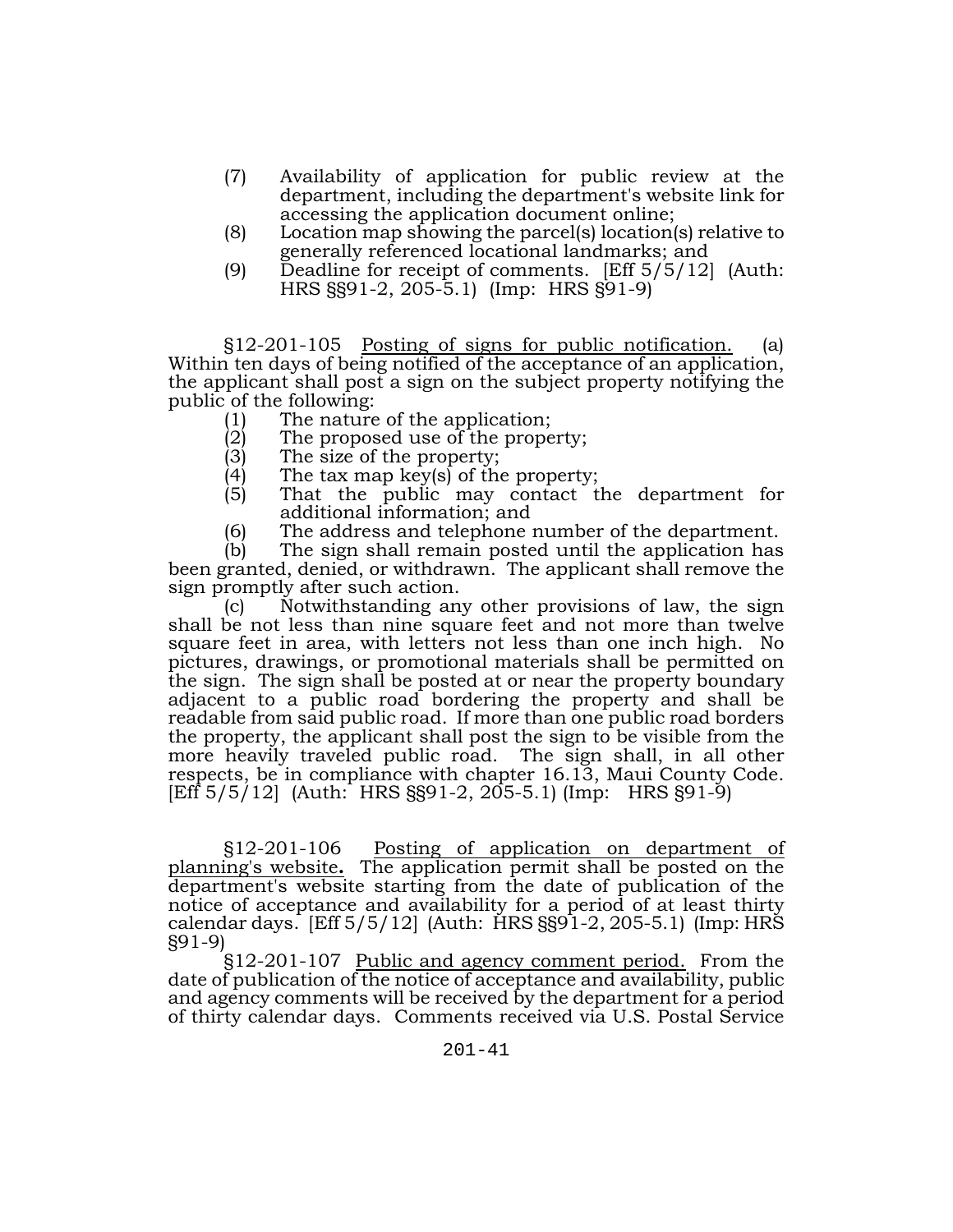shall be postmarked no later than the  $30<sup>th</sup>$  calendar day following the publication of the notice of acceptance and availability. [Eff 5/5/12] (Auth: HRS §§91-2, 205-5.1) (Imp: HRS §91-9)

§12-201-108 Responses to comments received during the public and agency comment period. (a) Within seven calendar days of the closing of the comments received, the department shall provide to the applicant all written comments received during the thirty day comment period.

(b) The applicant shall be responsible for providing written responses to all substantive comments received during the thirty day comment period. "No comment" letters shall not require a written response. A copy of each response letter sent to a commenting party shall be provided to the department.

(c) Director's report. Upon receipt of all responses from the applicant, the director shall prepare a written report for the commission commenting on the adequacy of the applicant's written responses. [Eff 5/5/12] (Auth: HRS §§91-2, 205-5.1) (Imp: HRS  $§91-9$ 

§12-201-109 Hearing and notification. (a) The director, upon completion of the written report, on behalf of the commission with notice to the applicant, shall set a date for a public hearing on the next available commission agenda. The commission shall conduct a public hearing within seventy-five calendar days from the closing date of the thirty day public and agency comment period.

(b) Promptly after the director fixes a date for the public hearing and at least thirty calendar days before the date of the public hearing, the applicant shall mail a notice of the hearing to all owners and recorded lessees of the subject property, as shown on real property tax records at the County real property tax division, of parcels that fall within five hundred feet of the perimeter boundary of the property for which a permit is being requested, any owners/lessees within the subject parcel(s), and to other interested persons or groups as may be determined by the director. The mailing of the notice shall be by certified mail, return receipt requested. Such notice shall be reviewed and approved by the department and include:

- (1) Name of the applicant;<br>(2) Description of project
- Description of project location and a map of the property(ies) involved;
- (3) Nature of the proposed geothermal development activities; and
- (4) Date, time, and place of the hearing.

201-42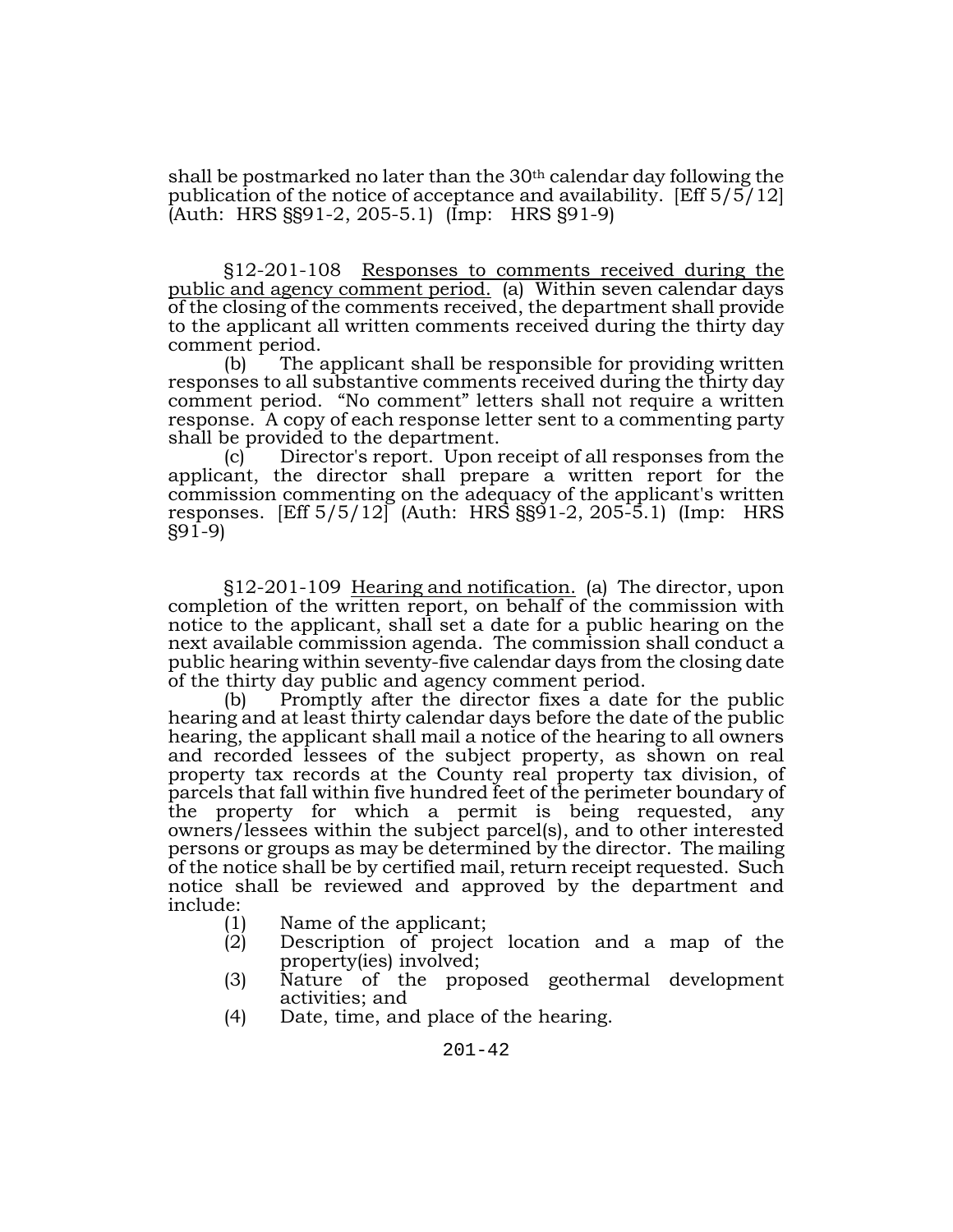(c) Notice shall be considered validly given for the purpose of these rules, if the applicant has made a good faith effort to comply with subsection (b).

(d) In addition to said notice, and at least thirty calendar days prior to the date of the initial hearing, the department shall publish the notice of the hearing in a newspaper of general circulation in the County.  $[Eff 5/5/12]$  (Auth: HRS  $\S$ §91-2, 205-5.1) (Imp: HRS §91-9)

§12-201-110 Mediation. (a) Upon appropriate request for mediation from any party who submitted comment at the initial public hearing, the commission shall order the requesting party or parties, the applicant, and the appropriate agencies to submit to the mediation process.

(b) Persons entitled to request mediation. Any person, including interested government agencies, who submitted comment at the initial public hearing may, upon appropriate request, seek mediation of issues raised by that person at the initial public hearing. Upon receipt of an appropriate request, the commission shall require the parties to participate in mediation. All appropriate requests for mediation shall be consolidated in a single mediation conference. The commission shall not be a party to the mediation, and shall not be permitted to attend mediation conferences. The department of planning shall be a party to the mediation unless it declines participation in writing.

(c) "Appropriate request" is defined herein as a written request, stating party(ies) name, address, phone number, and signature of the person requesting mediation, interest in the matter, the specific issues raised at the initial public hearing related to the permit, and any supporting documentation to support request for mediation. A request will not be considered appropriate if not filed in a timely manner, pursuant to subsection (d).

(d) Time for submission of request. The original and fifteen copies of the request for mediation shall be filed with the commission within five business days after the close of the initial public hearing and one copy of the request shall be served on the applicant.

(e) Appointment of a mediator. At the initial public hearing, the commission shall appoint a primary and three back-up mediators.

(f) Qualifications of mediator. No person shall serve as a mediator in any dispute in which that person has any financial or personal interest in the result of the mediation, except by the written consent of all parties to the mediation. Prior to accepting an appointment, the prospective mediator shall disclose any circumstances likely to create a presumption of bias or prevent the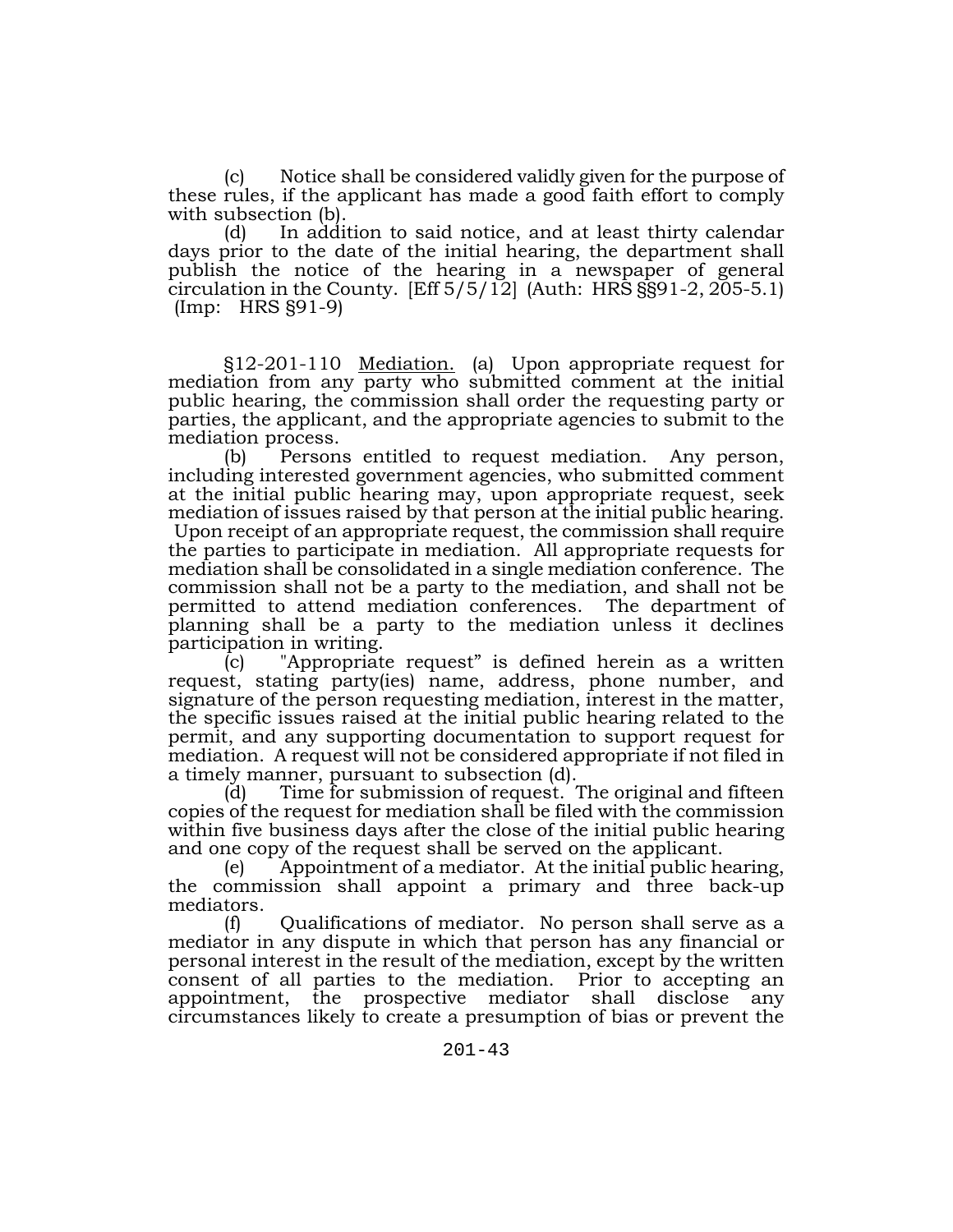prompt completion of the mediation. Upon receipt of such information, the chairperson shall either replace the mediator or immediately communicate the information to the parties for their comments. In the event the parties are unable to agree as to whether the mediator shall serve, or in the event the appointed mediator becomes unable or unwilling to serve, the chairperson will appoint another mediator. The mediator shall not be an employee of any County agency or its staff.

 $(g)$  Selection of mediator. A mediator shall be appointed by

the commission.<br>(h) Notice of mediation conference. The applicant and any person submitting a timely request for mediation shall be notified by the commission of the date, time, and place of the first mediation conference by depositing such notice in the mail to the return address stated in the application and in the request for mediation. The notice shall be mailed no later than ten business days before the start of the mediation conference.

Mediation conference. The initial mediation session shall be held within thirty calendar days after the appointment of the mediator. The mediator shall fix the time and place of each subsequent mediation session. The conference shall be held within the County unless all parties and the mediator agree otherwise. The mediation period shall not extend beyond thirty calendar days after the initial mediation session, except by order of the commission. Mediation shall be confined to the issues raised at the public hearing by the respective party or parties requesting mediation.

Authority of mediator. The mediator shall attempt to help the parties reach a satisfactory resolution of their dispute, but shall not have authority to impose a settlement upon the parties. The mediator may conduct joint and separate meetings with the parties and make oral and written recommendations for settlement.

(k) Privacy. The mediator and the parties shall not disclose to the commission nor to others not party to the mediation, the substance of discussions or action taken at the mediation conference, except that the mediator and the parties shall disclose any agreement or resolution reached by the parties. Rejected offers of settlement or proposals shall not be admissible in evidence against any counsel or person.

(l) Confidentiality. Confidential information disclosed to a mediator by any party in the course of the mediation shall not be divulged by the mediator to anyone, including other parties to the mediation. All records, reports, or other documents received by a mediator while serving in such capacity shall be confidential. The mediator shall not be compelled to divulge such records or to testify in regard to the mediation in any administrative proceedings or judicial forum.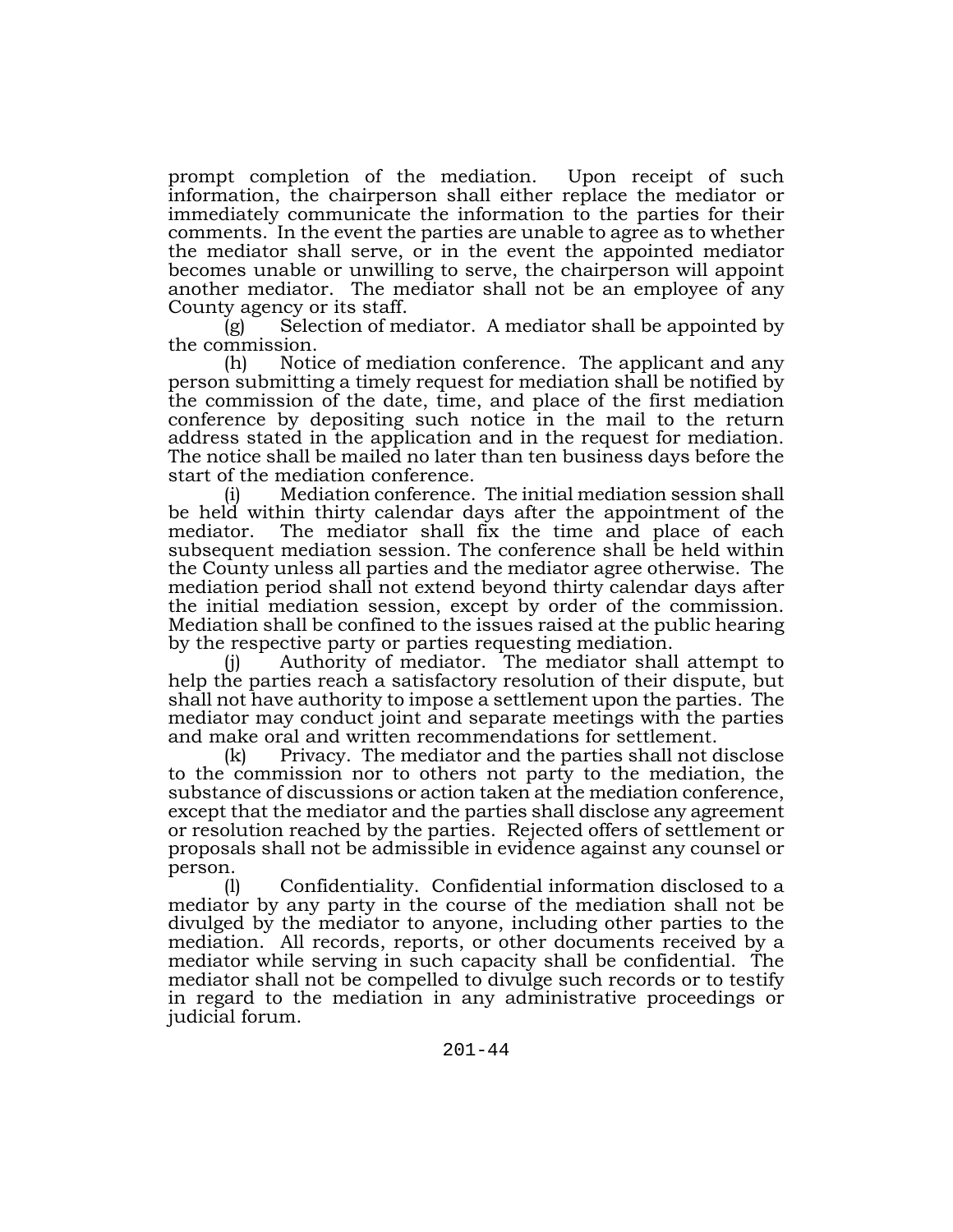(m) The parties shall maintain the confidentiality of the mediation and shall not rely on, or introduce as evidence in any arbitral, judicial, administrative, or other proceeding:

- (i) Views expressed or suggestions made by any other party with respect to a possible settlement of any disputed issue;
- (ii) Statements or admissions made by any other party, inclusive of any expert or consultant opinions, reports, or communication, in the course of mediation proceedings;
- (iii) Proposals made or views expressed by the mediator; and
- (iv) The fact that the other party had or had not indicated willingness to accept a proposal for settlement made by the mediator.

(n) Stenographic record. There shall be no stenographic record or electronic recordation of the mediation process.

(o) Recommendation of mediator. The mediator shall submit a written report containing recommendations to the commission, based upon any mediation agreement reached between the parties or stating that no agreement was reached, for consideration by the commission in its final decision. The written report of the mediator shall be filed with the commission and served on all parties to the mediation within ten calendar days of the close of the mediation conference. The contents of the written report, including rejected offers of settlement and proposals, shall not be admissible in evidence against any counsel or person.

(p) Second public hearing. If there is no mediation agreement, or if the mediation agreement does not resolve all issues submitted for mediation, the commission may, in its sole discretion, hold a second public hearing to receive additional comment related to the unresolved mediation issues. The second public hearing, if to be conducted, shall be held within thirty calendar days after receipt of the mediator's report. Within ten calendar days after the second public hearing, the commission may receive additional written comments on the unresolved mediation issues raised at the second public hearing by any party.

(q) If a second hearing is held, the commission shall consider the comments raised at the second hearing before rendering its final decision. The commission shall then determine whether a permit shall be granted for geothermal development activities described in the application.

Expenses. The applicant and any party requesting mediation shall each bear their respective costs, fees, and expenses, including the cost of the mediation. [Eff 5/5/12] (Auth: HRS §§91-2, 205-5.1) (Imp: HRS §91-9)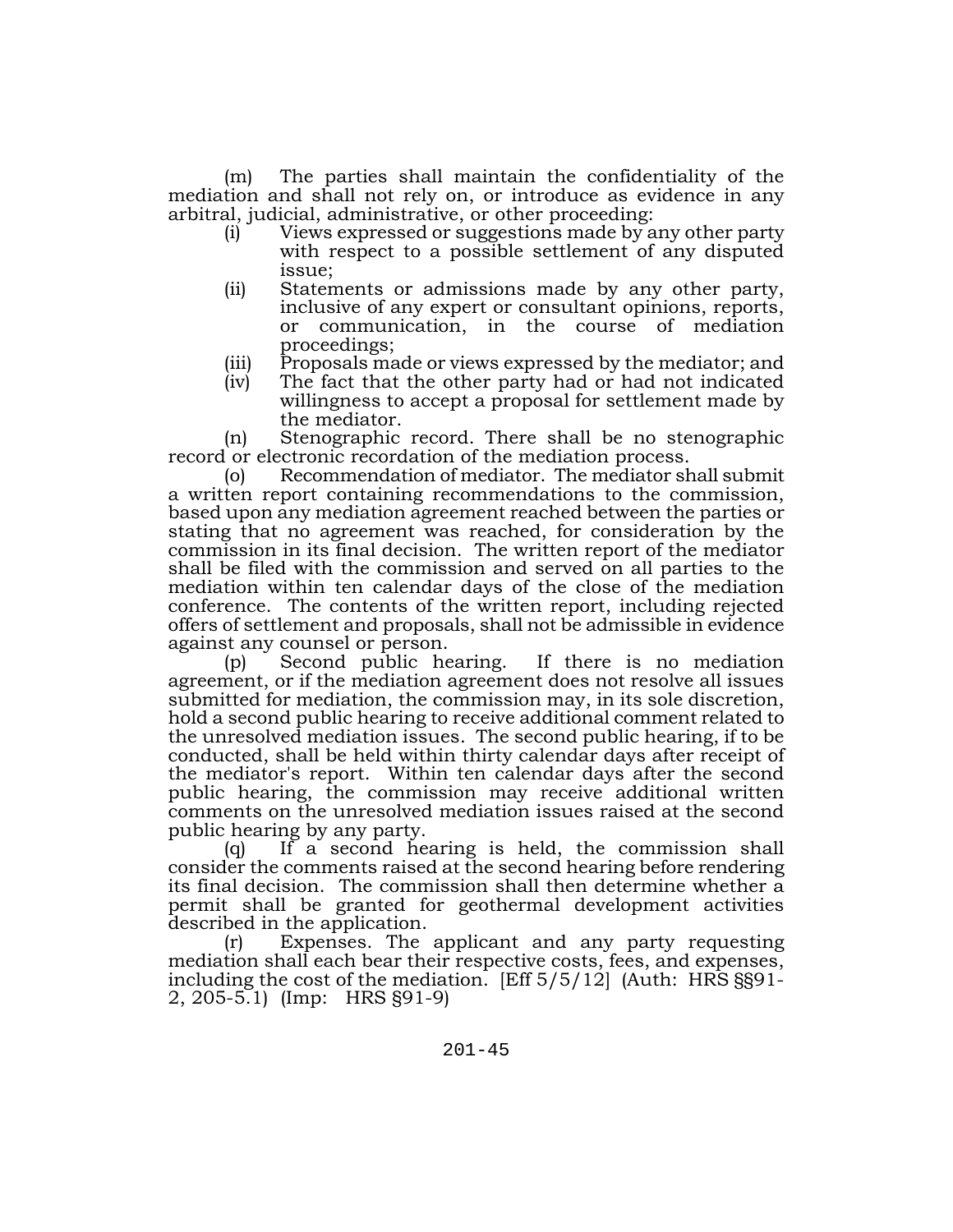§12-201-111 Criteria for issuance of geothermal development activities permit. The commission shall grant a permit if it finds that the applicant has demonstrated that:

- (1) The proposed geothermal development activities would not have unreasonable adverse health, environmental, or socio-economic effects on residents or surrounding property;
- (2) The proposed geothermal development activities would not unreasonably burden public agencies to provide roads and streets, sewers, water, drainage, school improvements, and police and fire protection; and
- (3) There are reasonable measures available to mitigate the unreasonable adverse effects or burdens referred to above. [Eff 5/5/12] (Auth: HRS §§91-2, 205-5.1) (Imp: HRS §91-9)

§12-201-112 Action. (a) The commission shall not take final action on the permit within the five day period after the close of the initial public hearing. Unless there is mutual agreement to extend the period of time for the commission's action, the commission shall take action on a properly filed and complete application within six months of the date a complete application is filed. The six month period shall begin at the date of publication of the notice of acceptance and availability pursuant to section 12-201-104. The time limit may be extended by agreement between the applicant and

- the commission.<br>
(b) The commission's action shall:<br>
(1) Grant the permit as requested
	- Grant the permit as requested by the applicant based<br>upon the satisfaction of criteria set forth in section 12- $201-111$  and stating the reasons therefore, subject to performance, reporting and other appropriate conditions imposed by the commission;
	- (2) Grant the permit as may be modified from the applicant's request and stating the reasons therefore, subject to performance, reporting, and other appropriate conditions imposed by the commission;
	- (3) Grant the permit in phases or increment dependent upon the timely and progressive completion of a precedent phase or increment and stating the reasons therefore, subject to performance, reporting, and other appropriate conditions imposed by the commission; or
	- (4) Deny the permit and state the reasons why the application failed to meet the criteria stated in section 12-201-111.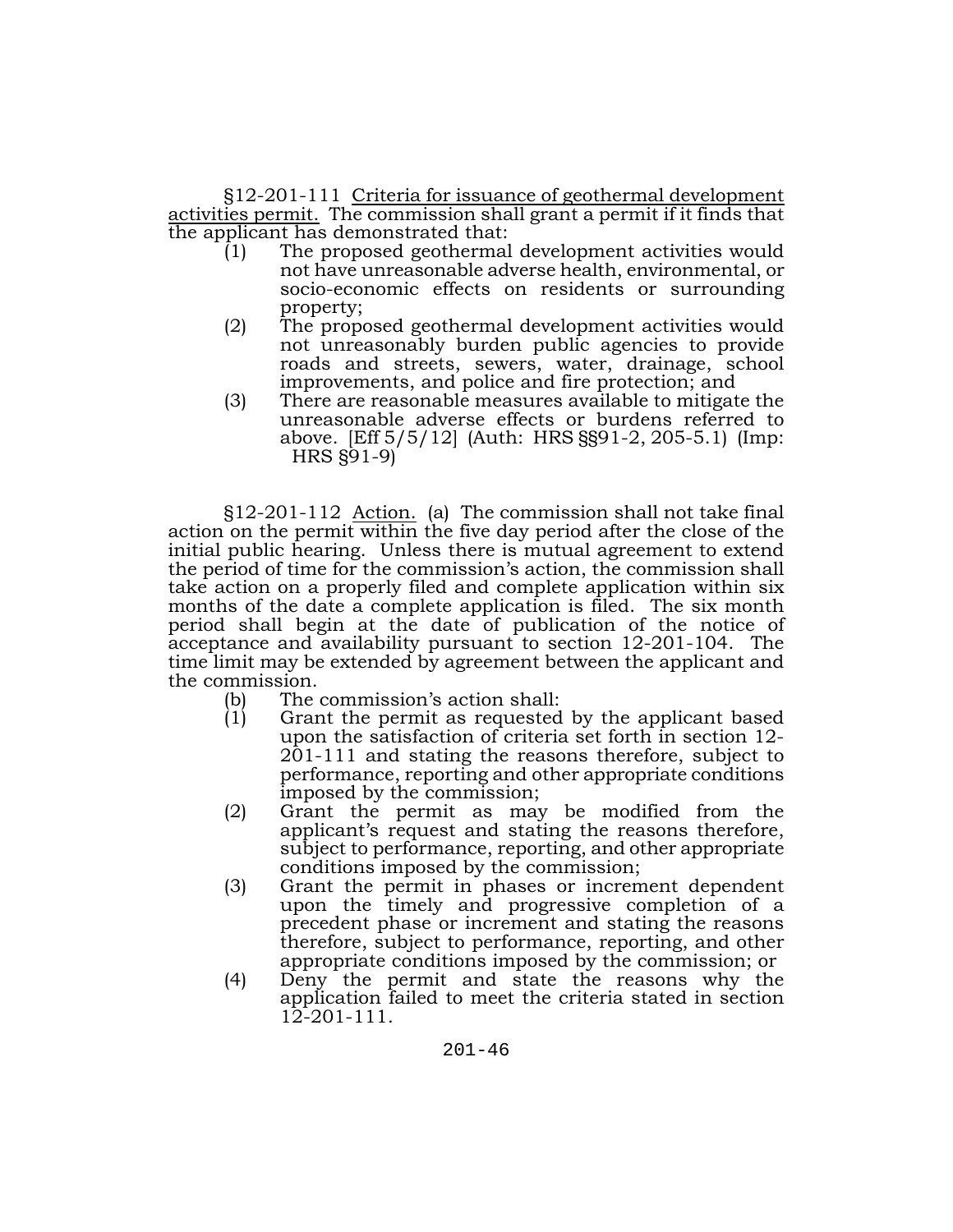(c) The director, on behalf of the commission shall issue official written notification to the applicant of the commission's action including any performance, reporting, and other appropriate conditions imposed by the commission. [Eff 5/5/12] (Auth: HRS §§91-2, 205-5.1) (Imp: HRS §91-9)

§12-201-113 Requirements prior to initiating construction. (a) Prior to initiating construction of an approved project or any phase of an approved project, the applicant shall submit to the director a compliance reporting documenting the applicant's efforts in addressing conditions attached to the permit.

(b) Within twenty business days of receipt of the applicant's compliance report, the director shall provide one of the following:

- (1) A written acceptance of the compliance report confirming the applicant's compliance with the conditions of the permit; or
- (2) A written response requesting additional information be provided to evidence compliance with conditions attached to the permit.

(c) If the director requests additional information, the permittee shall provide such information to the department of planning for further review. Upon satisfactory receipt of the requested additional information, the director shall then issue the written acceptance of the compliance report.

(d) Receipt of written acceptance of the compliance report shall be required in order to proceed with construction of the geothermal development activity. [Eff 5/5/12] (Auth: HRS §§91-2, 205-5.1) (Imp: HRS §91-9)

§12-201-114 Amendments to and determinations of permit terms and conditions. (a) Any person who has been issued a permit may request the commission to amend or determine any terms or conditions placed upon such permit.

(b) Any person seeking to amend or determine a permit term or condition shall file an application with the department of planning in a form provided by the department of planning, the content of which shall include:

- (1) The term or condition to be amended or determined;<br>(2) The reasons for the requested amendment,
- The reasons for the requested amendment, or determination;
- (3) A filing fee as established in the County budget; and
- Any other information and documentation requested by the director.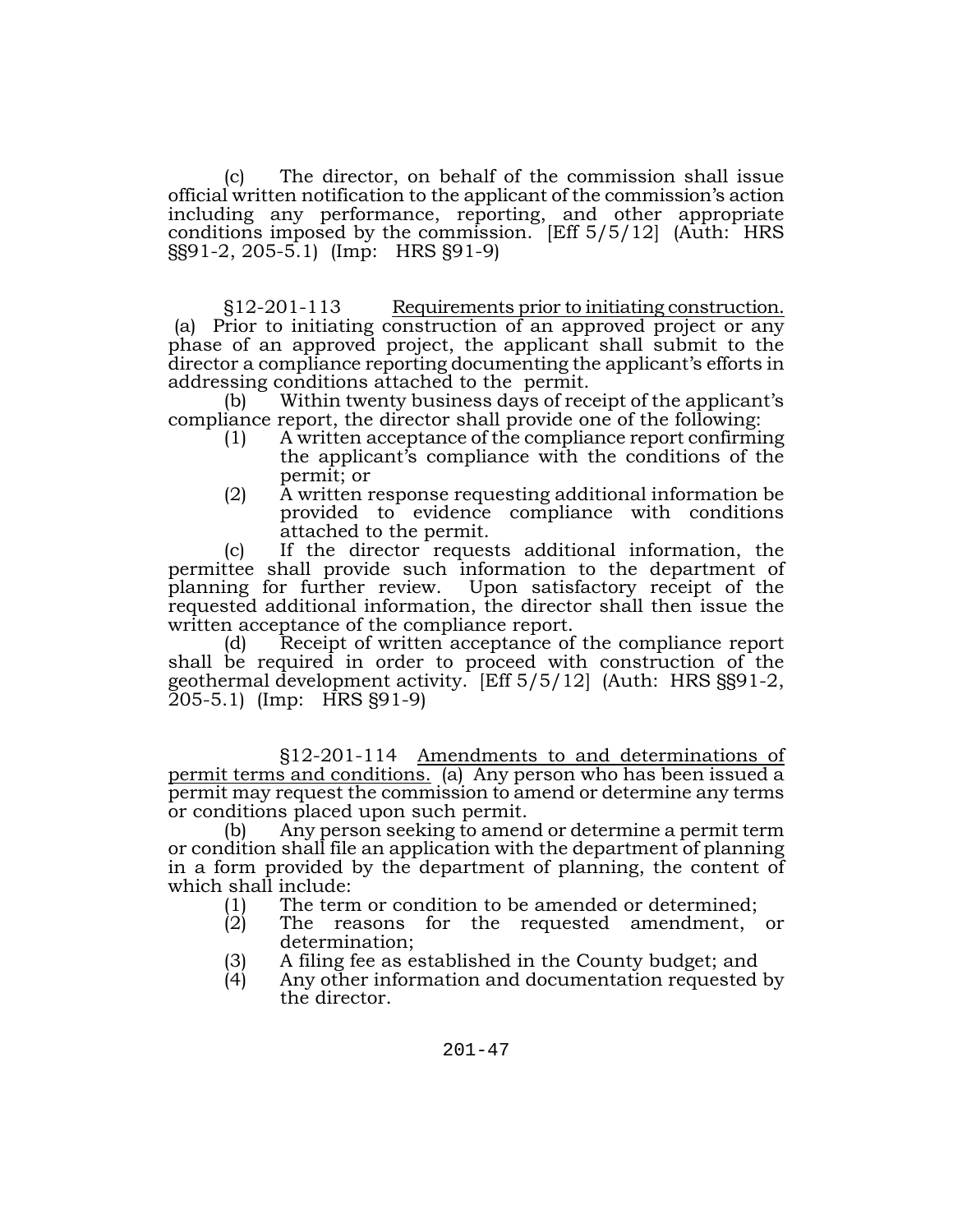(c) The director shall refer to the commission, within forty- five calendar days of receipt of the application to amend or determine terms or conditions of a permit for commission review and action. Requests for amendment to terms and conditions shall be placed on the commission agenda as a communication item unless a mediation process was initiated pursuant to section 12-201-110. In such an instance, the application to amend or determine terms or conditions shall be posted as a public hearing item and processed in accordance with section 12-201-109.

(d) The requirement for public hearing for an application to amend or determine terms or conditions may be waived and the matter may then be posted as a communication item on the commission's agenda if a written waiver of public hearing is submitted by all persons requesting mediation at the initial public hearing. [Eff 5/5/12] (Auth: HRS §§91-2, 205-5.1) (Imp: HRS §91-<br>9)

§12-201-115 Time extensions. (a) Applications for time extensions on permits shall be filed with the director.

(b) A written request for a time extension shall state the length of time extension desired.

(c) Unless otherwise provided, any application for a time extension must be filed not less than sixty calendar days prior to the expiration date of the time condition, provided that the director, for good cause, may waive such sixty day requirement.

(d) The director shall have the authority to grant via administrative action, any request for time extension.

(e) If the director is not able to act on a properly filed time extension request prior to the deadline for a time extension, the geothermal development activities allowed by the permit may be continued by the director.  $[Eff 5/5/12]$  (Auth: HRS  $\S 91-2$ , 205-5.1) (Imp: HRS §91-9)

§12-201-116 Appeals of public hearing. (a) Any decision made by the commission pursuant to a public hearing or hearings under this rule may be appealed directly on the record to the intermediate appellate court for final decision and shall not be subject to a contested case hearing. Sections 91-14(b) and (g), HRS, as amended, shall govern the appeal, notwithstanding the lack of a contested case hearing on the matter. The commission shall provide a court reporter to produce a transcript of the proceedings at all public hearings under this rule for purposes of an appeal.

(b) For the purposes of an appeal from a decision from a public hearing, the record shall include: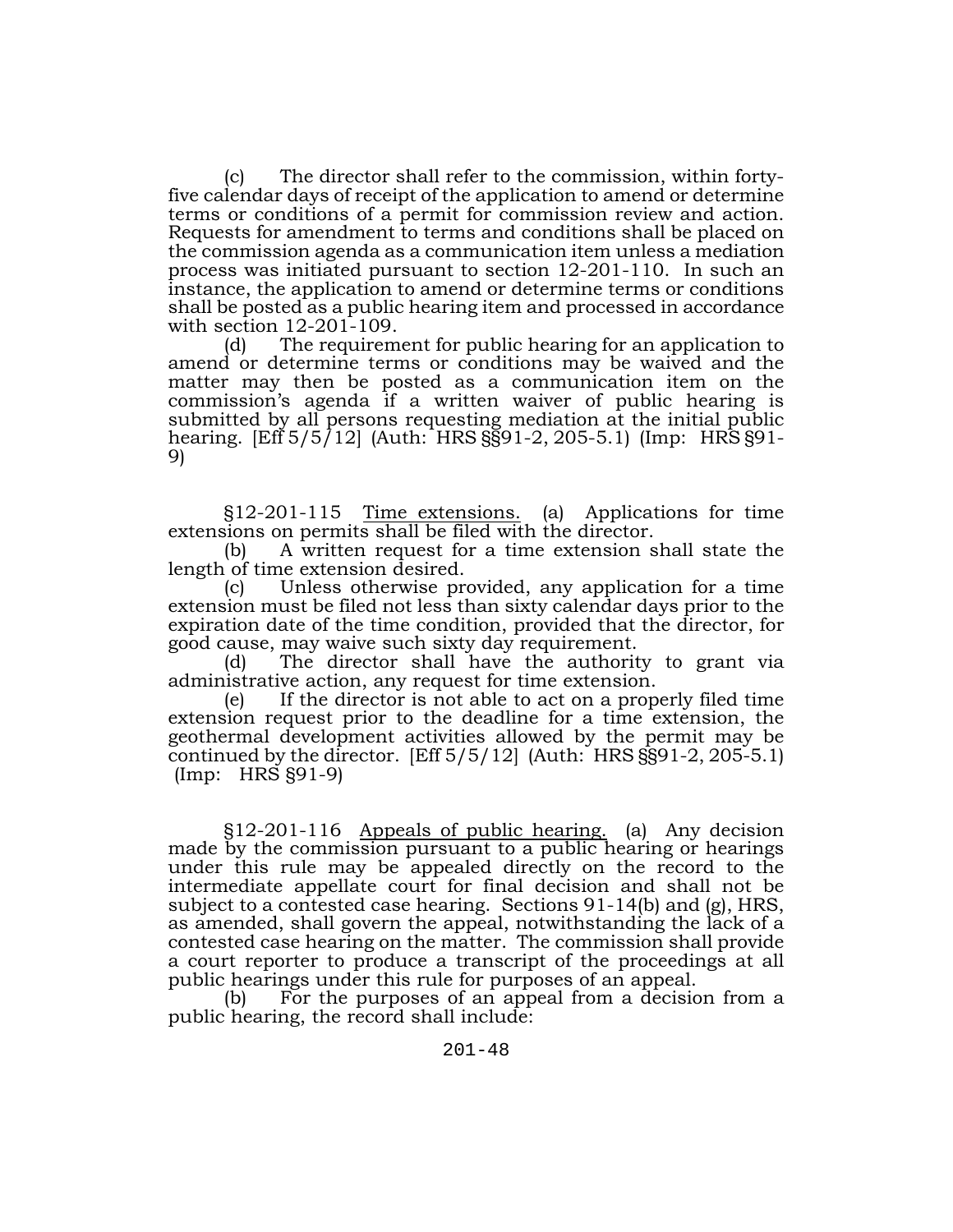- (1) The application for the permit and all accompanying supporting documents, including but not limited to; reports, studies, affidavits, statements, and exhibits;
- (2) Staff recommendations from County agencies submitted to the commission in consideration of the application;
- (3) Oral and written public testimony received at the public hearings;
- (4) Written transcripts of the proceedings at the public hearings;
- (5) The written recommendation received by the commission from the mediator with any mediation agreement;
- (6) A statement of relevant matters officially noticed by the commission and/or any of its members at the public hearings;
- (7) The written decision of the commission issued in connection with the application and public hearings; and
- (8) Other documents required by the commission. [Eff 5/5/12] (Auth: HRS §§91-2, 205-5.1) (Imp: HRS §91- 9)

§12-201-117 Enforcement of permit and conditions pursuant to notice of violation. (a) The director is the enforcement authority to enforce these rules in conformance with section 205-13, HRS. The director shall use his discretion as to the ways and means of investigating and prosecuting alleged violations of this subchapter. Any person who violates any provision under section 205-4.5, HRS, or any regulation established thereto may be fined up to \$5,000, and any person who violates any other provision of Section 205-5.1, HRS, or any regulation established relating thereto, may be fined up to \$1,000.

(b) If any person cited for violation under this chapter fails to remove such violation within six months of such citation and the violation continues to exist, such person may be subject to a citation for a new and separate violation. There may be a fine of not more than \$5,000 for any additional violation.

(c) Prior to the issuance of any citation for a violation, the director shall notify the violator and the mortgagee, if any, of such violation, and the violator or the mortgagee, if any, shall have not more than sixty days to cure the violation before citation for a violation is issued.

(d) Any development pursuant to section 205-5.1, HRS, as amended, that has not received a required permit pursuant to this part or complied with conditions established with such a permit, shall be removed or the violation shall be corrected by immediate application for and subsequent granting of the appropriate permit or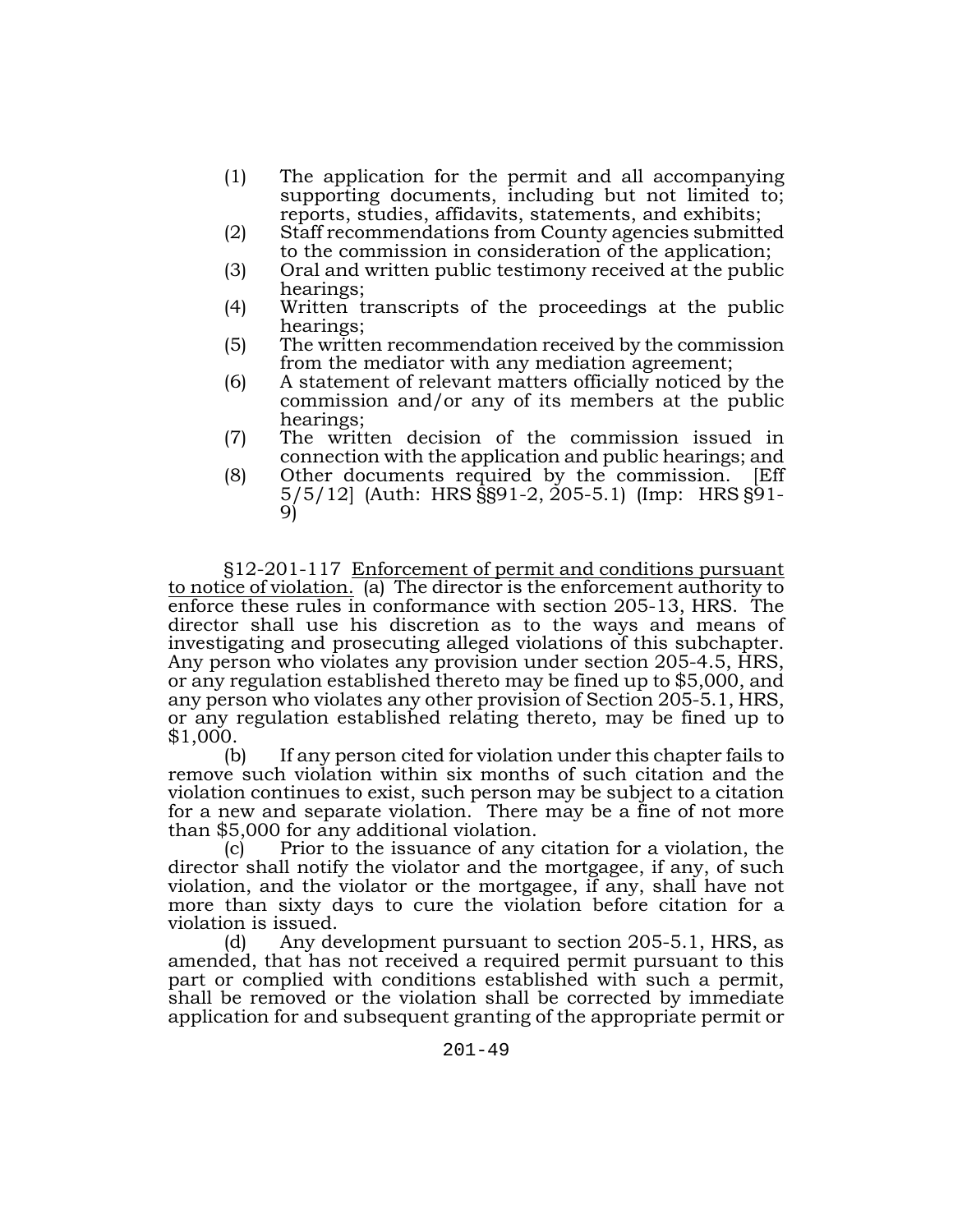other means as determined by the director. No other State or County permit or approval shall be construed as permit approval pursuant to this part.

- (e) Issuance of notice of violation and order.<br>(1) The alleged violator shall be notified by t
- The alleged violator shall be notified by the director by certified or registered mail of an alleged violation of this rule, any permit issued pursuant thereto, or any condition of a permit approval. The notice of violation and order shall include, but not be limited to, the specific section of this rule which has been violated, the nature of the violation, and the remedy(ies) available. The notice of violation and order may also require that the violative activity cease, or that the violative development be removed, that a civil fine be paid, in accordance with subsections (a) and (b) in addition to the foregoing and any other penalties.
- (2) The notice of violation and order shall state that the order shall become final sixty calendar days after the date of its mailing, unless written request for a hearing is mailed or delivered to the department within thirty calendar days. The order shall also advise that the director's action may be appealed to the planning commission. The planning commission shall have exclusive jurisdiction over all appeals arising from this section. Nothing in this section shall prevent the alleged violator from seeking to negotiate a settlement or resolve a dispute.
- (3) If the alleged violator seeks a negotiated settlement with the director, the director, in consultation with the corporation counsel, may negotiate a settlement agreement with the permittee, that provides for cure of the violation, set any fine, and inspection of the parcel by the director. The hearing shall be stayed pending negotiations. Upon settlement, the hearing shall be waived. The proposed settlement shall be forwarded to the commission for review and comment.
- (4) Any request for a hearing shall be in writing and delivered, or mailed and postmark dated, to the department within thirty calendar days, as stated on the notice. Upon receipt of a request for a hearing, the director shall specify a time and place for the permittee subject to the order to appear and be heard.
- (5) The director, in consultation with the corporation counsel, may institute a civil action in any court of competent jurisdiction for the enforcement of any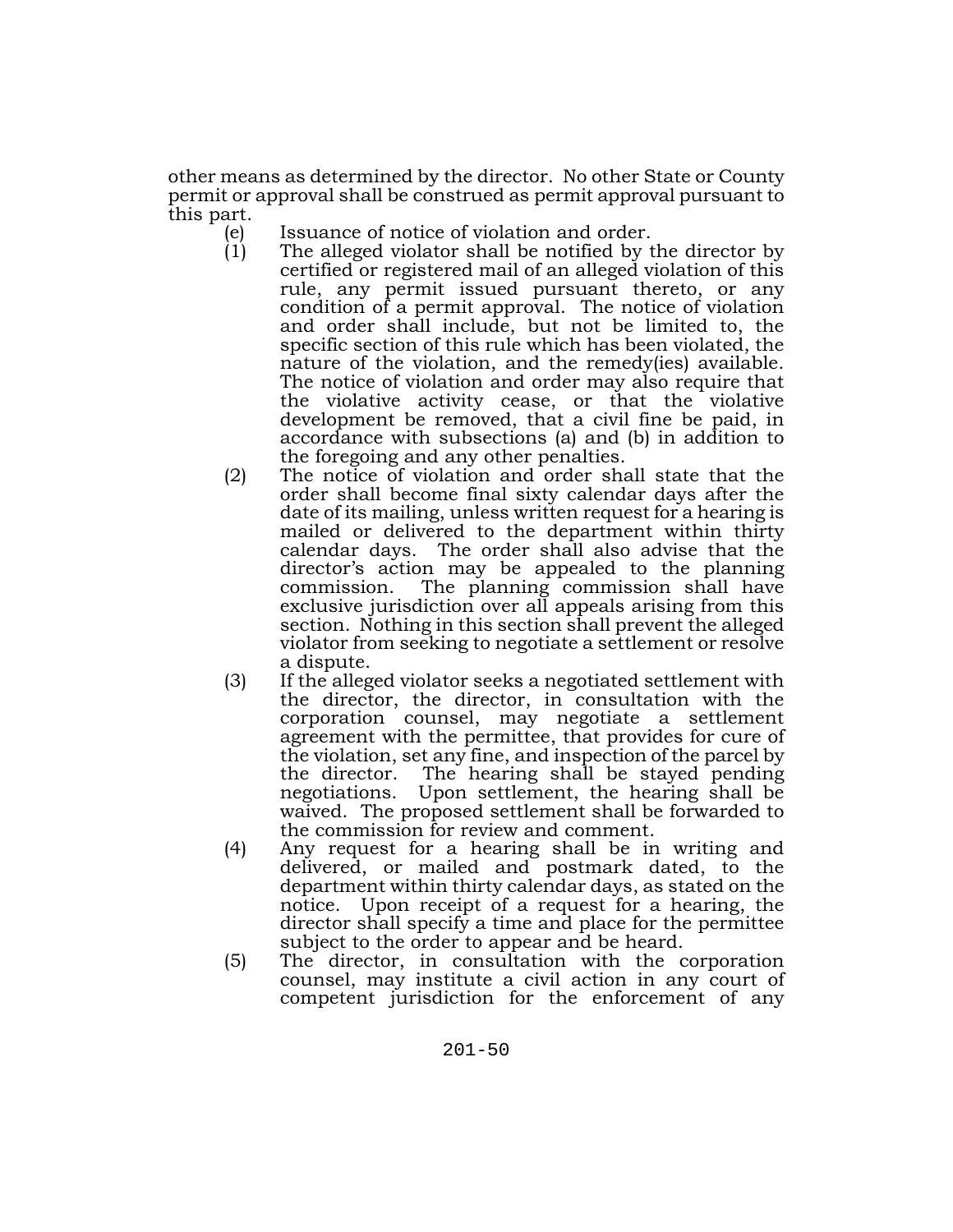settlement agreement or order issued pursuant to this

section.<br>Nothing in this section shall prohibit the director, (6) Nothing in this section shall prohibit the director, through the corporation counsel, from filing an order or motion directly with a court in the event that public health, safety, and welfare may be at risk. [Eff  $5/5/12$ ] (Auth: HRS §§91-2, 205-5.1) (Imp: HRS §91-9)

§12-201-118 Enforcement of conditions, representations, or commitments; order to show cause. (a) The commission, on its own motion, may issue an order to show cause, or the director may file a petition with the commission for an order to show cause, upon a showing that there has been a failure to perform a condition, representation, or commitment on the part of a permit holder. The director shall serve a copy of the petition for an order to show cause upon the permit holder. The petition for order to show cause shall state:

- (1) The permit in question;<br>(2) The condition, represen
- The condition, representation, or commitment that has not been performed or satisfied;
- (3) Concisely and with particularity the facts, supported by an affidavit, giving rise to a belief that a condition, representation, or commitment has not been performed or satisfied;
- (4) A description and a map of the property affected;<br>(5) The specific relief requested; and
- The specific relief requested; and
- (6) Any other information that the commission requires for an adequate investigation into the matter.

(b) The commission may request the assistance of the director and department staff in the investigation of any alleged breach of a condition, representation, or commitment.

(c) Whenever the commission has reason to believe that there has been a failure to perform according to conditions imposed, or representations or commitments made, the commission shall issue and serve upon the permit holder an order to show cause why the permit should not be revoked, amended, or modified, as the case may be. The commission shall serve the order to show cause in writing at least thirty days before the hearing. The order to show cause shall include:

- (1) A statement of the date, time, place, and nature of the hearing;
- (2) A description and a map of the property to be affected;<br>(3) A statement of the legal authority under which the
- A statement of the legal authority under which the hearing is to be held;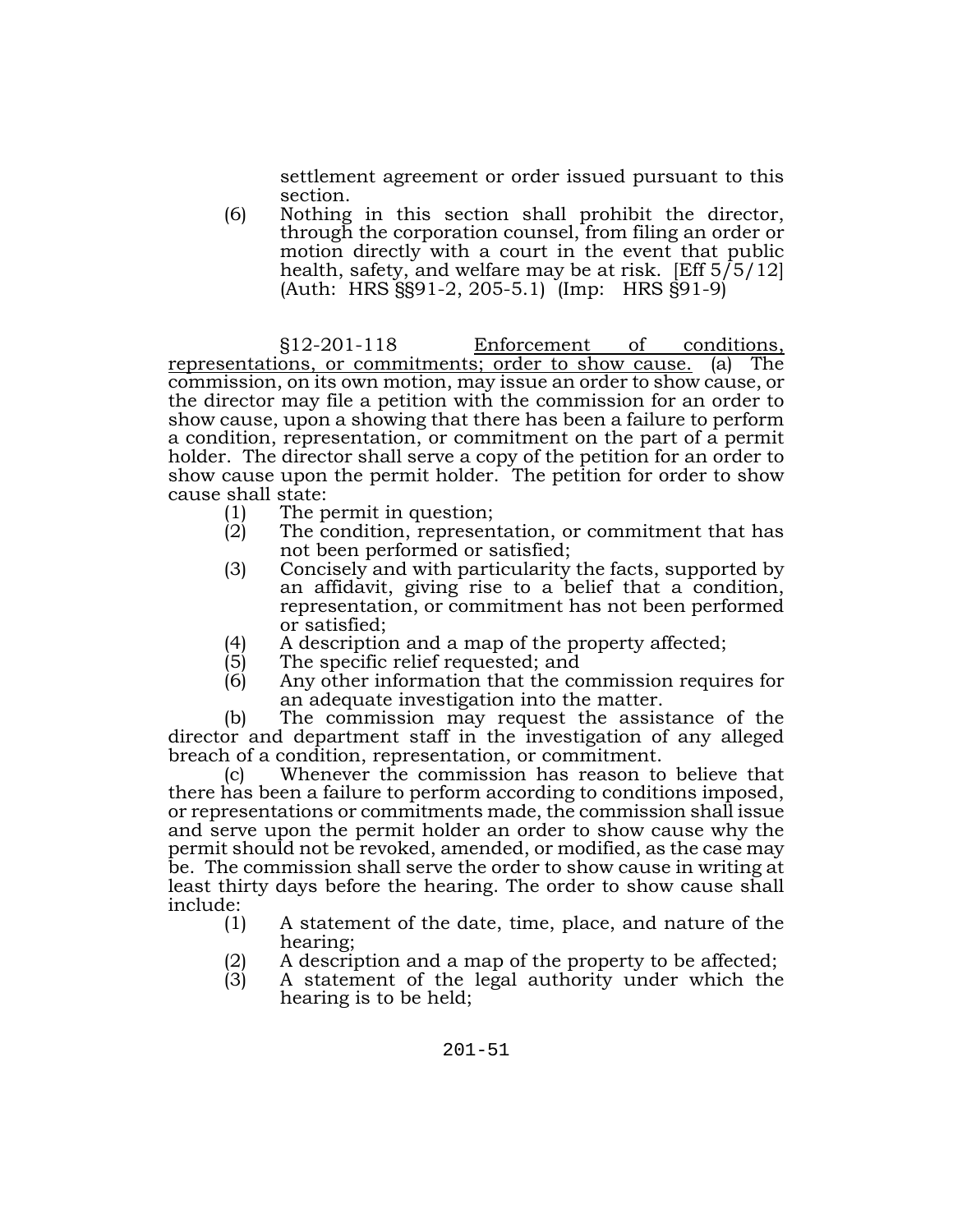- (4) The sections of the statutes, ordinances, or rules involved; and
- (5) A statement that any party may retain counsel if the party so desires.

(d) The commission shall conduct a hearing on an order to show cause in accordance with the requirements of subchapter 8 of these rules, where applicable. Any procedure in an order to show cause hearing may be modified or waived by stipulation of the parties and informal disposition may be made in any case by stipulation, agreed settlement, consent order, or default. [Eff 5/5/12] (Auth: HRS §§91-2, 205-5.1) (Imp: HRS §91-9)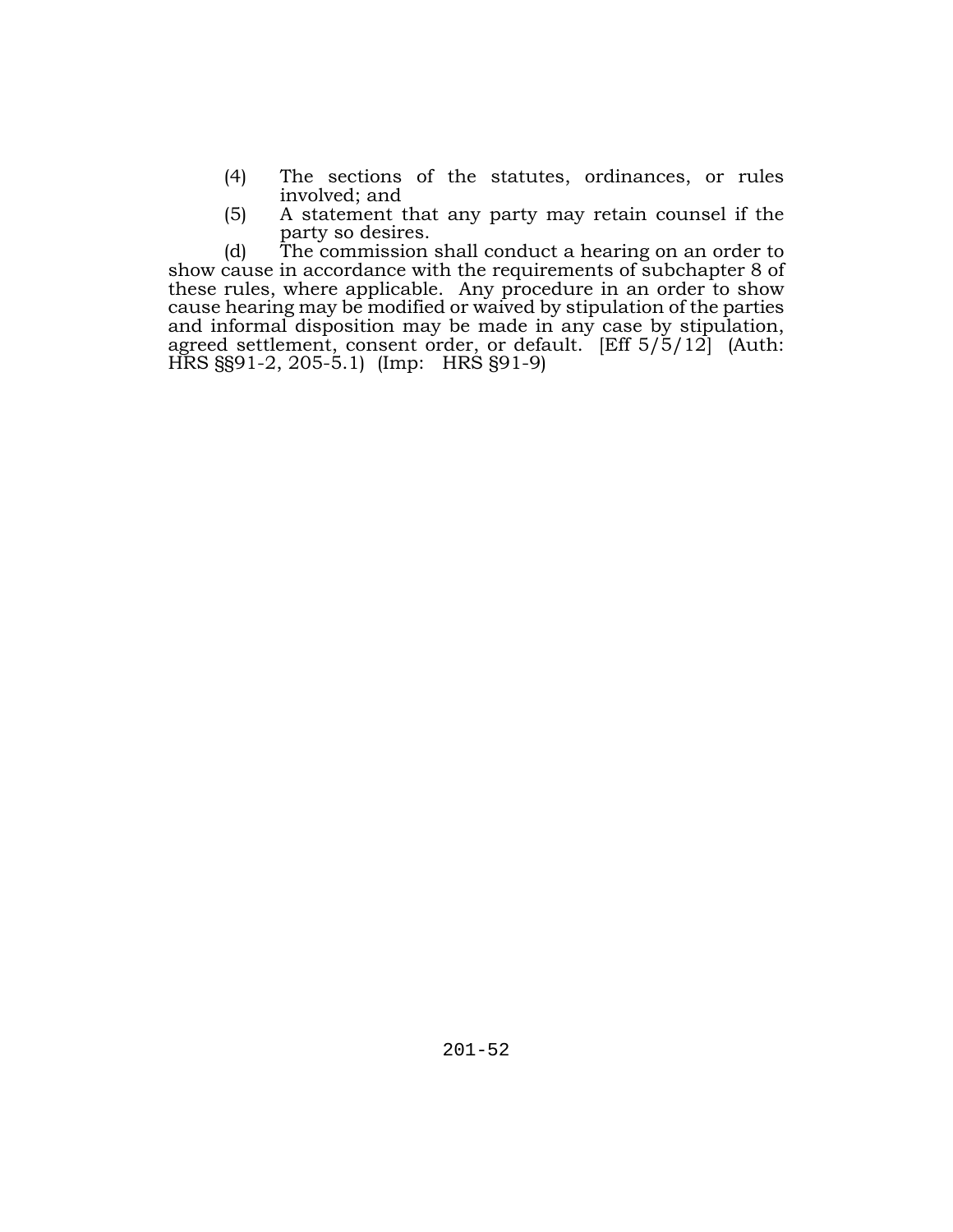#### SUBCHAPTER 8

#### HEARINGS ON APPEALS OF NOTICES OF VIOLATION AND ON ORDERS TO SHOW CAUSE

§12-201-119 Purpose. This subchapter governs procedures before the commission for the hearing of appeals of notices of violation and orders to show cause. These procedures may be modified or waived by the parties with the consent of the chairperson. The hearings shall not be public hearings but contested cases in accordance with chapter 91, HRS. [Eff 5/5/12] (Auth: HRS §§91-2, 205-5.1) (Imp: HRS §91-9)

§12-201-120 Parties. The director and the parties served shall be parties to the proceedings. [Eff 5/5/12] (Auth: HRS §§91-2, 205- 5.1) (Imp: HRS §91-9)

§12-201-121 <u>Contents of the notice of appeal from a notice of</u> violation. The notice of appeal shall: The notice of appeal shall:

- (1) Identify the party or parties taking the appeal;<br>(2) Designate the notice of violation appealed fr
- Designate the notice of violation appealed from, and provide a copy of the notice of violation attached as an exhibit;
- (3) Have affixed to the notice of appeal proof that service of the notice of appeal was made on all parties to the appeal. Administrative staff for the commission shall permit a notice of appeal to be filed without the proof of service, but the person who filed the notice of appeal shall file the proof of service within seven days after the filing of the notice of appeal;
- (4) Set forth a concise statement setting forth the nature of the appeal, the facts material to consideration of the appeal presented, the alleged error committed by the director, and any relevant statutes, ordinances, or administrative rules pertaining to the matter under appeal;
- (5) Provide the following information:
	- (A) Documents identifying the owner of the subject parcel of land;
	- (B) Owner's name, address, and, telephone numbers;
	- (C) Agent's name, address and telephone numbers, if applicable;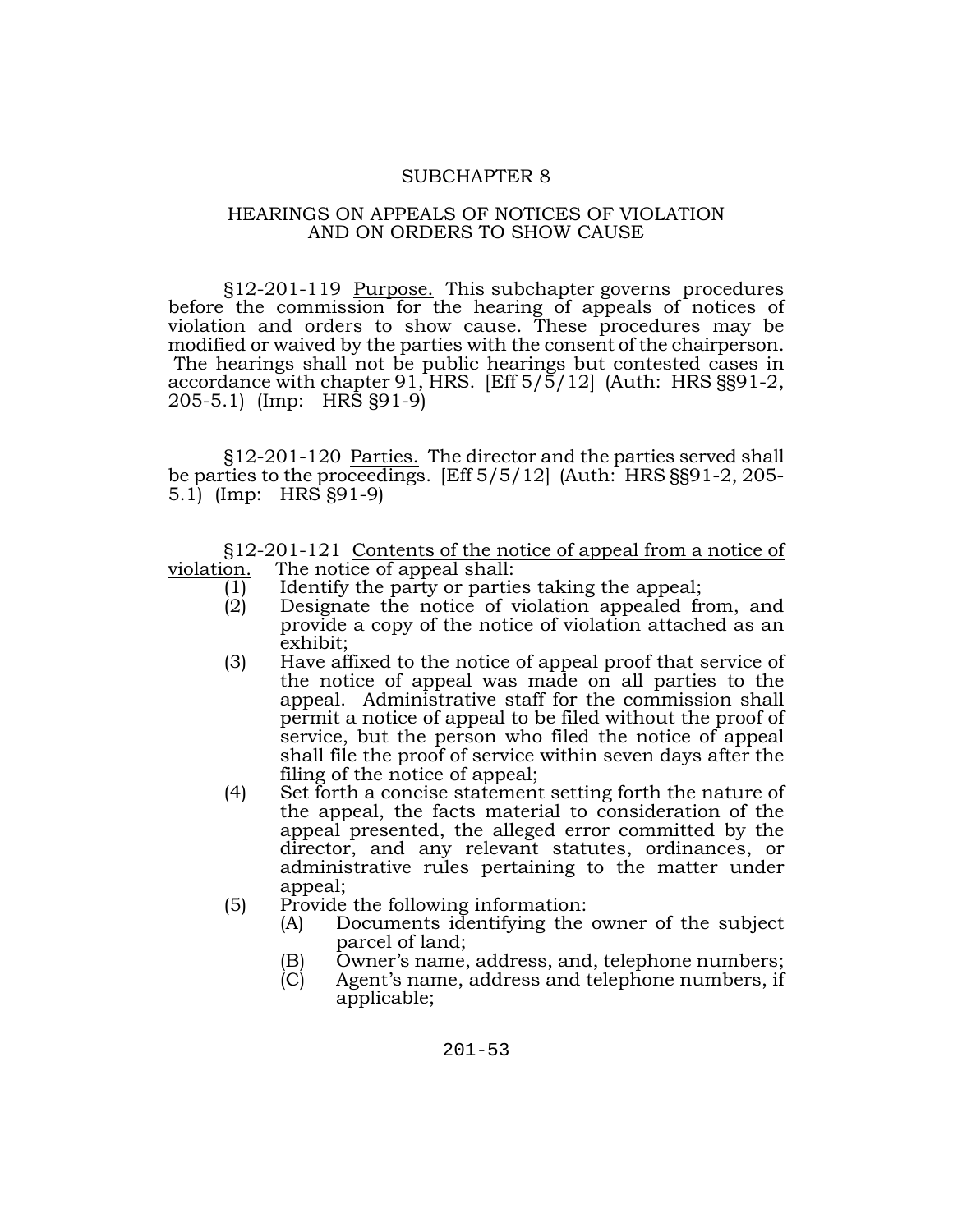- (D) Tax map key number of the parcel and its street address, if available; and
- (E) Map identifying the site, adjacent roadway, and landmarks. [Eff 5/5/12] (Auth: HRS §§91-2, 205-5.1) (Imp: HRS §91-9)

§12-201-122 Service of the notice of appeal. The alleged violator shall serve a file-marked copy of the appeal in accordance with section 12-201-21, rules of practice and procedure for the Maui planning commission.  $[Eff 5/5/12]$  (Auth: HRS  $\S 91-2$ , 205-5.1) (Imp: HRS §91-9)

§12-201-123 Notice of hearing. The commission shall give written notice of hearing to all parties in accordance with section 91-9.5(b), HRS.  $[Eff 5/5/12]$  (Auth: HRS §§91-2, 205-5.1) (Imp: HRS §91-9)

§12-201-124 Record. (a) For the purpose of commission decisions, the record shall include:

- (1) All pleadings, motions, and intermediate rulings;<br>(2) Evidence received or considered, including
- Evidence received or considered, including oral testimony, exhibits, and matters officially noticed by the commission;
- (3) Offers of proof and rulings thereon;<br>(4) Proposed findings and exceptions;
- 
- $(4)$  Proposed findings and exceptions;<br>(5) Report of the officer who presided a  $(5)$  Report of the officer who presided at the hearing; and  $(6)$  Staff memoranda submitted to the commission is
- Staff memoranda submitted to the commission in connection with its consideration of the case.

(b) It shall not be necessary to transcribe the record unless requested for purposes of rehearing or court review.

(c) No matters outside the record shall be considered by the commission in making its decision except as provided in this chapter. [Eff 5/5/12] (Auth: HRS §§91-2, 205-5.1) (Imp: HRS §91-9)

§12-201-125 Hearing procedure. Unless otherwise stipulated by the parties, and subject to orders of the commission, which may alter the sequence of presentation of a case when necessary, hearings under this subchapter shall proceed as follows:

(1) The director may make an opening statement. The other party may also make an opening statement, either immediately after the director's statement or at the beginning of the other party's case.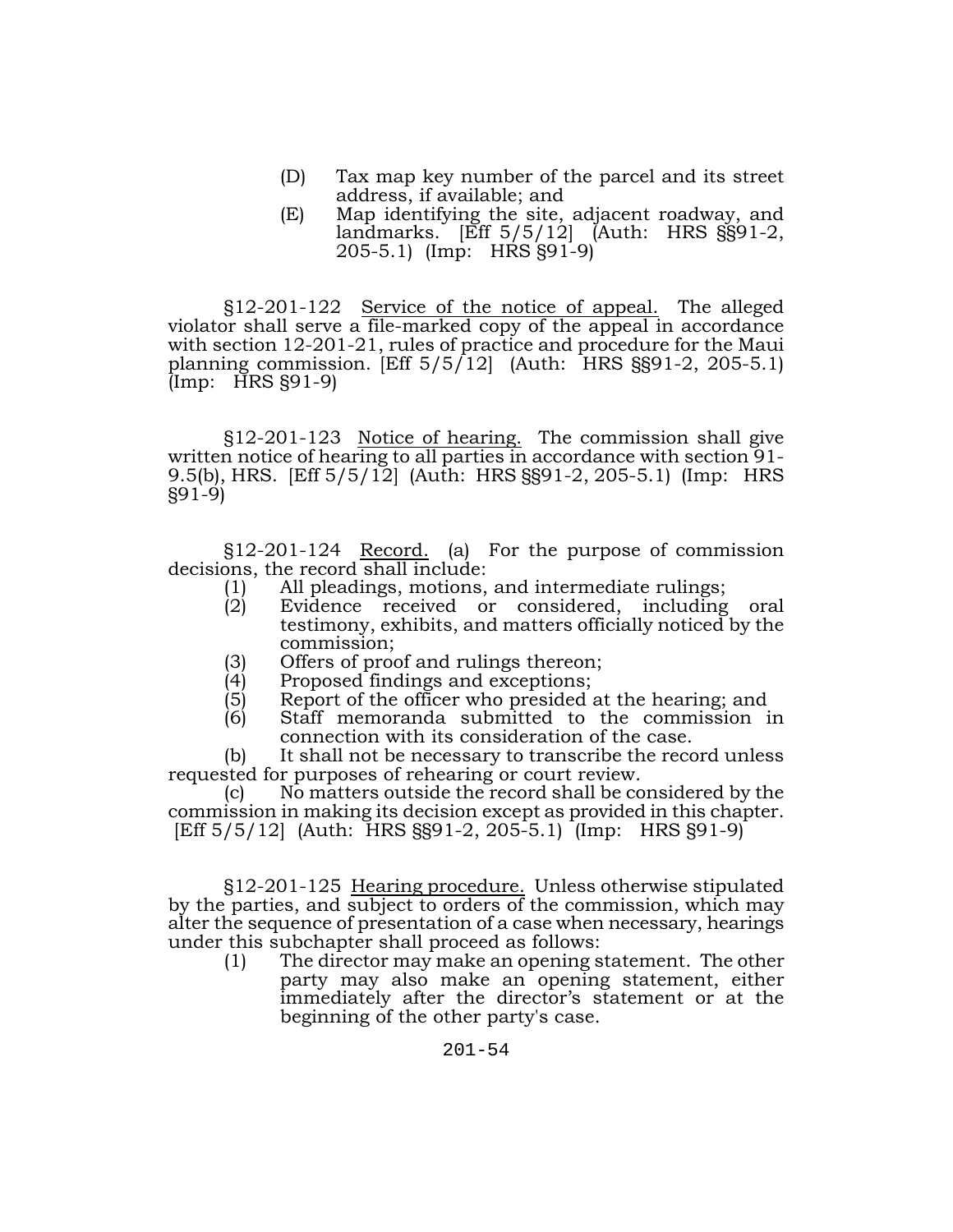- (2) After the opening statement or statements, the director shall produce the evidence in support of the director's case;
- (3) The other party may then produce the evidence in support of the party's case;
- (4) The parties may then respectively offer rebutting evidence only; and
- (5) When the presentation of evidence is concluded, the director may present final arguments, followed by the other party, and then the director in rebuttal, which shall be limited to matters raised in the other party's final argument. [Eff 5/5/12] (Auth: HRS §§91-2, 205- 5.1) (Imp: HRS §91-9)

§12-201-126 Failure to appear. In the event of a party's failure to appear before the commission after proper notice has been served upon the party, or when a party or a party's representative leaves the hearing while the hearing is in progress, the commission may proceed with such hearing without the party's presence. Failure of a party or a party's representative to appear before the commission after proper notice has been served, or the unauthorized departure of a party or a party's representative during a hearing, shall constitute waiver of a party's right to be heard in person or through counsel and of the party's right to present evidence and argument. [Eff 5/5/12] (Auth: HRS §§91-2, 205-5.1) (Imp: HRS §91-9)

§12-201-127 Failure of witness to appear. In the event of a witness' failure to appear before the commission to testify as a witness after being subpoenaed, the commission may continue the hearing and request that a contempt citation be issued by the circuit court to compel such witness to appear before the commission. [Eff 5/5/12] (Auth: HRS §§91-2, 205-5.1) (Imp: HRS §91-9)

§12-201-128 Evidence. (a) Any oral or documentary evidence may be received by the commission. However, the commission may exclude irrelevant, immaterial, or unduly repetitious evidence and no sanction shall be imposed or rule or order be issued except upon consideration of the whole record or such portions thereof as may be cited by any party and as supported by and in accordance with the reliable, probative, and substantial evidence. The commission shall give effect to the rules of privilege recognized by law.

(b) Documentary evidence may be received in the form of copies or excerpts, if the original is not readily available; provided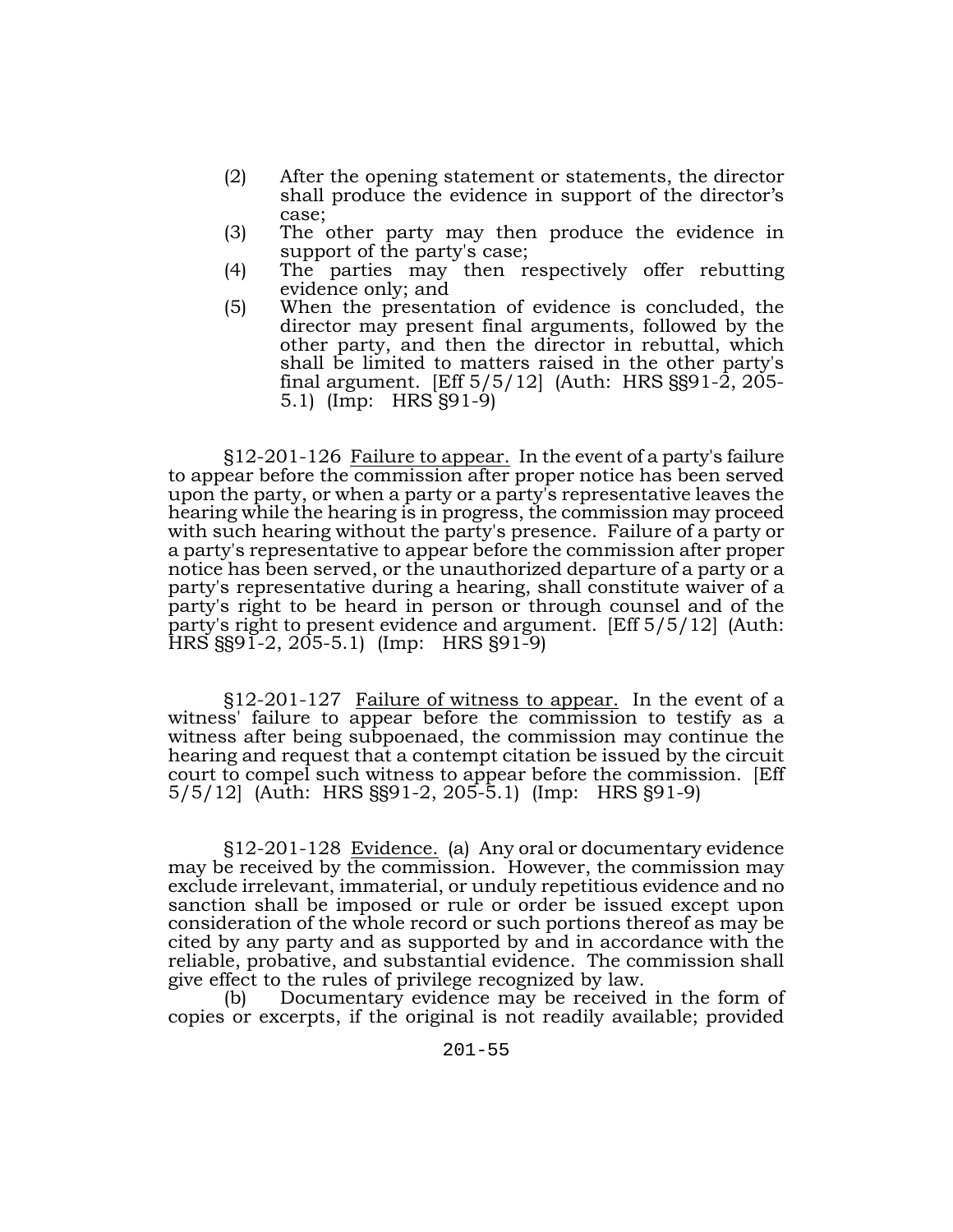that upon request parties shall be given an opportunity to compare the copy with the original.<br>(c) Every party shall have the right to conduct such cross-

(c) Every party shall have the right to conduct such cross- examination as may be required for a full and true disclosure of the facts, and shall have the right to submit rebuttal evidence.

(d) The commission may take notice of judicially recognizable facts. In addition, the commission may take notice of generally recognized technical or scientific facts within their specialized knowledge; but parties shall be notified either before or during the hearing, or by reference in preliminary reports or otherwise, of the material so noticed, and they shall be afforded an opportunity to contest the facts so noticed.

(e) Except as otherwise provided by law, the party initiating the proceeding shall have the burden of proof, including the burden of producing evidence as well as the burden of persuasion. The degree or quantum of proof shall be a preponderance of the evidence. [Eff 5/5/12] (Auth: HRS §§91-2, 91-10, 205-5.1) (Imp: HRS §91-<br>9)

§12-201-129 Disclosure. (a) Any party may, by written demand, timely filed with the commission, and served upon any other party, request of any other party to the proceeding, the full disclosure of:

- (1) The identity of all witnesses to be called by the other party, unless prohibited by law; and
- (2) All exhibits, including, but not limited to copies of documents, photographs, and other tangible evidence to be introduced by the other party at the hearing.

(b) All demands for disclosure shall continue in effect for the duration of the proceeding and the party to whom the demand is directed shall be under a continuing duty to disclose the information requested when it becomes available.

(c) The information requested shall be disclosed to the requesting party at least seven business days before the hearing. Failure to comply with disclosure requirements may result in the exclusion of evidence subject to the disclosure request. [Eff 5/5/12] (Auth: HRS §§91-2, 205-5.1) (Imp: HRS §91-9)

§12-201-130 Discovery. No party shall be permitted to conduct discovery via depositions, or interrogatories, requests for admissions, production of documents, or subpoena duces tecum. Nothing in this section shall limit the ability of the commission to use its subpoena power to do an investigation. [Eff 5/5/12] (Auth: HRS §§91-2, 205-5.1) (Imp: HRS §91-9)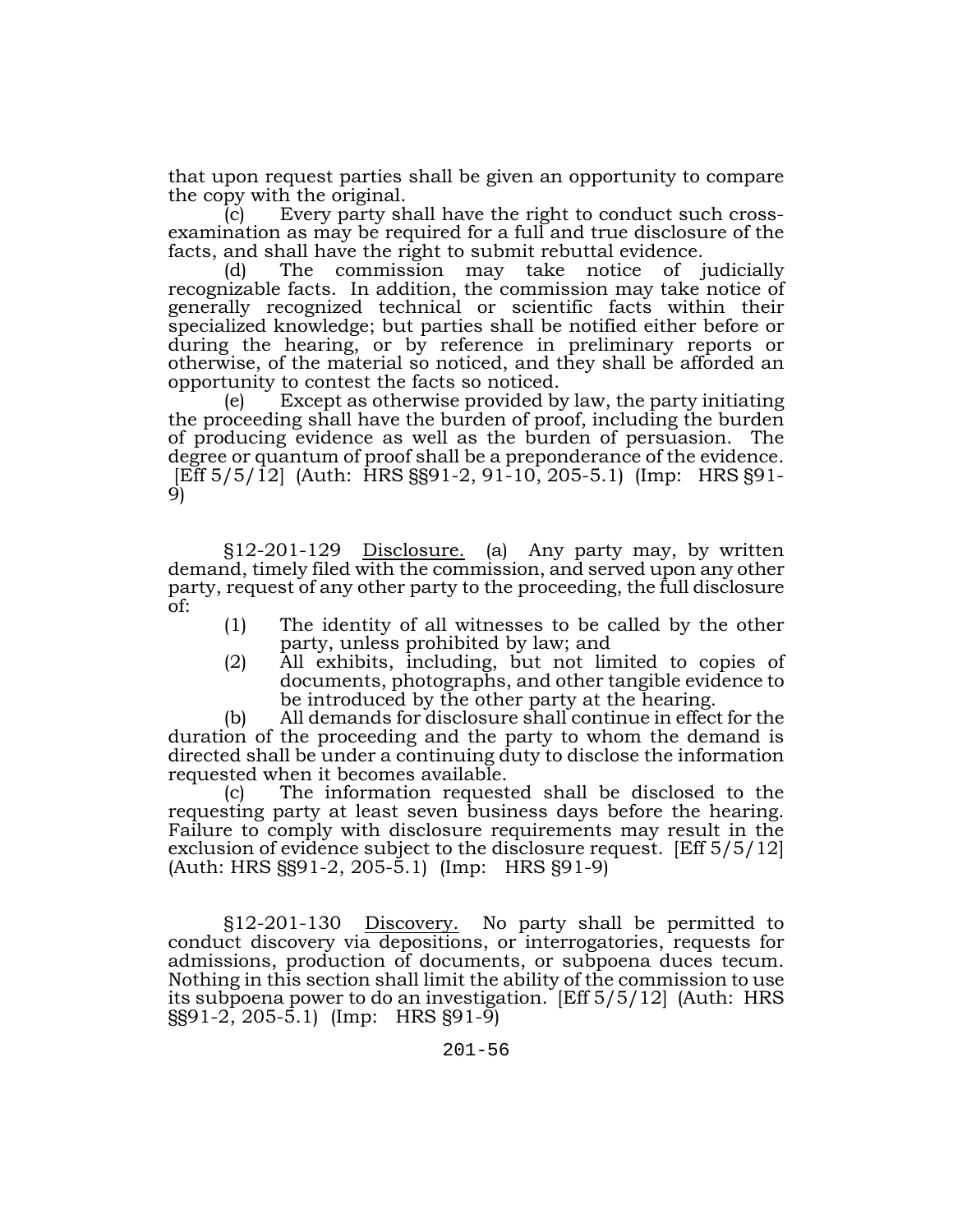§12-201-131 Limiting testimony. To avoid unnecessary cumulative evidence, the chair may limit the number of witnesses and the time for testimony upon a particular issue. [Eff 5/5/12] (Auth: HRS §§91-2, 205-5.1) (Imp: HRS §91-9)

§12-201-132 Removal from proceeding. Any person or persons who willfully disrupt a hearing or otherwise compromise the conduct of the hearing shall be removed from the hearing room. [Eff 5/5/12] (Auth: HRS §§91-2, 205-5.1) (Imp: HRS §91-9)

§12-201-133 Co-counsel. Where a party is represented by more than one counsel, counsel may allocate witnesses between them, but only one counsel for a party may examine or cross-examine a witness or state any objections or make closing arguments. [Eff 5/5/12] (Auth: HRS §§91-2, 205-5.1) (Imp: HRS §91-9)

§12-201-134 Subpoenas. (a) Requests for the issuance of subpoenas requiring the attendance of witnesses shall be presented to the chair in writing, and shall state the reasons why the testimony is material and relevant.

(b) Requests for the issuance of subpoenas shall be presented to the chair not less than ten calendar days before the scheduled hearing, unless otherwise ordered.

(c) No subpoena shall be issued unless the requesting party has complied with this section and gives the name and address of the witness. [Eff 5/5/12] (Auth: HRS §§91-2, 205-5.1) (Imp: HRS §91-<br>9)

§12-201-135 <u>Fees and mileage.</u> Witnesses summoned by subpoena shall be paid the same fees and mileage as are paid witnesses in circuit courts of the State of Hawaii, and such fees and mileage shall be paid by the party requesting the subpoena. After notice and opportunity to be heard, the commission may also assess any party to any proceeding before the commission a reasonable fee or require reimbursement for court reporter expenses, and any other reimbursements for hearing expenses as determined by the commission. [Eff 5/5/12] (Auth: HRS §§91-2, 205-5.1) (Imp: HRS §91-9)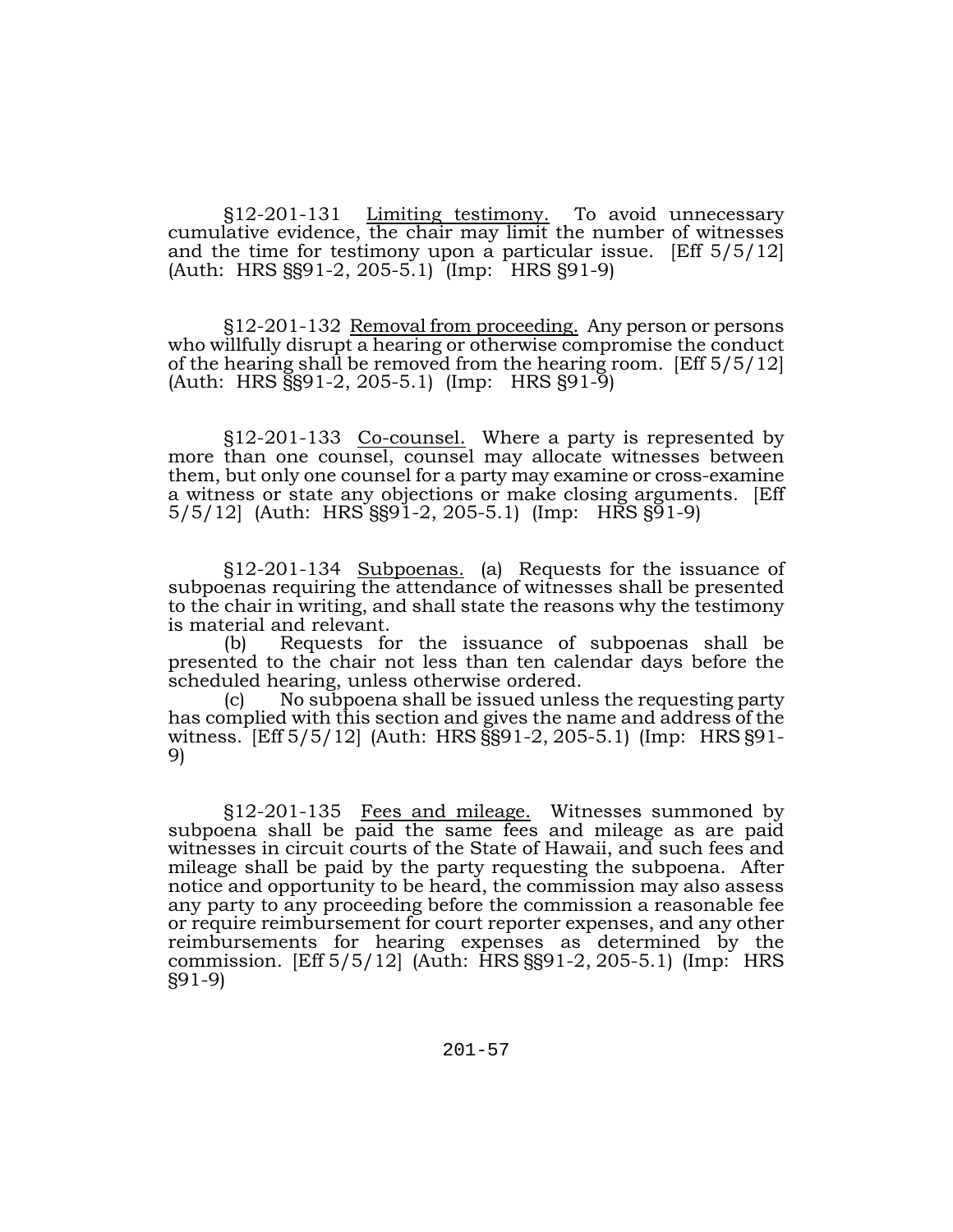§12-201-136 Oath. Witnesses shall be placed under oath or affirmation before testifying. [Eff 5/5/12] (Auth: HRS §§91-2, 205- 5.1) (Imp: HRS §91-9)

§12-201-137 Joint or consolidated appeals of a notice of violation. If two or more parties are entitled to appeal from a notice of violation and their interests are such as to make joinder practicable, they may file a joint notice of appeal and thereafter proceed on appeal as a single appellant. Appeals may be consolidated by order of the commission upon the commission's own motion, upon motion of a party, or upon stipulation of the parties to the several appeals, if the consolidation will be conducive to the proper dispatch of business and to the ends of justice and will not unduly delay the proceedings. [Eff 5/5/12] (Auth: HRS §§91-2, 205-5.1) (Imp: HRS §91-9)

§12-201-138 Substitution of parties. Upon motion and for good cause, the commission may order substitution of parties, except that in the case of death of a party, substitution may be ordered without the filing of a motion. [Eff 5/5/12] (Auth: HRS §§91-2, 205- 5.1) (Imp: HRS §91-9)

§12-201-139 Transcripts. Should any of the parties request transcripts or appeal the decision of the commission, the commission, after notice and opportunity to be heard, shall fairly allocate the transcription costs. [Eff  $5/5/12$ ] (Auth: HRS §§91-2, 205-5.1) (Imp: HRS §91-9)

§12-201-140 Correction of transcript. Motions to correct a transcript shall be filed within seven working days after receipt of the transcript, unless otherwise directed, and shall be served on all parties. Such motions shall certify the date when the transcript was received. If no objections are received within ten days after date of service, the transcript will, upon approval of the commission, be changed to reflect such corrections. If objections are received, the motion will be acted upon with due consideration to the stenographic transcript of the hearing.  $[Eff 5/5/12]$  (Auth: HRS  $\S 91-2, 205-5.1$ ) (Imp: HRS §91-9)

§12-201-141 Submission of proposed findings. A proceeding shall stand submitted for decision by the commission after the taking of evidence, and the presentation of such oral argument as may have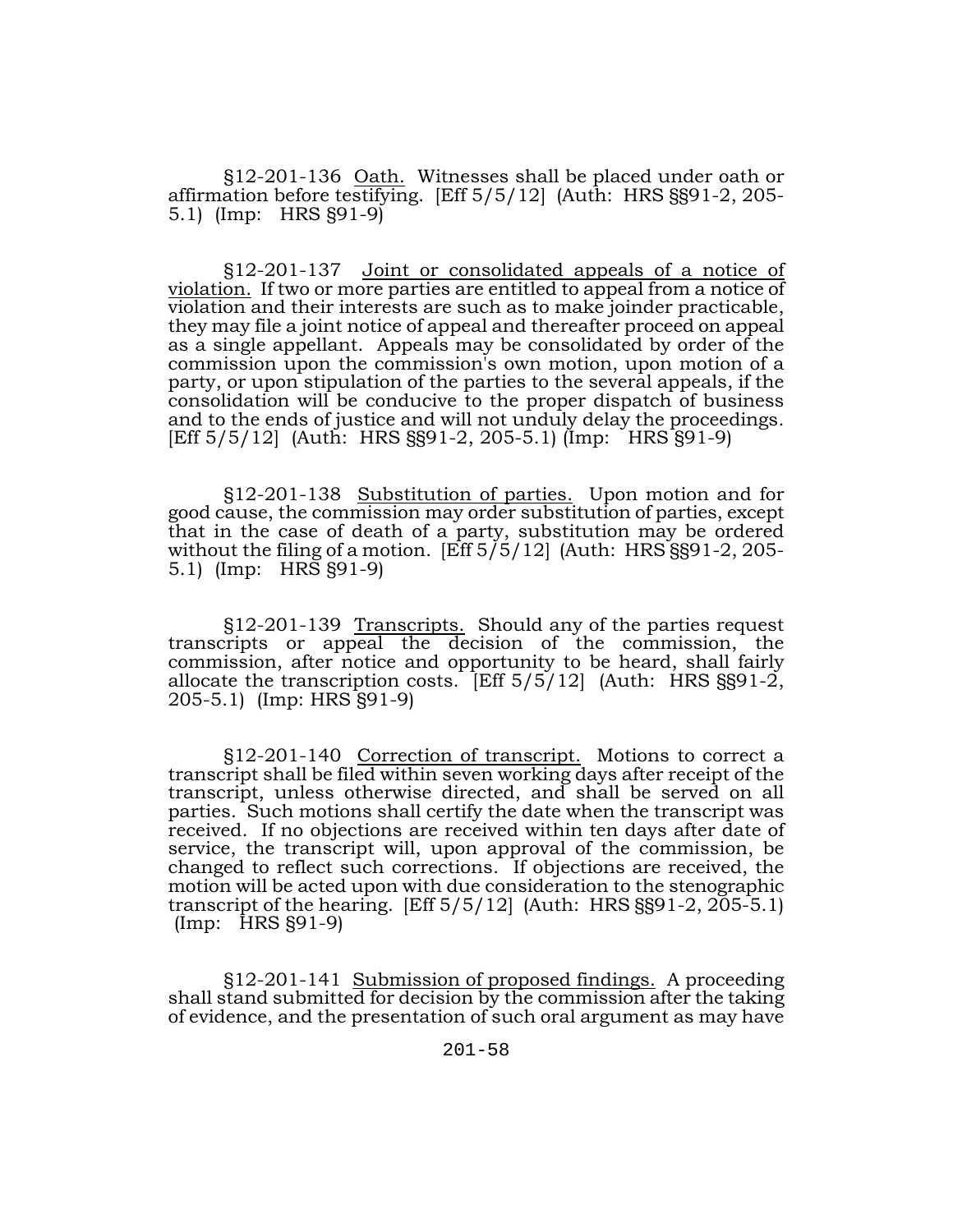been allowed. A party to the proceeding may submit to the commission proposed findings of fact, conclusions of law, and decision and order within ten days of the close of the hearing and shall serve copies of said proposals on all parties. [Eff 5/5/12] (Auth: HRS §§91-2, 205-5.1) (Imp: HRS §91-9)

§12-201-142 Standard of review for appeals of notices of violation. Unless otherwise provided by law, the commission may affirm the notice of violation or the commission may reverse the notice of violation if the substantial rights of the appellant may have been prejudiced because the notice of violation is:

- (1) Based on a clearly erroneous finding of material fact or erroneous application of the law; or
- (2) Arbitrary or capricious in its application; or
- A clearly unwarranted abuse of discretion. [Eff  $5/5/12$ ] (Auth: HRS §§91-2, 205-5.1) (Imp: HRS §91-9)

§12-201-143 Order to show cause proceedings, revocation or modification of conditions, orders, or permit. If the commission finds by a preponderance of the evidence that there has been a failure to perform a condition, representation, or commitment on the part of the permit holder, the commission may revoke, amend, or modify the permit, or allow the permit holder a reasonable opportunity to correct or remedy the failure.  $[Eff 5/5/12]$  (Auth: HRS §§91-2, 205-5.1) (Imp: HRS §91-9)

§12-201-144 Issuance of decision and order. (a) Every decision and order adverse to a party to the proceeding shall be in writing or stated in the record and shall be accompanied by separate findings of fact and conclusions of law. If any party to the proceeding has filed proposed findings of fact, the commission shall incorporate in its decision a ruling that addresses such findings.

(b) If the commission affirms a notice of violation issued by the director, the appellant shall pay any penalty imposed by the director at the office of the department within ten calendar days of the receipt of the commission's findings of fact, conclusions of law, decision and order. [Eff 5/5/12] (Auth: HRS §§91-2, 205-5.1) (Imp: HRS §91-9)

§12-201-145 Reconsideration of decision and order. The decision and order of the commission shall be final and no motions